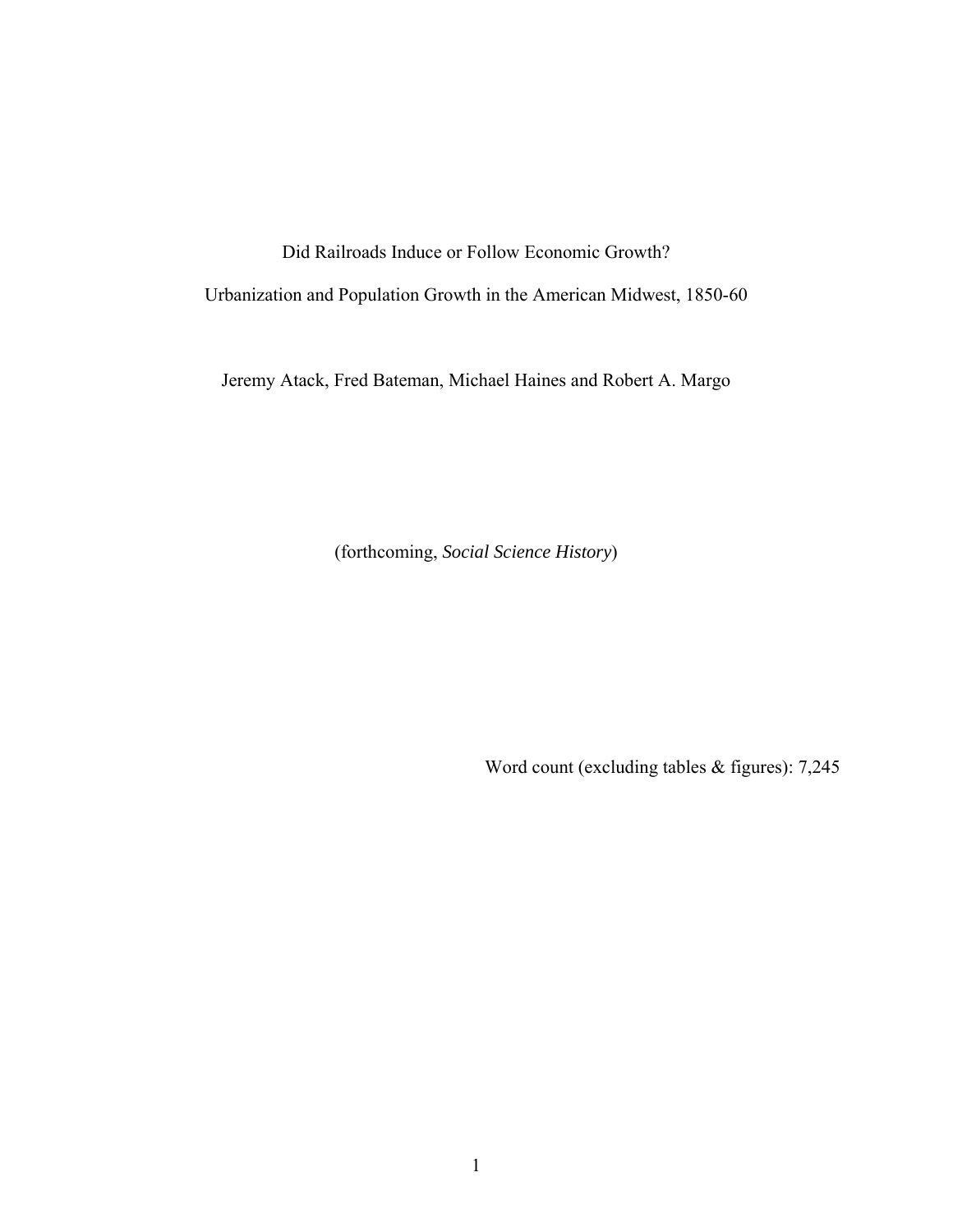## Bibliographical Note

**Jeremy Atack** is Professor of Economics and Professor of History, Vanderbilt University, and Research Associate, National Bureau of Economic Research; **Fred Bateman** is the Beadles Professor of Economics, Terry School of Business, University of Georgia; **Michael Haines** is the Banfi Professor of Economics, Colgate University and Research Associate, National Bureau of Economic Research; and **Robert A. Margo** is Professor of Economics and African-American Studies, Boston University, and Research Associate, National Bureau of Economic Research.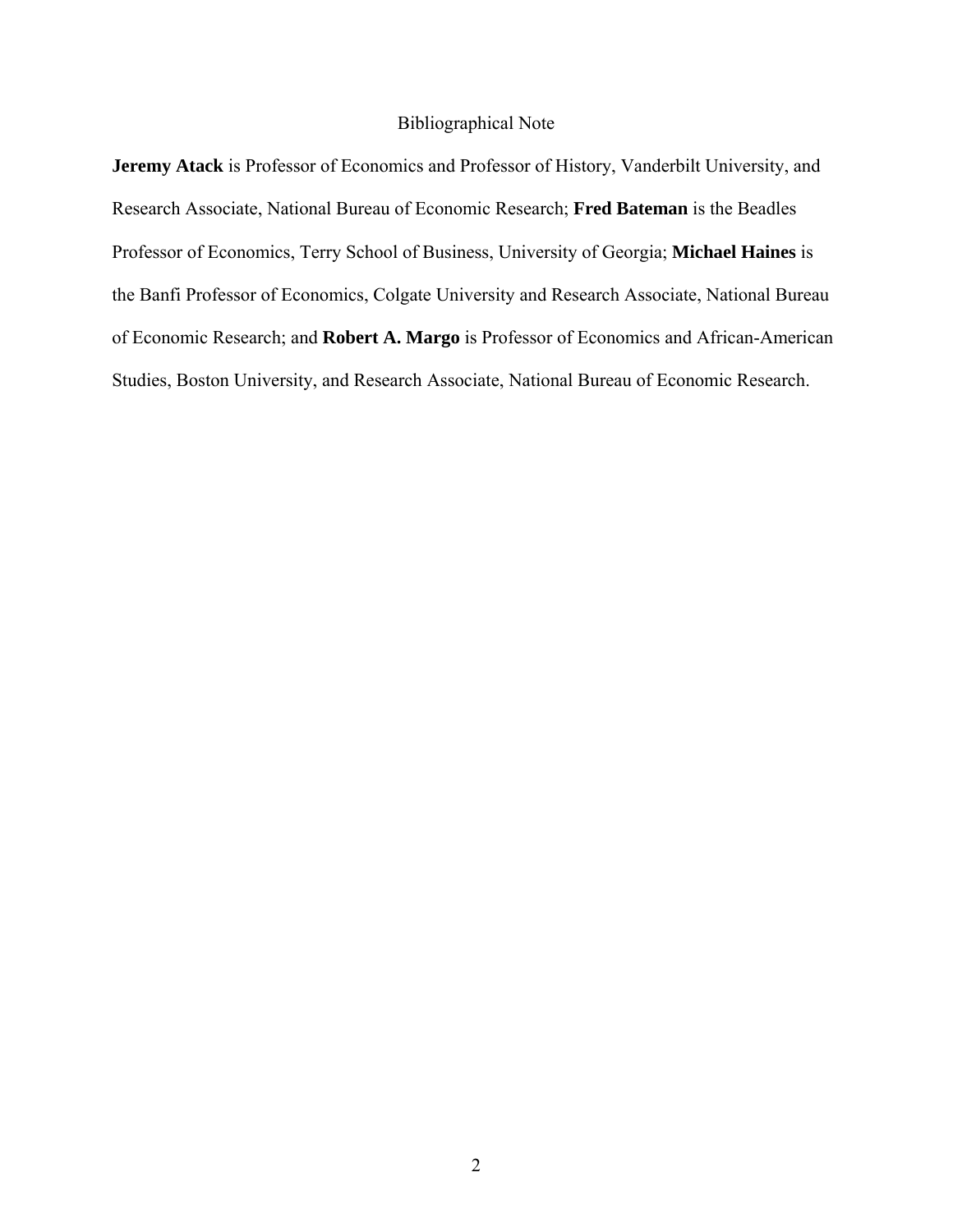#### **Did Railroads Induce or Follow Economic Growth?**

## **Urbanization and Population Growth in the American Midwest, 1850-60\***

Over half a century ago, George Rogers Taylor (1951) celebrated what he believed to be the central role played by "[t]he Transportation Revolution" in America's social and economic changes during the nineteenth century. According to Taylor, nowhere were these changes greater than in the Midwest. There, in less than two generations, a sparsely populated frontier region was transformed into the world's bread basket, an industrial heartland and home to the  $7<sup>th</sup>$ , 8<sup>th</sup> and 9<sup>th</sup> largest cities in the United States. When Ohio achieved statehood in 1803, the only ways into the region were by sail, paddle, or on foot. Eight years later, the *New Orleans* had successfully demonstrated the feasibility of steam navigation on the Ohio and Mississippi rivers. By 1818, the National Road had reached eastern shore of the Ohio River at Wheeling; in 1825 the Erie Canal opened, creating an unimpeded water route between the Atlantic Ocean and the Great Lakes; and in 1832 the first canal in the region, the Ohio and Pennsylvania, opened to traffic. In the years that followed, not only did these transportation networks spread throughout the region but they were joined by a new medium, the steam railroad. Collectively, they provided ever-easier means of entry for new migrants and ever-cheaper means for the export of the region's produce.

The potential economic impact of improved transportation modes was recognized from the very beginning. For example, 200 years ago, Treasury Secretary, Albert Gallatin, in his famous report on "Roads and Canals" to Congress noted "good roads and canals will shorten distances, facilitate commercial and personal intercourse, and unite, by still more intimate community of interests, the most remote quarters of the United States" (U. S. Congress. 1808). The net result, he argued, would be an increase in national wealth. Consequently, he advocated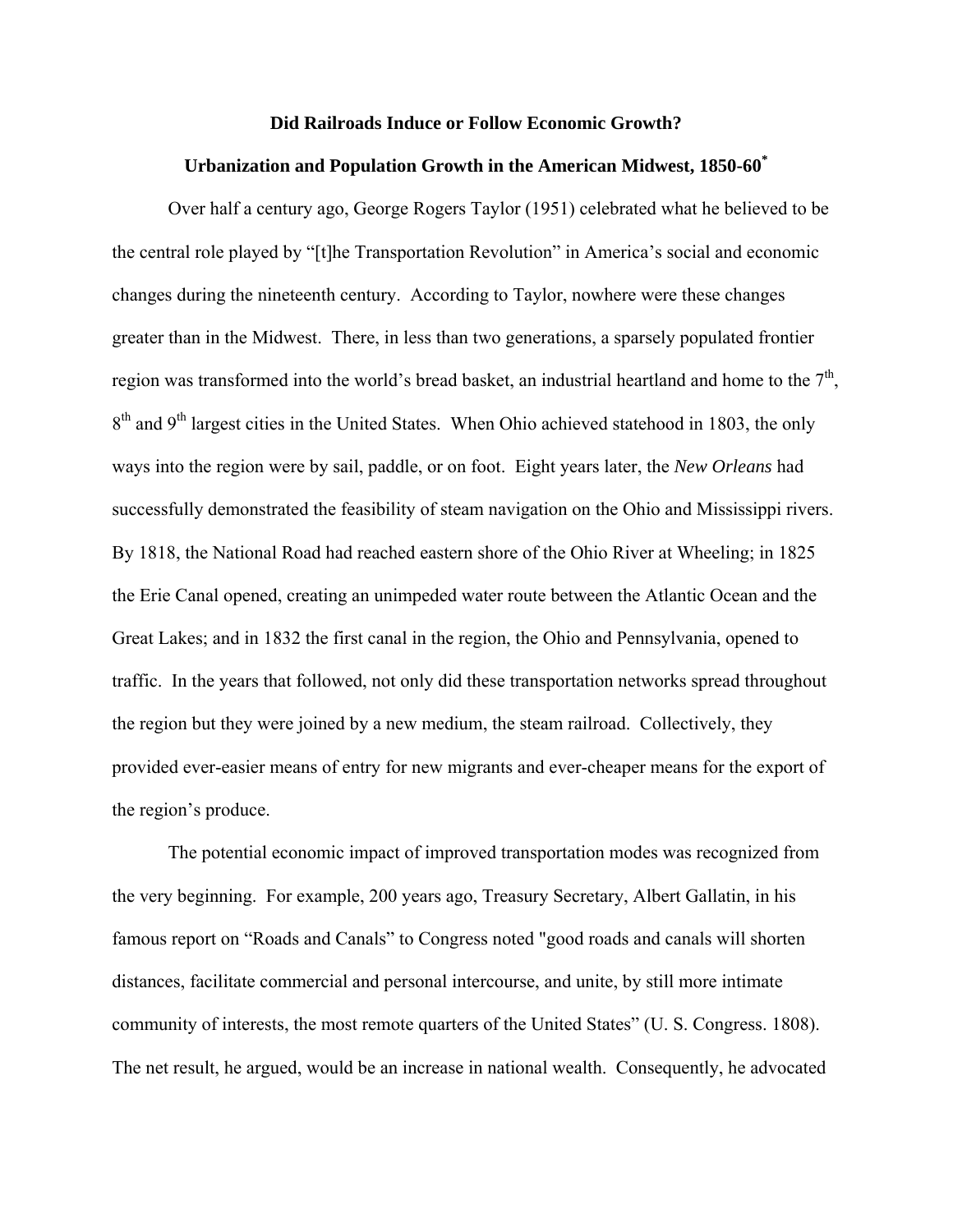the "early and efficient aid of the *Federal* [emphasis in the original] government" to mediate market failures and the externalities associated with the supply of these transportation services (see, for example, Paskoff 2007). Many states also took this advice to heart with the result that most of the roads and canals were built with state sponsorship (Goodrich 1961).

Although the railroad was the latecomer to the transportation revolution, it quickly rose to dominance. By 1840, there were about as many miles of railroad in operation as canals (Taylor 1951: 79). A decade later, railroad mileage exceeded that of canals by more than two to one and was closing in on the total miles of navigable waterway in the Mississippi and Ohio river system (Taylor 1951: 79; Hunter 1949) and, by 1860, the United States had more miles of railroad than the rest of the world combined (Mitchell 2003: 673-4, Series F1). Moreover, the American Midwest which, at the start of 1836, had no railroads was, by the mid-1850s, the focus of much of this rail construction. Indeed, between 1853 and 1856, more than half the track miles built in the U.S. were built in the Midwest and, in 1856, this share reached a remarkable 75%, of which almost 40% was built in just one state: Illinois (Carter et al. 2006 Series Df882; Fishlow 1965: 172).

According to Leland Jenks, the expansion of this railroad network into the Midwest "to link the seaboard with the interior, the Ohio Valley with the Great Lakes, and, breaking away from the contours of water transport, to unite distant points by more direct routes … gave the 'railroad idea' prolonged force in American economic life. The conviction that the railroad would run anywhere at a profit put fresh spurs to American ingenuity and opened closed paddocks of potential enterprise" (Jenks 1944: 2-3). In short, the railroad played a central role in American economic development.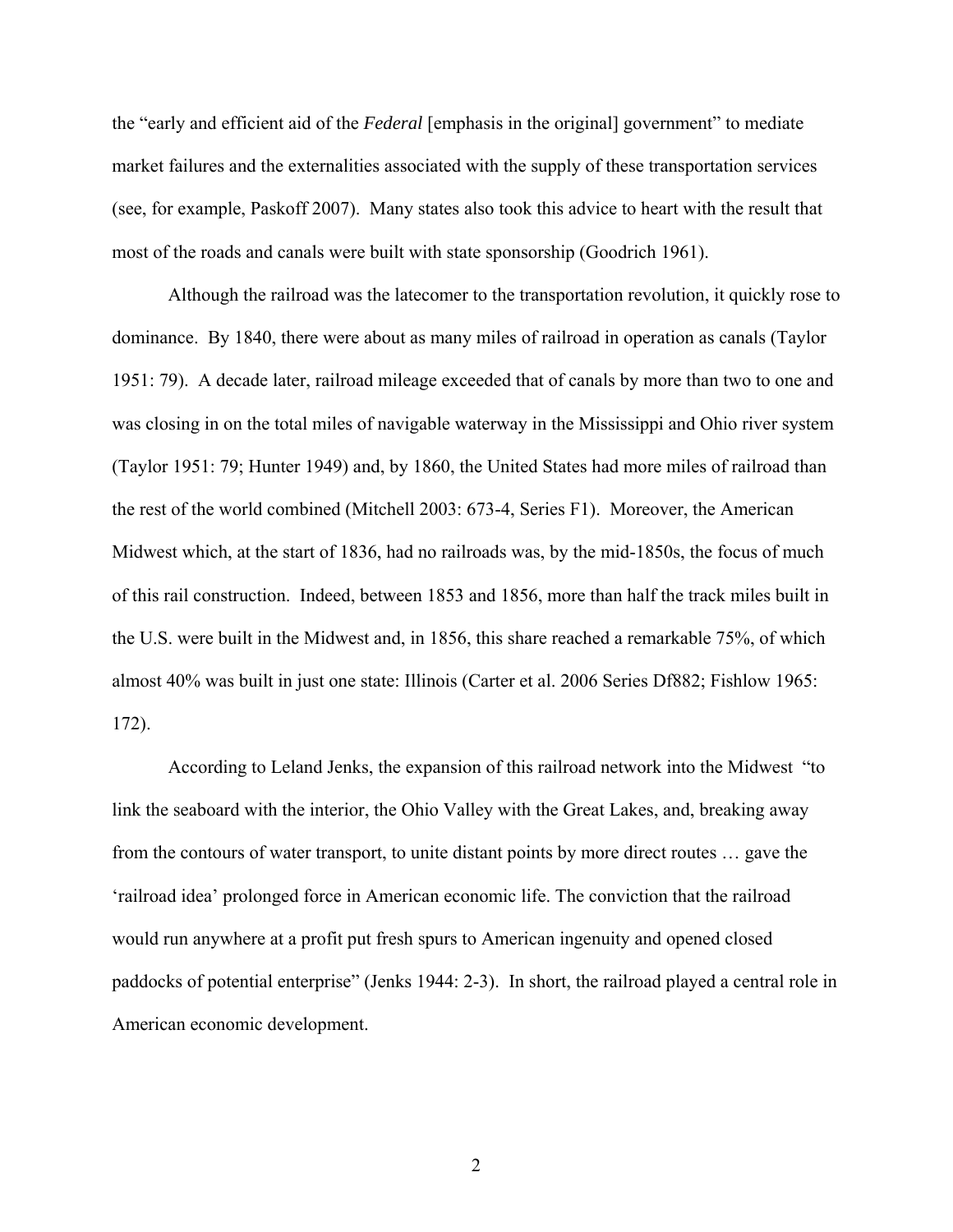Jenks was far from the first person to make such a sweeping claim. A *New Orleans Picayune* editorial from 1860 claiming the "nine-tenths of our roads when first traversed by steam pass through long ranges of woodlands in which the ax has never resounded, cross prairies whose flowery sod has never been turned by the plow, and penetrate valleys as wild as when the first pioneers followed upon the trail of the savage…" (Fishlow 1965) and a British investment adviser of the late nineteenth century, Salomon Frederik Van Oss (1893), opined to the investing public "the American railroad came in advance of the settlers."

Certainly, between 1840 and 1860, a period which includes the first railroad construction boom, population flooded into the American Middle West. Wisconsin's population increased more than 20-fold in these two decades; Michigan's grew 15-fold and even Illinois saw its population grow almost four-fold. Moreover, vast areas of territory were transformed from what the federal government identified as "frontier"—areas where population density was below six persons per square mile (essentially less than one typical family per square mile)—to settled, and even urban, communities. Indeed, densities in the counties surrounding the cities of Cincinnati, St. Louis and Milwaukee averaged over 250 persons per square mile by 1860.

In one of the most famous of all works of Cliometrics, Albert Fishlow (1965) sought to determine whether railroads were "built ahead of demand" in the antebellum American Midwest, that is: Did they lead economic development? As he noted

"the magnitude of these changes in the transportation sector was fully matched by changes in other parts of the western economy [and while] … a theoretical structure invoking lower transport costs can explain [the changes in the economy] … such a logical relationship does not establish unequivocal causality. If population migrations had already extended the agricultural frontier, if urban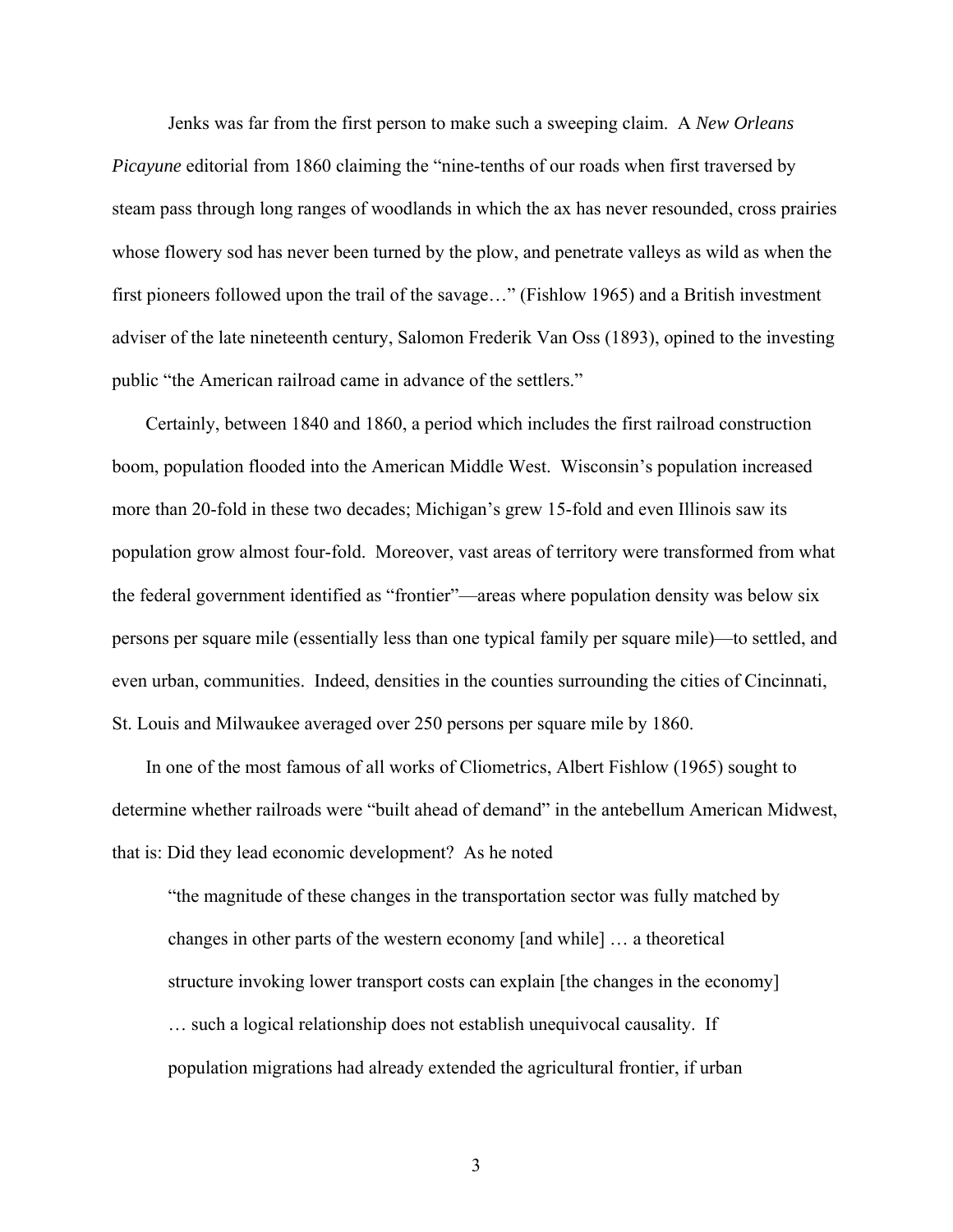agglomerations had already become prominent, transportation improvements may have justified and reinforced such development rather than initiated them." (Fishlow 1965: 163-4)

Moreover,

"A key issue, however, is whether such railroad influence was primarily exogenous or endogenous, whether railroads first set in motion the forces culminating in the economic development of the decade, or whether arising in response to profitable situations, they played a more passive role." (Fishlow 1965: 203)

In his analysis, Fishlow looked at a number of different indicators: whether or not investors demanded a risk premium on construction bonds, the pattern of ex post profitability of the Midwestern rail roads and the pattern of rail construction relative to initial population density. Each supported his basic conclusion that Midwestern railroads were not built ahead of demand. Rather, the railroads diffused where they were largely profitable from the very beginning which was where growth had been occurring, and would have continued to occur in the absence of the Iron Horse.

This paper re-visits Fishlow's analysis of the role of the railroad in Midwestern development because, although he argued that the railroad was not built ahead of demand, he stopped short of quantifying the "treatment effect" of the diffusion of the railroad – that is, the causal impact from gaining access to rail transport.<sup>1</sup> Here, we provide estimates of treatment effects for one outcome that Fishlow considered – population density – and one that he did not – urbanization. Our results suggest that the railroad had causal effects on both of these outcomes. The effect on population density was small, as Fishlow believed. However, the effect on urbanization was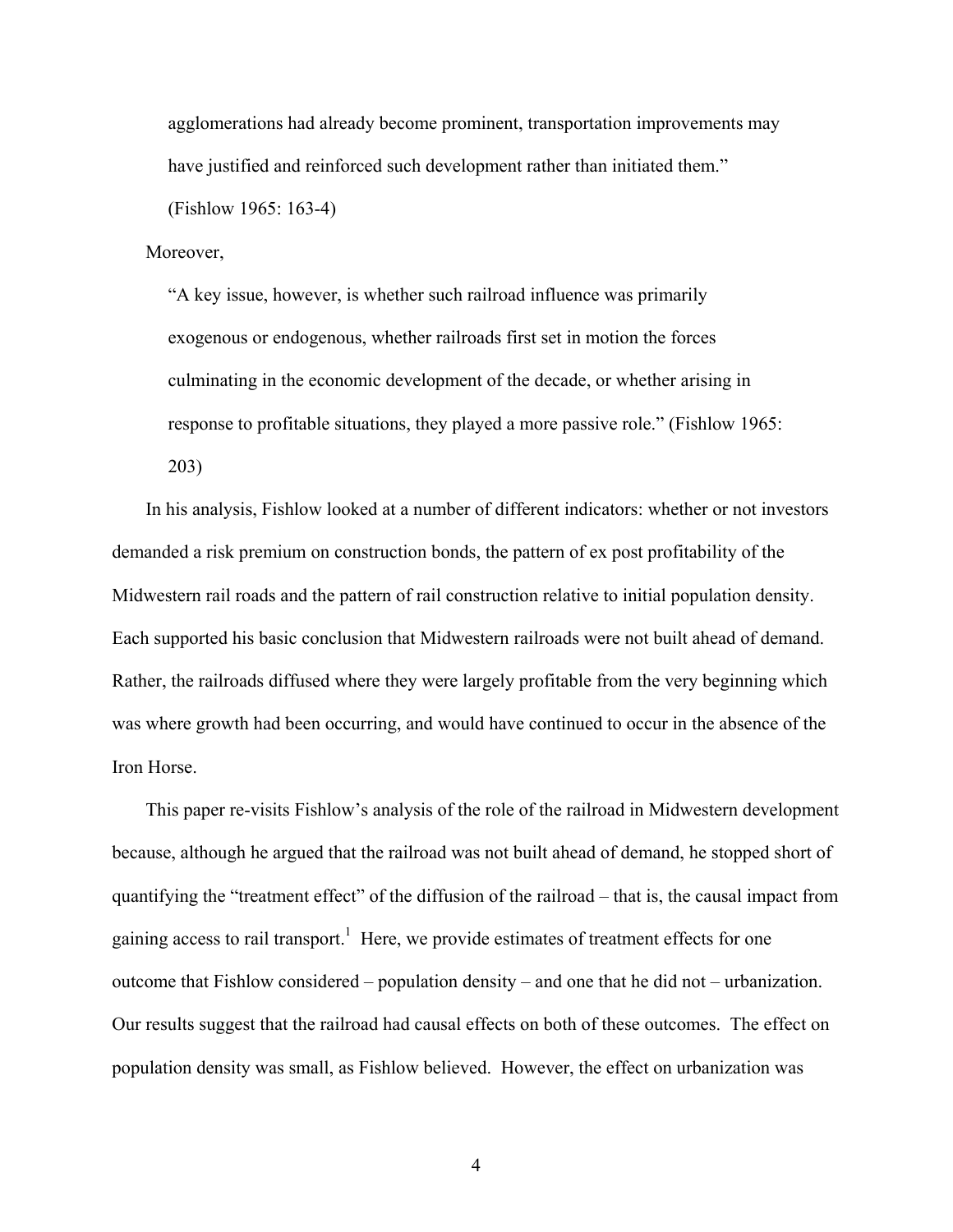quite large. Taking our results at face value, somewhat more than half of Midwestern urbanization in the 1850s can be attributed to the causal impact of railroad diffusion.

We make use of two recent methodological innovations to reach these conclusions. The first innovation is econometric: we apply difference-in-differences and instrumental variable estimators to the problem of estimating the casual effect of gaining rail access. In a differencein-differences analysis we compare outcomes "before-and-after" the coming of the railroad through a "treatment" group versus a "control" group. Here, the unit of observation is the county and the treatment group consists of counties that only gained access to the railroad during the 1850s whereas the control group consists of counties that did not have rail access before the Civil War. We then use instrumental variable analysis as a robustness check on these difference-indifferences estimates. Specifically, we seek credible exogenous variation in rail access that can be attributed to a factor – the instrument – that predicts rail access but does not have a direct effect on the outcome in question. Both of these econometric methods are now common in economics but their use in quantitative history has, to date, been limited. We implement these techniques with a new data set documenting the diffusion of the railroad that we have, in turn, linked to economic outcomes at the county level.

#### **Railroad Expansion in the Midwest**

Although Ohio was the first of the Midwestern states to be admitted to the Union and was by far the most populous state west of the Appalachians until the 1880s, it was not the first state in the region to adopt the new rail technology. Indeed, having invested heavily in the earlier canal technology, Ohio initially tried hard to discourage the interloper from devaluing the state's existing infrastructure investment. Instead, Michigan's territorial legislature (Michigan did not achieve statehood until 1837) chartered the Pontiac and Detroit Railroad in 1830. Service on that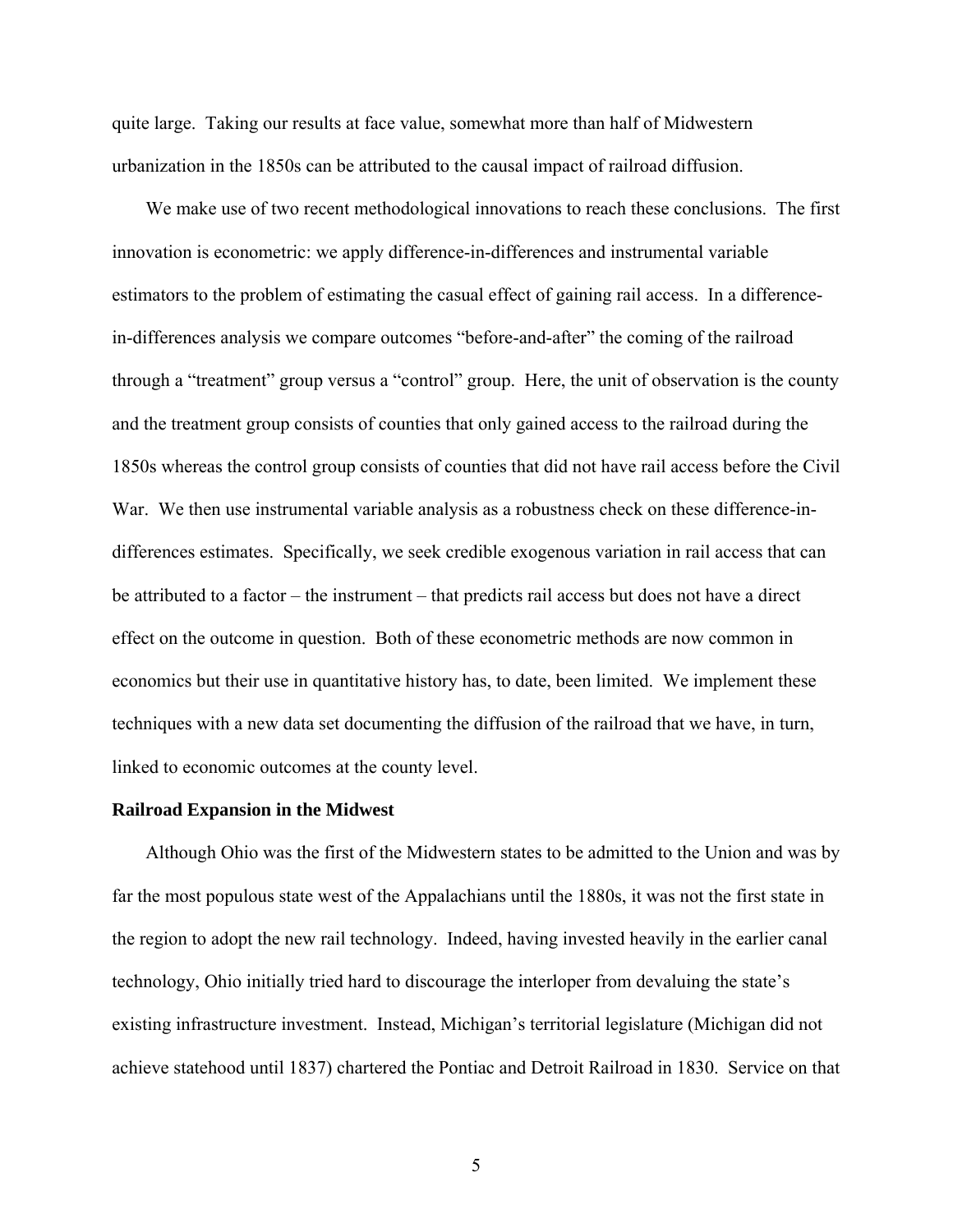line, however, did not begin until 1838, with steam service starting the following year and, by then, a second line, the Erie and Kalamazoo Railroad, chartered in 1833, had already finished its railroad from Port Lawrence, Michigan (now known as Toledo, Ohio) at the western end of Lake Erie to a point on the Kalamazoo River which would then (theoretically) provide a link across the state to Lake Michigan. It opened to steam service in 1837 between Toledo and Adrian (Dunbar, 1969; Merints, 1992).<sup>2</sup> Railroad construction in Ohio began in 1835 and by 1837 the Mad River and Lake Erie railroad was operating on a 4' 10" gauge. This non-standard gauge was to become the standard gauge in Ohio but, happily, the difference between this "Ohio gauge" and standard gauge (4' 8½") was sufficiently small that each could accommodate the locomotives and rolling stock of the other within the margin of error provided by the wheel tread.

Despite these pioneering efforts in the 1830s, rail construction did not begin in earnest in the Midwest until the late 1840s. Once underway, though, it proceeded rapidly (mostly on a gauge compatible with the standard 4' 8½" track, with the notable exception of the Ohio and Mississippi railroad linking Cincinnati with [East] St. Louis which was built on a 6 foot gauge) and the region dominated new construction in several years. Figure 1 displays the rail network in the seven Midwestern states (without distinction with regard to gauge) as of 1850 and 1860 and we focus upon those counties which gained access to a railroad during the 1850 compared with those which still did not have rail access by 1860.

## **(Figure 1 about here)**

#### **The Data**

The data used in this study come from two quite different sources. The first is a newly constructed geographic information system (GIS) database on transportation infrastructure for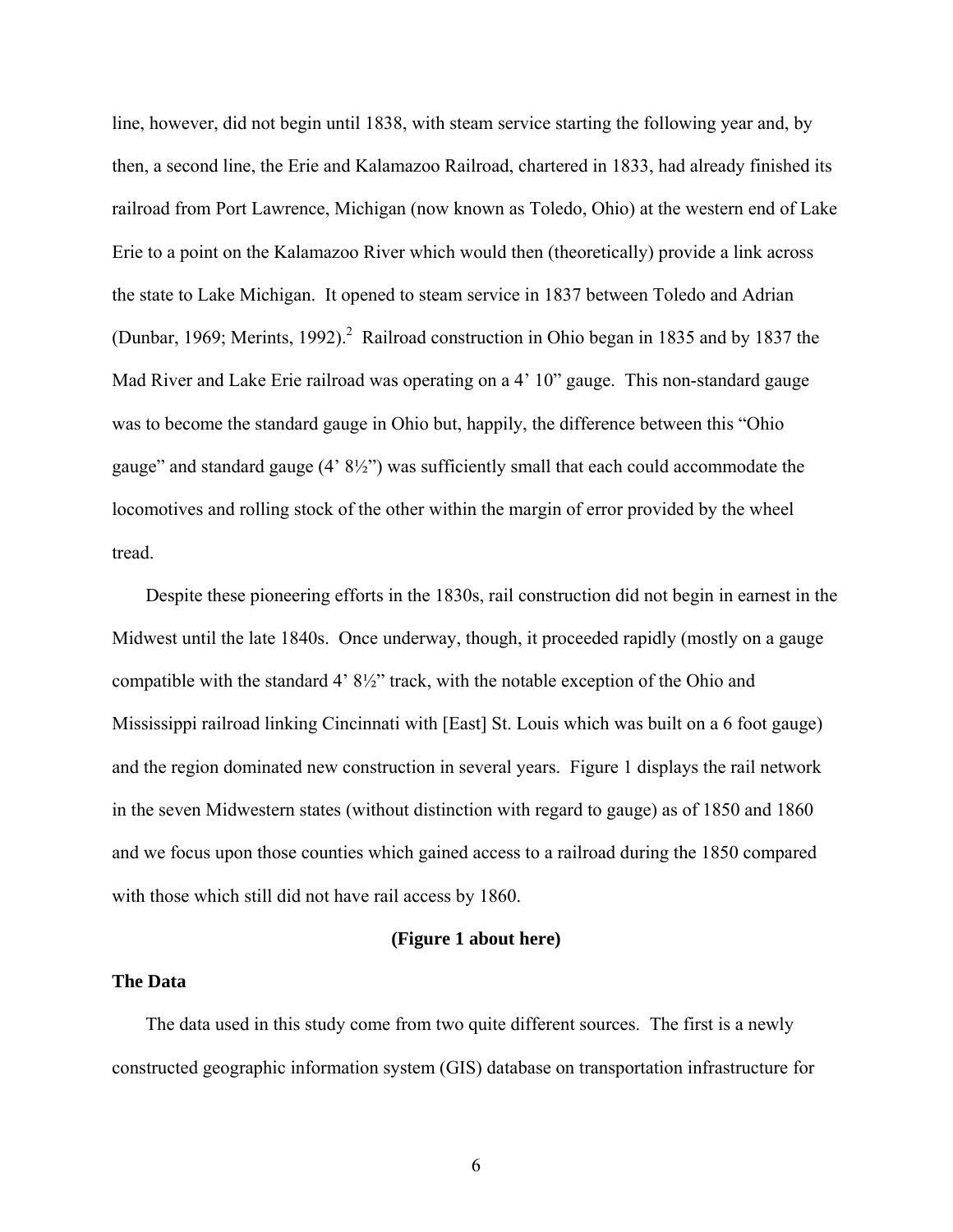the nineteenth century United States. This is based upon the work of Paxson (1914) supplemented by a variety of other digitized images as described below to create "shapefiles" that geo-locate contemporary transportation media in a manner which the GIS software (in this case ESRI's ArcGIS 9.3) can manipulate.<sup>3</sup> The GIS database is then, in turn, linked to other electronic data files containing information on economic outcomes – in our case, the Inter-University Consortium for Political and Social Research (ICPSR) well-known electronic file of the published US censuses "Historical, Demographic, Economic, and Social Data: The United States, 1790-1970" (197?) as updated and modified by Haines. $4$ 

Our GIS database for the Midwest is part of a larger project on transportation that will eventually yield similar data covering the entire country during the nineteenth and early twentieth centuries. The GIS methodology has a number of advantages over the approach taken by previous historians that typically involved matching historical transportation maps to county boundary maps by hand (and eye).<sup>5</sup> In recent years, however, libraries and archives across the United States have begun to digitize their holdings, including historical maps. Compared with the traditional method (which, in this case, would involve printing out the digitized maps and hand-eye tracing) GIS is more efficient and (potentially) more accurate at transforming such materials into a machine-readable database.

For five of the Midwestern states (Indiana, Illinois, Michigan, Ohio and Wisconsin), we have been able to generate a complete and consistent GIS dataset. The raw materials for this were assembled over ninety years ago by an army of students from the University of Wisconsin who used extant contemporary travel guides, giving route maps and timetables for the convenience of the travelling public, to draw a series of small scale maps showing the spreading rail network in these states between 1848 and 1860 (Paxson 1914). These travel guides first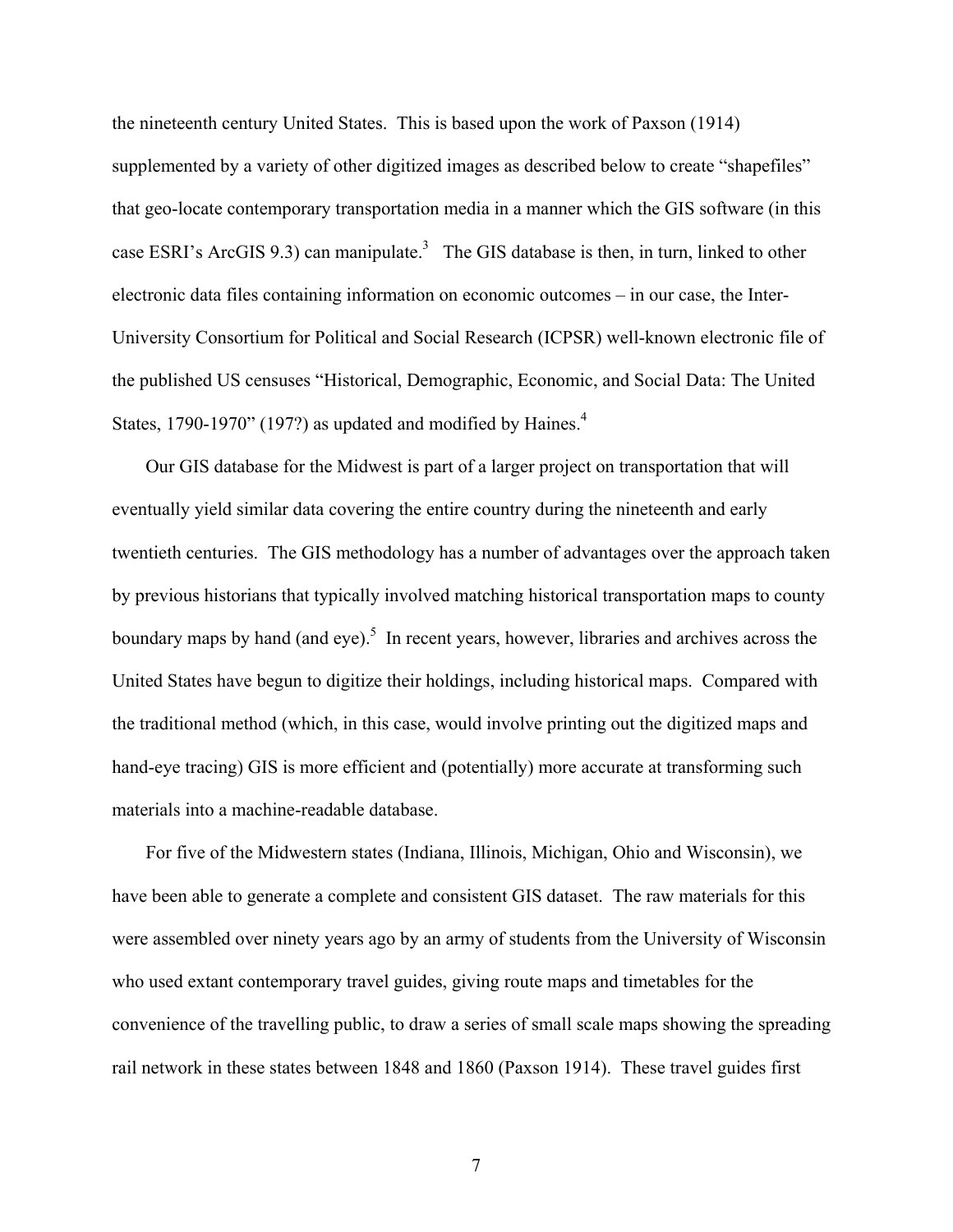appeared in the 1840s and include *Disturnell's Guide* (Disturnell 1846)*, Doggett's Gazetteer*  (Doggett 1847), *Appletons' Guide* (Appleton D. and Company. 1848)*, Dinsmore's Guide* (Cobb 1850), *Lloyd's Guide* (Lloyd 1857), *Travelers' Guide* (National Railway Publication Company. 1868) and *The Rand-McNally Guide* (Rand-McNally 1871). Some of these were published monthly; others, semi-annually or annually. Each typically went through many editions.<sup>6</sup>

The belief that these travel guides represented the best possible sources of information about rail service is market-driven and supported by contemporary claims. Competition and frequent publication should have ensured that only the more useful of these guides survived. Dinsmore's guide, for example, was singled out for praise by one of the leading commercial/business publishers of the time: *Hunt's Merchants' Magazine*.

We are indebted to the publishers for a copy of the last number of their NEW GUIDE; and must say that for conciseness, mingled with complete information, neatness of execution, and convenience of reference, it fully equals our expectations of what a Railroad Guide should bе. Besides the usual tables of distances, times, and fares, the traveler is provided with a handsome and complete railroad map of the whole country, and small maps of the great centers and trunk lines, with tables of reference to the details of the lines represented on them, and very perfect tables of steamboat lines on the principal rivers and waters ; and appended to the whole is an excellent Railroad Gazetteer. Dinsmore, as he has always done, keeps up with the times ; and it is a great inducement for him to do so, that he may furnish correct information for those whose lack of originality leads them to copy from him. We can unhesitatingly recommend *Dinsmore's American Railroad and Steam Navigation Guide*. (Hunt et al. 1848 36, January-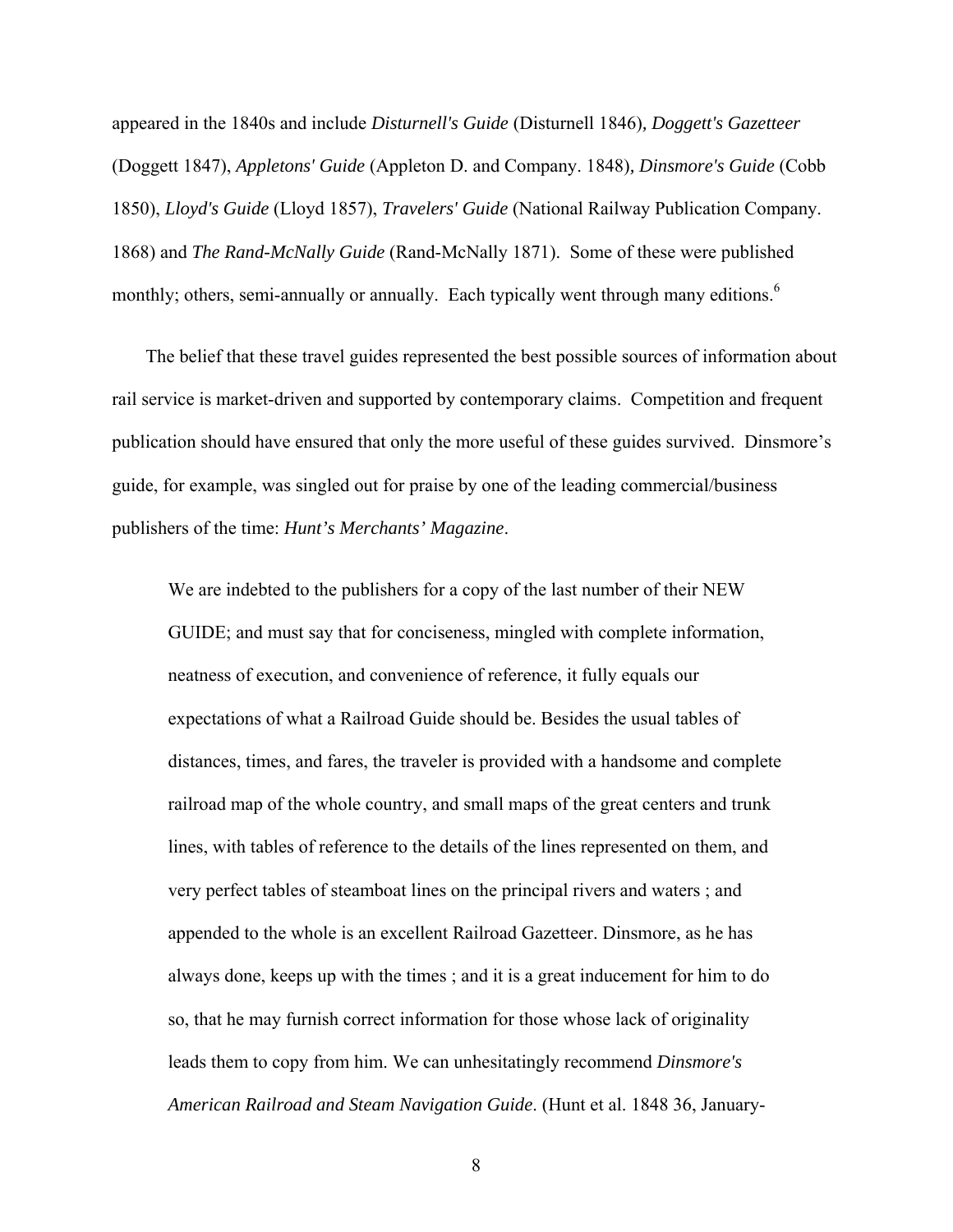June 1857. p253)

Paxson's maps compiled from these sources have been digitally rendered in GIS and fitted to other mappings of rail routes (most notably those prepared by Taylor and Neu (1956)) for the same period and assembled from similar sources.<sup>7</sup> The GIS-generated estimates of the railroad mileage are within three percent of the state totals reported by Paxson.<sup>8</sup>

For Iowa, Fishlow used data from Henry Varnum Poor (Poor 1868). Other scholars, however, have raised serious questions about these data. Elmus Wicker, for example, has written

"I have attempted to evaluate Poor's data for 1830-60 by comparing his estimates with those prepared by Armin Shuman for the 1880 census and also with my own estimates for eight states … One plausible explanation for the discrepancy is that the differences are due simply to errors of reporting. Furthermore, there is some ambiguity as to what exactly is being measured … I think that the total mileage evidence clearly shows the unreliability of Poor's annual data … shortcomings in Poor's data arise also from the variety of purposes for which they have been employed …" (Conference on Research in Income and Wealth. et al. 1960, 505, 507, 508).

As an alternative to Poor's retrospective data, we have used digitized contemporary state maps from the on-line David Rumsey Map Collection (http://www.davidrumsey.com/) to chart the spread of railroads in Iowa and Missouri. Unfortunately, it was not possible to find a map for each state in each year and these data are less satisfactory than the travel guide data used by Paxson for a variety of reasons. Dates on the maps tend to be ambiguous. Most list their copyright date rather than the date represented by the data on the map. In drafting their maps, the mapmakers were attempting to capture a flow—railroad construction—as a snapshot.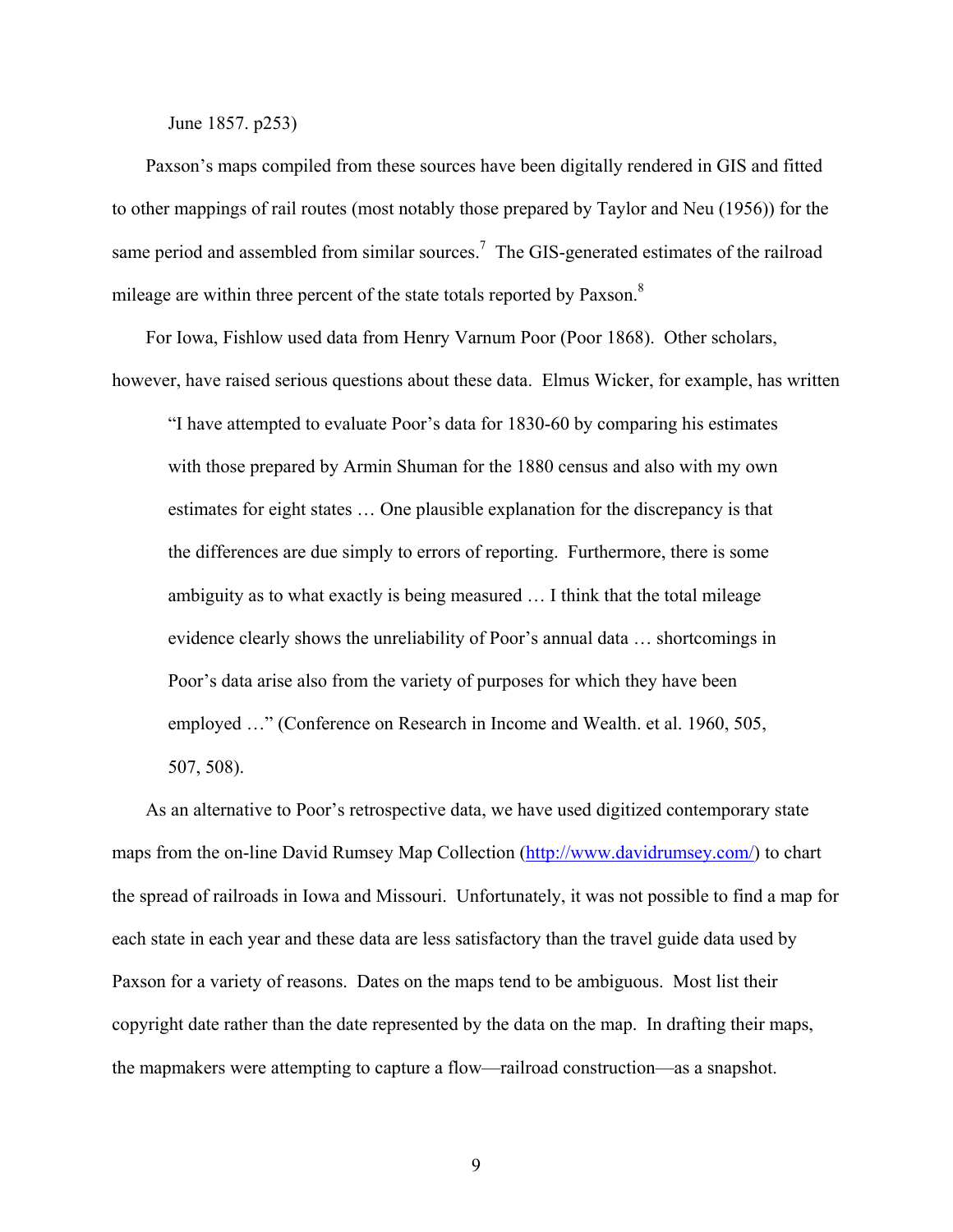Consequently, even the most accurately drawn map which spent a month or two in production might miss more new railroad mileage that was built during that period than had existed in the entire country in the 1830s or early 1840s (Carter et al, 2006: Tables Df882 and Df884). Some mapmakers tried to anticipate this fluidity by building in their expectations for near term expansion into their maps, only to see those plans go unrealized as funding fell through or construction was temporarily halted. Moreover, few of the mapmakers had personal knowledge of all of the rail systems they were drawing and so relied upon secondhand information. Last, and certainly not least, rail lines were not accurately and consistently drawn on maps with the result that railroads sometimes appear to shift location from year to year. A few of these may have been realigned and re-graded.<sup>9</sup> However, in most cases, once a railroad was built in a specific location; it stayed there for decades because the bulk of the railroad's investment was not just fixed but also sunk. $10$ 

The rail data have been supplemented with information on navigable waterways from Goodrich (1961) and Hunter (1949) along with various nineteenth century sources such as Poor (1860) and contemporary maps (for example, Disturnell's 1850 map of the United States "showing all the canals, railroads, telegraph lines and principal stage routes" (Burr 1850)).<sup>11</sup> The nature of these sources is such that we measure water access as of a single benchmark date – 1850 – rather than change over time. Thereafter, however, there were few additions to waterways anywhere in the country.

Although the GIS software can, in principle, produce a wide range of different measures of transportation access – such as the fraction of land that lay within *x* miles of a railroad – here, we have used a simple binary variable, ACCESS, indicating whether or not a particular transportation medium crossed or formed a border for each county in existence at the census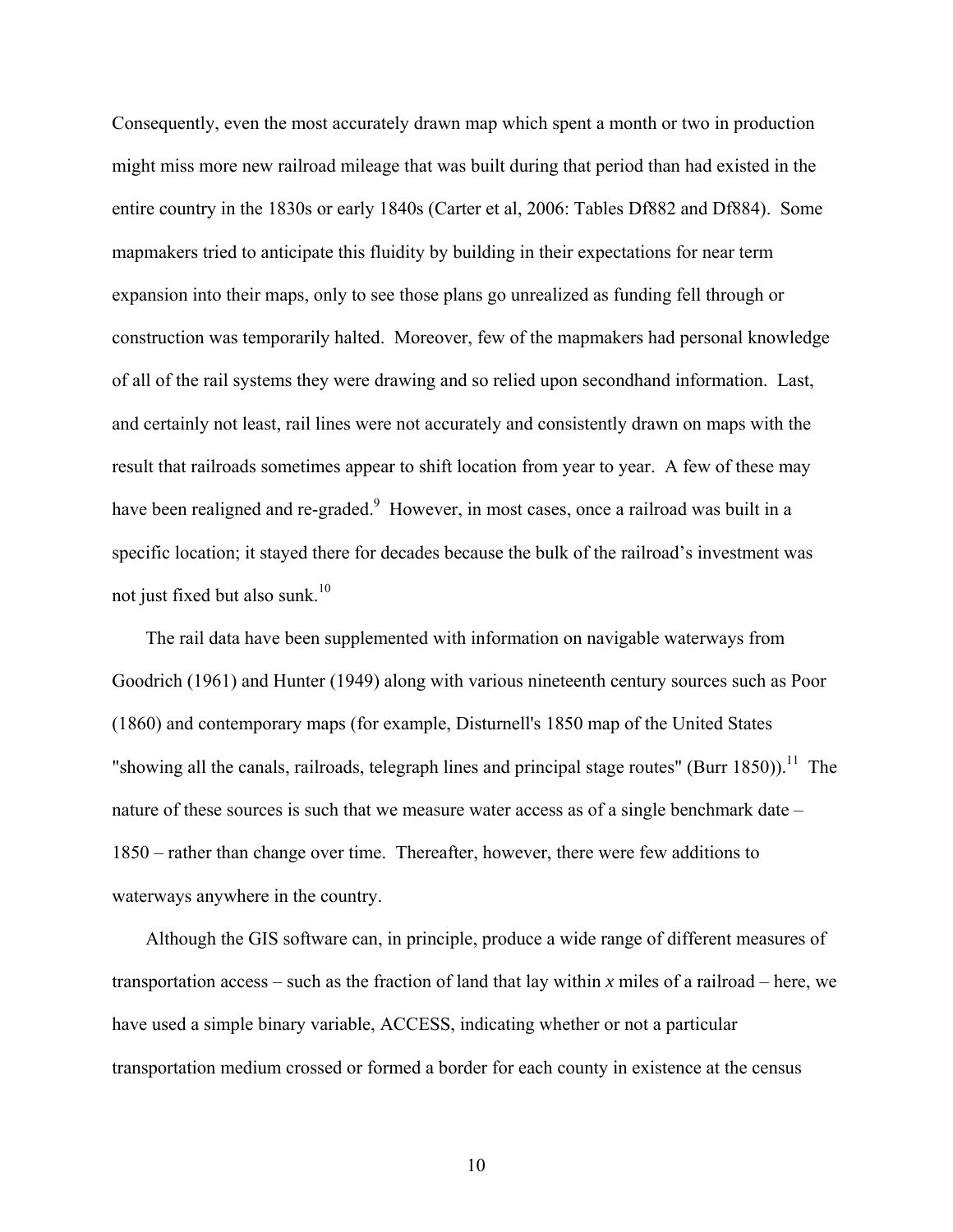benchmark dates. We rely on this measure because our current GIS overlays, while able to create the "0-1" access variable, are not yet sufficiently accurate to produced more refined measures of access, such as total mileage, or the number of station stops.<sup>12</sup> However, we believe that our rail access variable, while crude, is the best current measure of the spread of the US railroad system at the county level even though it clearly has limitations and should be viewed with some caution.<sup>13</sup> To summarize, our end product is a county-level panel data set showing whether a county had rail access in 1850 or 1860, and whether the county had water access in 1850.

Because we have chosen to focus on the effects of gaining rail access on economic outcomes, by construction all of the variation over time in transportation access occurs in the rail variable. The GIS data have then been linked to the county-level Haines-ICPSR census data using FIPS codes, restricting our analysis to those counties that were (1) present beginning in 1840, (2) which had the same county boundaries as determined by square mileage in 1850 and 1860, and (3) which did not have rail access as of 1850. These restrictions produce a balanced panel to 278 Midwestern counties, distributed as shown in Table 1 and are driven in large part by our choice of "differences-in-differences" as our primary estimation strategy.<sup>14</sup> One consequence of needing data from 1840, however, is to eliminates many counties in northern Michigan and Wisconsin and those in Iowa located further back from the Mississippi River.

#### **(Table 1 about here)**

In the "differences in differences" approach, the data are divided into two groups: a "treatment group" and a "control group." In our case, the treatment is gaining rail access in the 1850s. Consequently, our treatment group consists of those counties that did not have rail access in 1850 but which did by 1860. The most natural control group with which to contrast the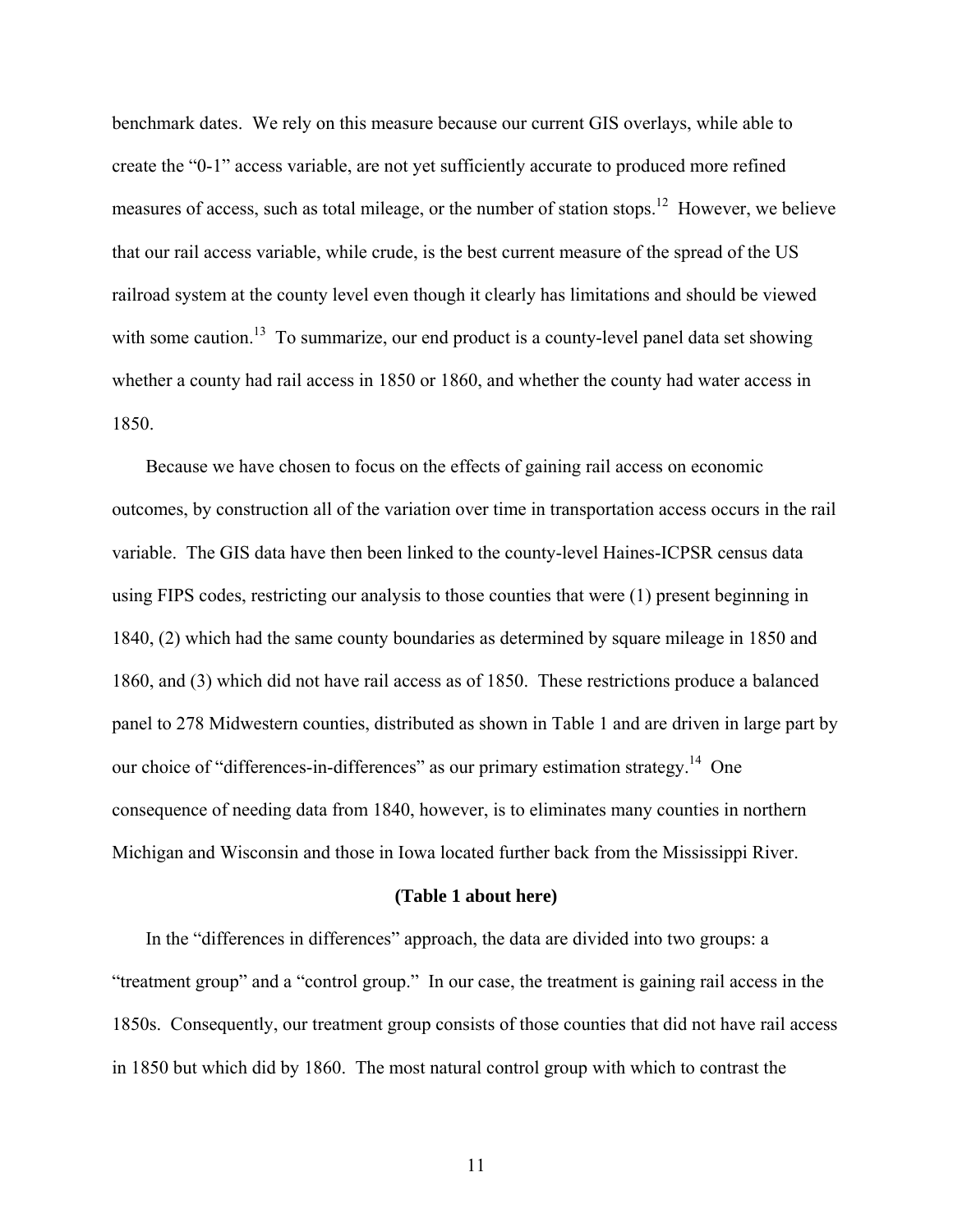treatment group are counties that did not have rail access in either 1850 or 1860. Use of 1840 data then allows us also to control for pre-existing trends in the counties.

#### **Measuring the Effect of the Railroad on Population Density and Urbanization**

To estimate the economic impact of the railroad we need county-level indicators of economic development that are consistently defined over time. Although there are a number of possibilities in the census data (some of which were suggested by Fishlow), we have chosen to focus on two related measures—population density and the fraction of a county's population living in urban areas.<sup>15</sup> These are among the most reliable and consistently defined numbers reported by the censuses and there are, as Fishlow himself pointed out and as we discuss later, good economic reasons to expect that transportation improvements like the railroad would have a positive effect upon population growth and urbanization.

By construction, none of the counties in our sample had rail access in 1850. By 1860, however, 195 of the 278 counties making up almost 72 percent of the land area in the panel had direct access to at least one railroad (Table 2). Weighted by average population over the period, the increase was even more impressive with 78 percent getting access to rail during the 1850s.<sup>16</sup> Population per square mile grew an average of almost 76 percent (that is by  $\exp(0.565) - 1 \times 100$ percent) and the fraction of population living in urban areas grew from 6.7 percent to 11.7 percent. Weighted by county population, the increase in urbanization was slightly smaller, 4.8 percentage points.

### **(Table 2 about here)**

Table 3 reports our base differences in differences (DD) estimates. We compute the decadal changes in the outcome (percent urban or log population density) separately for the treatment group (counties that gain rail access) and the control group (counties without rail access before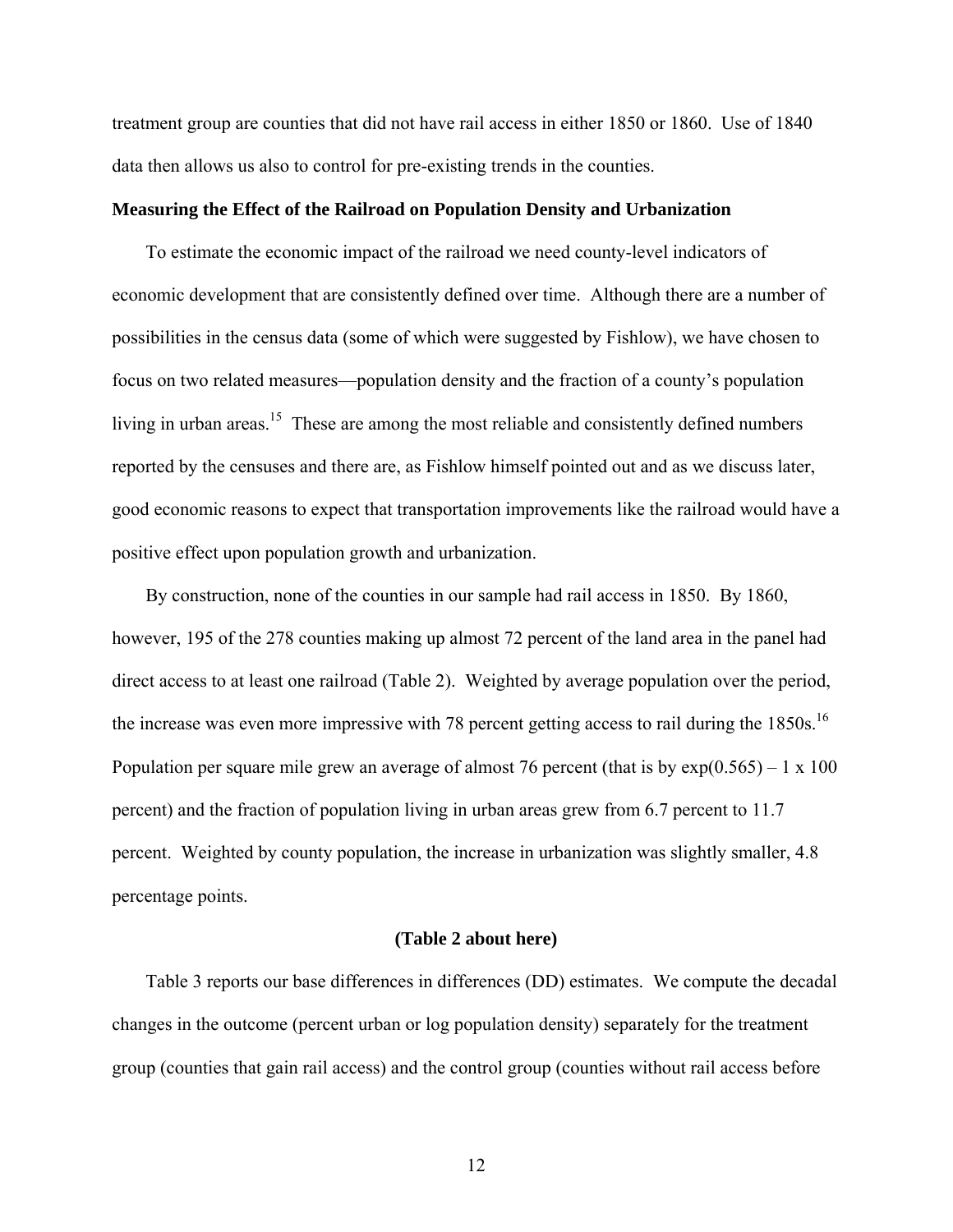the Civil War) and compute the difference. As can be seen from the figures in column 6, row 3 of either panel, the increases in urbanization or population density between 1850 and 1860 were larger for the treatment counties than the control counties. In the case of urbanization, the "excess" growth in urbanization attributed to the coming of the railroad in the 1850s is 3.7 percentage points, with a standard error of 1.2 points. Not only is this effect statistically significant, it is economically very large considering that the sample mean value of percent urban in 1850 was only 6.7 percent. By contrast, the effect of railroad expansion is very modest, 0.032 log points, or 3.2 percent, and not statistically significant.

#### **(Table 3 about here)**

Ideally in a differences-in-differences analysis we would like to "match" the treatment and control counties so that the groups are observationally equivalent except for the treatment. However, this was clearly not the case with respect to either the levels of urbanization and population density in 1850, or trends in these over the 1840s. Indeed, the differences are quite stark. As early as 1840, almost three percent of population in the treatment group lived in urban areas whereas none of the population in the control counties lived in urban areas (Panel A). By 1850, the level of urbanization in the treatment group had almost tripled to 8.4 percent, an increase of 5.5 percentage points, an increase almost twenty times greater than the increase in the control group's urbanization rate. During the decade of the 1850s, urbanization in the treatment group increased by another 5.9 percentage points to 14.3 percent of the population in the treatment counties by 1860 whereas the fraction of the population living in urban areas in the control counties in 1860 was still below the level achieved in the treatment group by 1840.

The differences in population density (Panel B) are not as quite dramatic looking as the differences in urbanization rates between the treatment and control group counties but these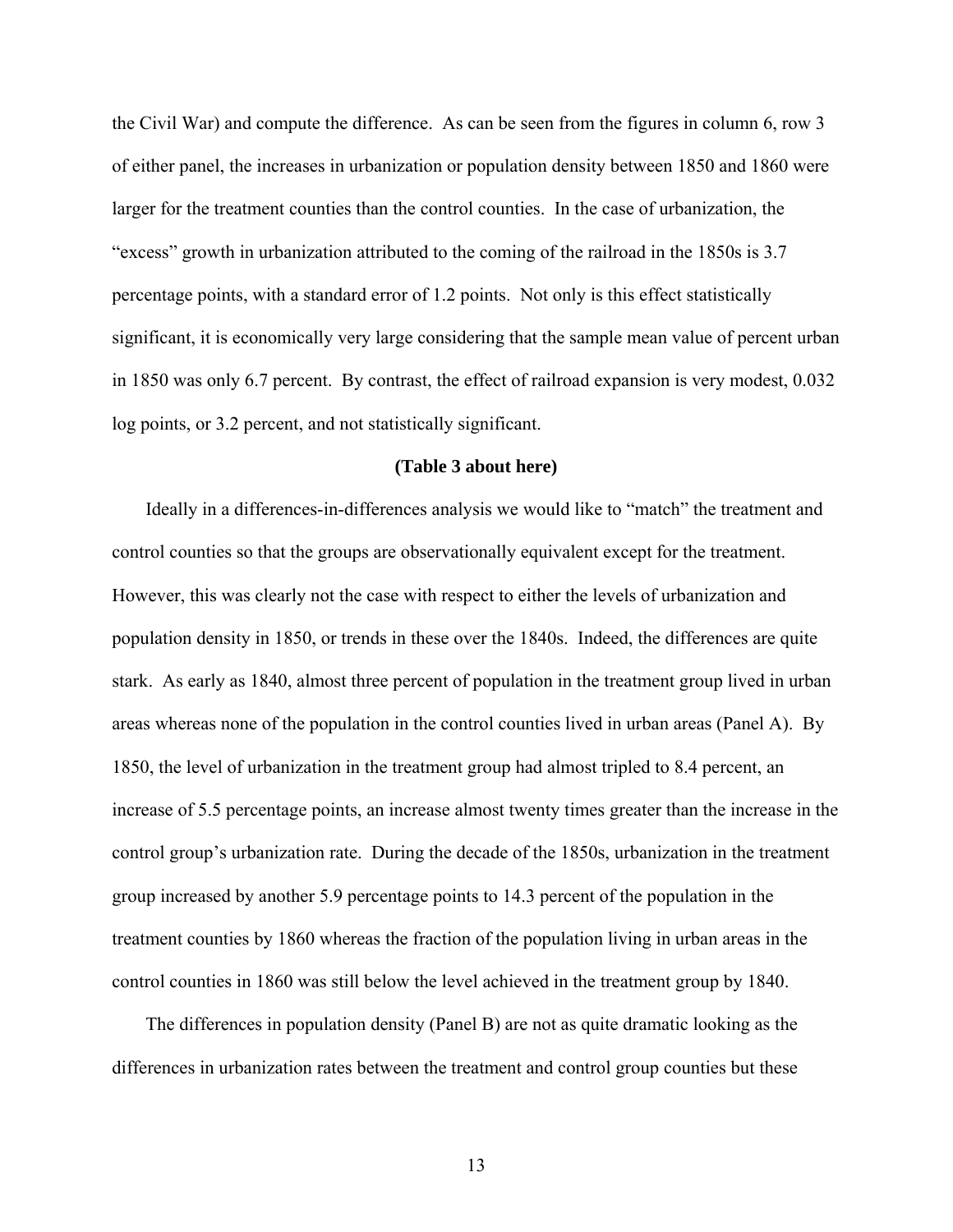differences (which are in logs) are large and the pattern is the same as that in Panel A. Indeed, population density grew especially rapidly in the treatment group of counties in the decade prior to the coming of the railroad. Density in the treatment group of counties more than doubled during the 1840s. In the control counties it still grew rapidly but only by 75 percent. It grew somewhat more slowly in both groups during the 1850s, especially in the treatment group of counties so that the differences in population density growth between the treatment and control group of counties narrowed sharply during the decade but the treatment counties continued to pull ahead of the control groups.

Indeed, were we to compute the base differences-in-differences estimator using the change in outcomes from 1840 and 1850 reported in Table 3 we would apparently find effects that we attribute to the railroad (the differences between the control and the treatment group) before these could have logically occurred—that is, during the 1840s, in advance of the railroad coming to any of the counties in the panel (see row 4, column 7, of Panels A and B).

The correlations between "pre-treatment" changes in density and urbanization and gaining rail access that are evident in Panels A and B of Table 3 are symptoms of a more general phenomenon: railroads were not built randomly but rather were built purposely. Railroad promoters and investors did not blindly roll the die on where to locate their line but rather sought out locations where the chances of its success – profitability – were greatest. Table 4 illuminates key correlates of gaining rail access by presenting linear probability regressions. In column 2, the independent variables are the 1840 values of percent urban and log population density plus the changes in these variables over the 1840s. All of the coefficients are positive and two are statistically significant (the population density variables) at the 5 percent level. In column 3, we have added a measure of agricultural productivity to the regression, the log of the value of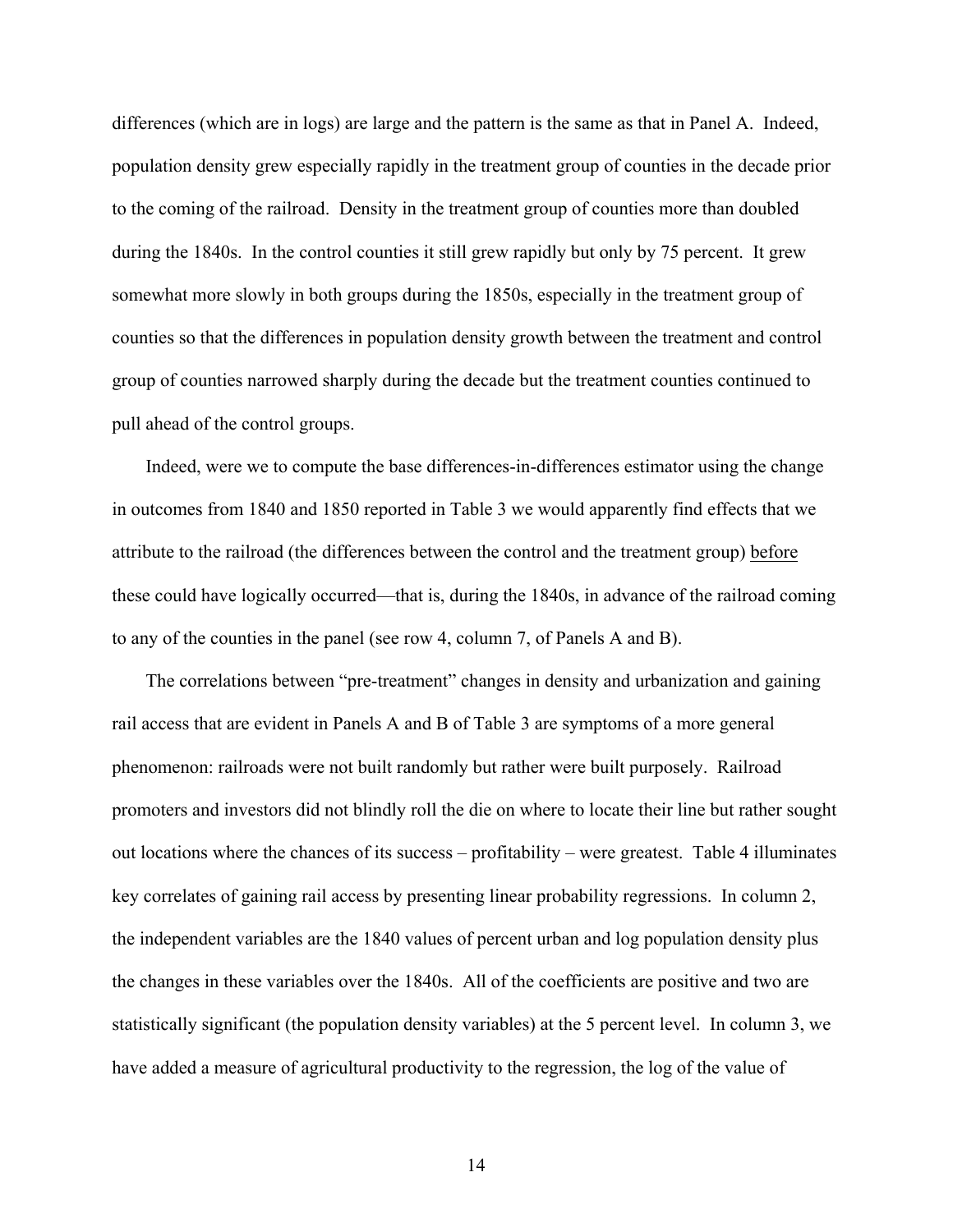agricultural output per acre (that is, the yield), and dummies for water transportation access. Counties that had greater agricultural revenue yields per acre were much more likely to get a railroad. It also appears that canals and railroads were complements, whereas the presence of a navigable river slowed rail expansion, perhaps because this raised the costs of railroad building (i.e. bridges) and represented low cost competition for traffic. Column 4 adds state dummies to the regression. Collectively, while these are significant, controlling for individual state effects does not alter the significance of agricultural yields or the navigable river dummy and has only a small impact upon the change in percentage of the population living in urban areas.

#### **(Table 4 about here)**

Because of the significant explanatory power of these variables for whether or not a county got rail access during the 1850s and because it is easy to imagine that many, if not all, could have direct effects on the changes in urbanization and population density, it is crucial that we control for them in the differences-in difference analysis. Columns 2 and 4 in Table 5 reproduce the base differences-in-differences estimates but computed here within a regression context. By construction these are the same as the effects reported in column 6, row 3 of Panels A and B in Table 3. Columns 3 and 5 present regression estimates of these same coefficients after controlling for the additional variables.

#### **(Table 5 about here)**

Despite the fact that the controls are clearly correlated with gaining rail access, including them in the regression has virtually no effect on our estimate of the treatment coefficient in the urbanization regression. In the population density regression controlling for the additional variables does increase the magnitude and statistical significance of the treatment effect although the coefficient is still small in magnitude.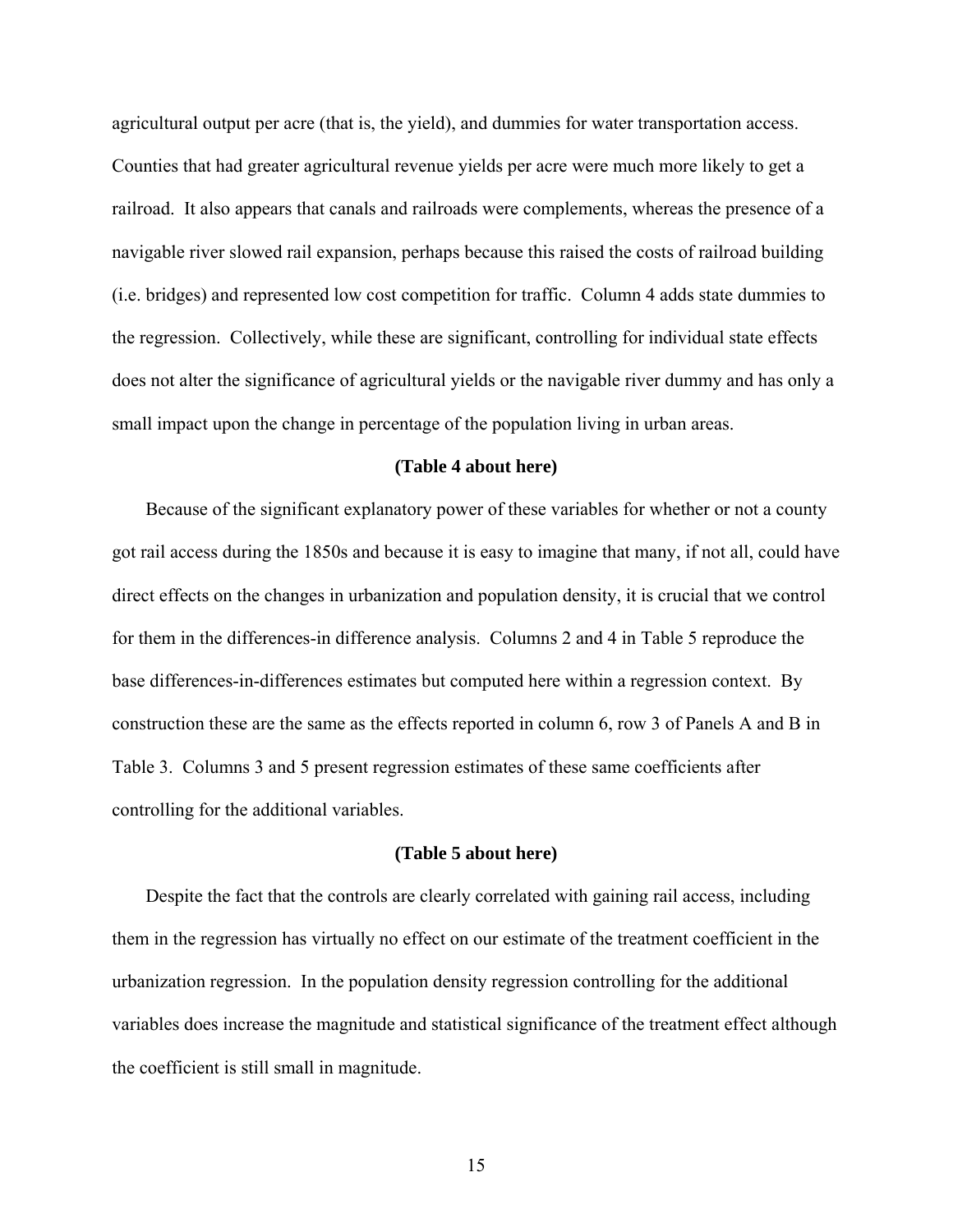Although adding the additional variables to the differences-in-differences analysis appears to largely validate the conclusions that we reached in our base analyses shown in Panels A and B of Table 3, it is still possible that the expanded regressions in Table 5 may be invalid because the treatment – gaining rail access – is correlated with the error term. The most likely source of such correlation is that revealed in Table 3 and discussed by Fishlow – namely, counties grew in anticipation of gaining rail access in the future. In this case the control group is not really independent of the treatment group.

An appropriate robustness check for this sort of bias is to estimate the relationship between rail access and urbanization and the log of population density using an instrumental variable. This is a variable that predicts gaining rail access in the 1850s, controlling for other factors but which is otherwise uncorrelated with the outcomes we are examining – that is, it is a variable that isolates plausibly exogenous variation in rail access, similar to what would be the case if rail access had been randomly assigned.

The historical narrative of internal improvements in America, particularly canal construction, typically assigns an active role to government in promoting these advances. One such source of aid was use of the Army Corp of Engineers to conduct surveys. Beginning in 1824 with the passage of the General Survey Bill, the President was granted authority to survey routes for "such roads and canals as he may deem of national importance, in a commercial or military point of view, or necessary for the transportation of the public mail." (U. S. Congress, 1823-4) Although the act contains no mention of railroads, beginning in 1825 with a survey to "ascertain the practicability of uniting the headwaters of the Kenawha [sic] with the James river and Roanoke river, by Canals or Railways" (Haney 1908:. 277) railroads quickly came to the fore. This law remained in effect until it was repealed by the Jackson administration, effective in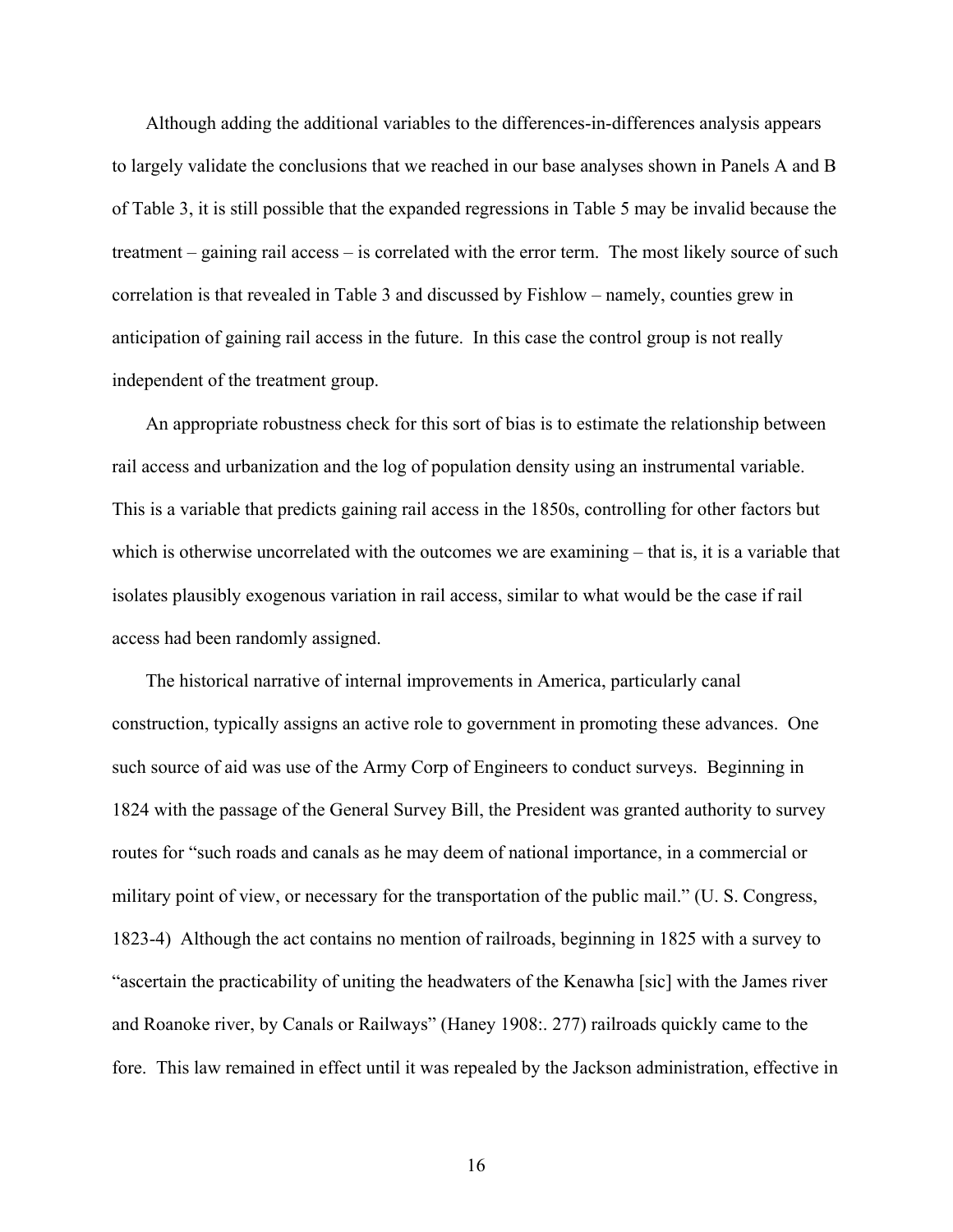1838. According to Haney (1908: 283), 61 distinct railroad surveys are mentioned in Congressional documents with 59 being reported.

Our instrumental variable is derived from these government surveys. First, we identified the pair of counties that constitute the starting and endpoint of all railroad surveys listed in *American State Papers* over the period 1824 to 1838 and reported in Haney (1908: 283) —for example, the 1831 railway survey from Portage Summit on the Ohio Canal (near Akron) to the Hudson River (we used Albany as the terminus) (Haney 1908: 286). Many of the authorization were less clear than this one with regard to their endpoints, requiring that some reasonable judgment be made. For example, in 1832, a survey was authorized between the Mad River and Lake Erie in Ohio and, a year later, an appropriation was made for completing reports and drawings for this railroad (Haney 1908: 286). We used Springfield and Sandusky as the termini of this road.

We then drew a straight line between the center of the "start" and "end" counties. Counties that lay along this straight line received a value of one, while those that did not were coded as zero. That is, if a railroad were built, our instrument presumes that it would be built on a straight line as this is the shortest distance between two points.<sup>17</sup> Moreover, existence of such a survey raised the likelihood that a railroad would eventually be built because these surveys provided valuable information about topography and other factors that clearly affected potential construction costs. As Taylor (1951: 95) notes "[a]s trained engineers were still very scarce … the government rendered a uniquely valuable service by making its experts available for such surveys." Indeed, Haney (Haney 1908: 284) remarks "It is of some significance that in most cases the routes of these government surveys were early taken by railways … in the great majority of cases these early surveys have been closely followed." Based on when the surveys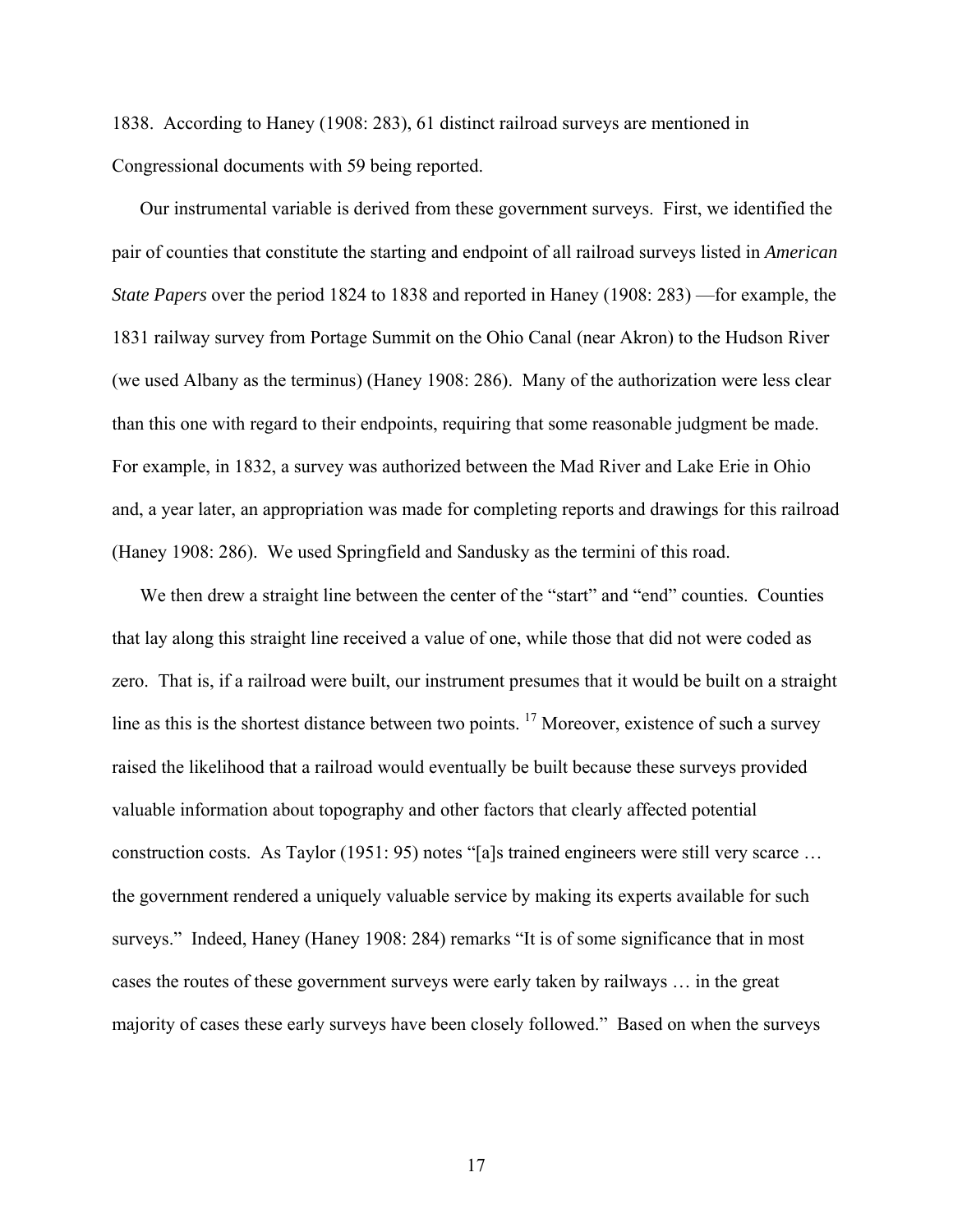were taken (mostly in the early 1830s) our "Congressional Survey" instrument is well suited to predict gaining rail access in the 1850s.

Table 6 reports our instrumental variable estimates. Our Congressional Survey instrument does quite well in predicting treatment (gaining rail access in the 1850s) even when we control for all of the other variables included in column 4 of Table 5 (this is the "first stage" coefficient shown in row 2 of Table 6).<sup>18</sup> We use this first stage regression to predict treatment, and then use the predicted value of treatment in the second stage or "two-stage least squares" (2SLS) regression of 1860 outcomes.

### **(Table 6 about here)**

As can be seen, the 2SLS coefficients, shown in row 3 of Table 6, are positive and larger than the difference-in-difference coefficients (row 1, columns 3 or 5 of Table 5), indicating the presence of omitted variables in the difference in differences regressions that were negatively correlated with gaining rail access.<sup>19</sup> However, while the magnitudes of the 2SLS coefficients are larger than our other estimates of the impact of rail access, they are imprecisely estimated, and we cannot reject the hypothesis that the 2SLS and difference-and-difference coefficients are the same (see row 4, Table 6).

Based upon our analysis and the various other tests we have applied, we have a reasonable degree of confidence in the robustness of our difference-in-difference estimates of the impact that rail access had upon urbanization and population density.<sup>20</sup> Consequently, in Table 7 we have used the differences-in-differences coefficients to compute the "percent explained" – how much of the increase in percent urban or population density can be attributed to the railroad. We do this by multiplying the differences-in-differences coefficients by the change in rail access shown in Table 2, and then dividing by the actual change in the outcome of interest. There are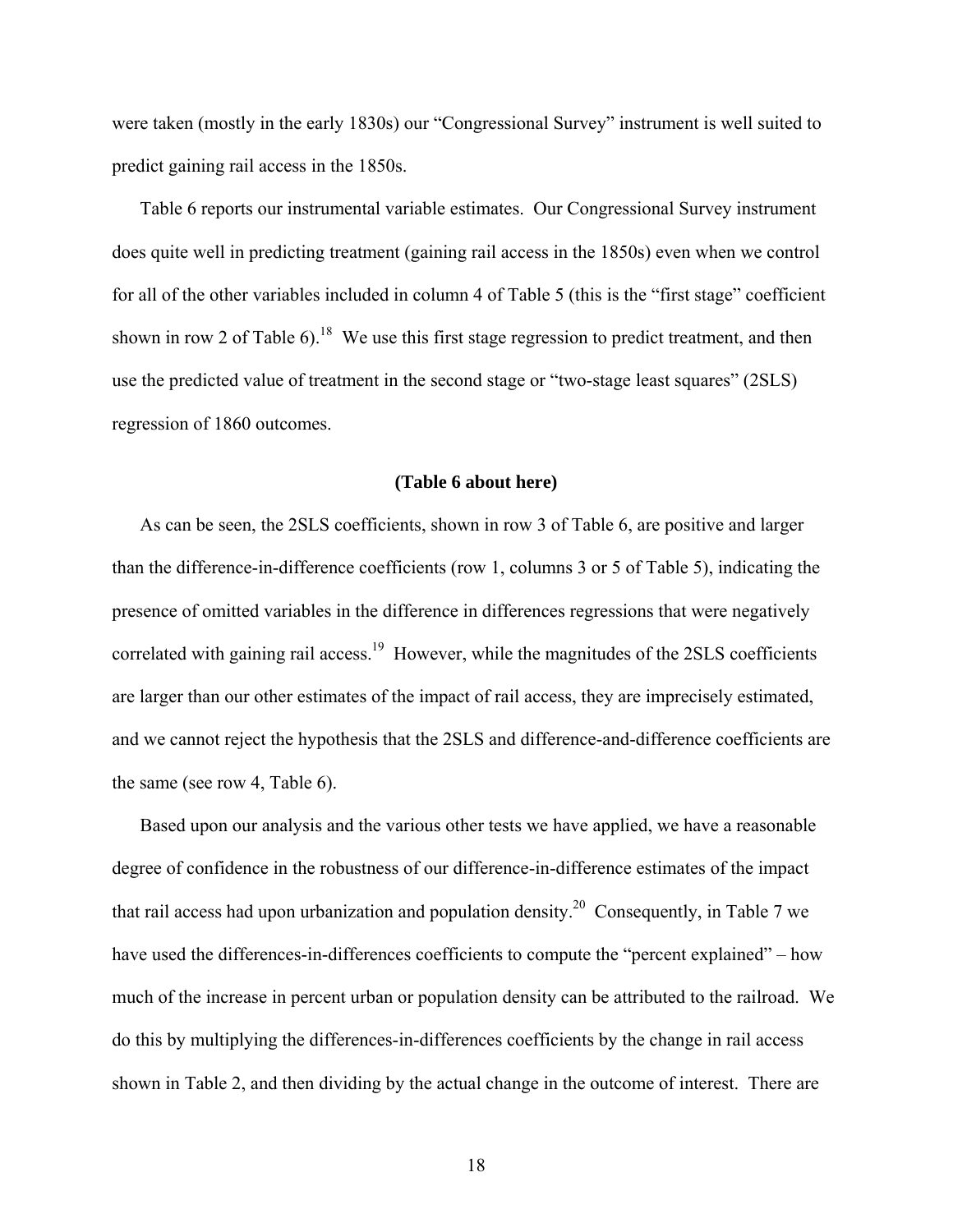slight differences in this computation between the two columns due to differences in how the data are weighted (urbanization is weighted by population or density is weighted by square miles).

#### **(Table 7 about here)**

Taking the results in Table 7 at face value, the coming of the railroad does not appear to have been a major factor behind Midwestern population growth in the 1850s, as Fishlow originally thought. However, we also conclude that the railroad was a significant "cause" of Midwestern urbanization, accounting for over half of the increase in the percentage of the population residing in urban places in the sample counties in the 1850s.

There are three reasons why we might expect to see an effect on urbanization. First, the railroad clearly lowered transportation costs thereby encouraging trade, especially (as Fogel (1964) showed) relative to intra-regional wagon transportation. Trade did not take place in the middle of nowhere; rather, railroads stopped in "central places", namely urban areas, especially at points where multiple lines crossed. Second, the gains from trade raised Midwestern incomes and real wages (see Margo 2000) and some of these income gains translated into increased demand for goods and services that were more efficiently produced (and traded) in urban areas. Third, once a railroad came to a particular central place in a county, the probability of "feeder lines" connecting other towns and villages surely increased. Consistent with our instrumental variables results, this created an incentive for individuals to move to such places, in advance of the railroad (demand, so to speak, ahead of building).

### **Conclusion**

This paper has described a new research project, marrying GIS software to digitized archives and enabling the construction of a county-level panel data set which documents the spread of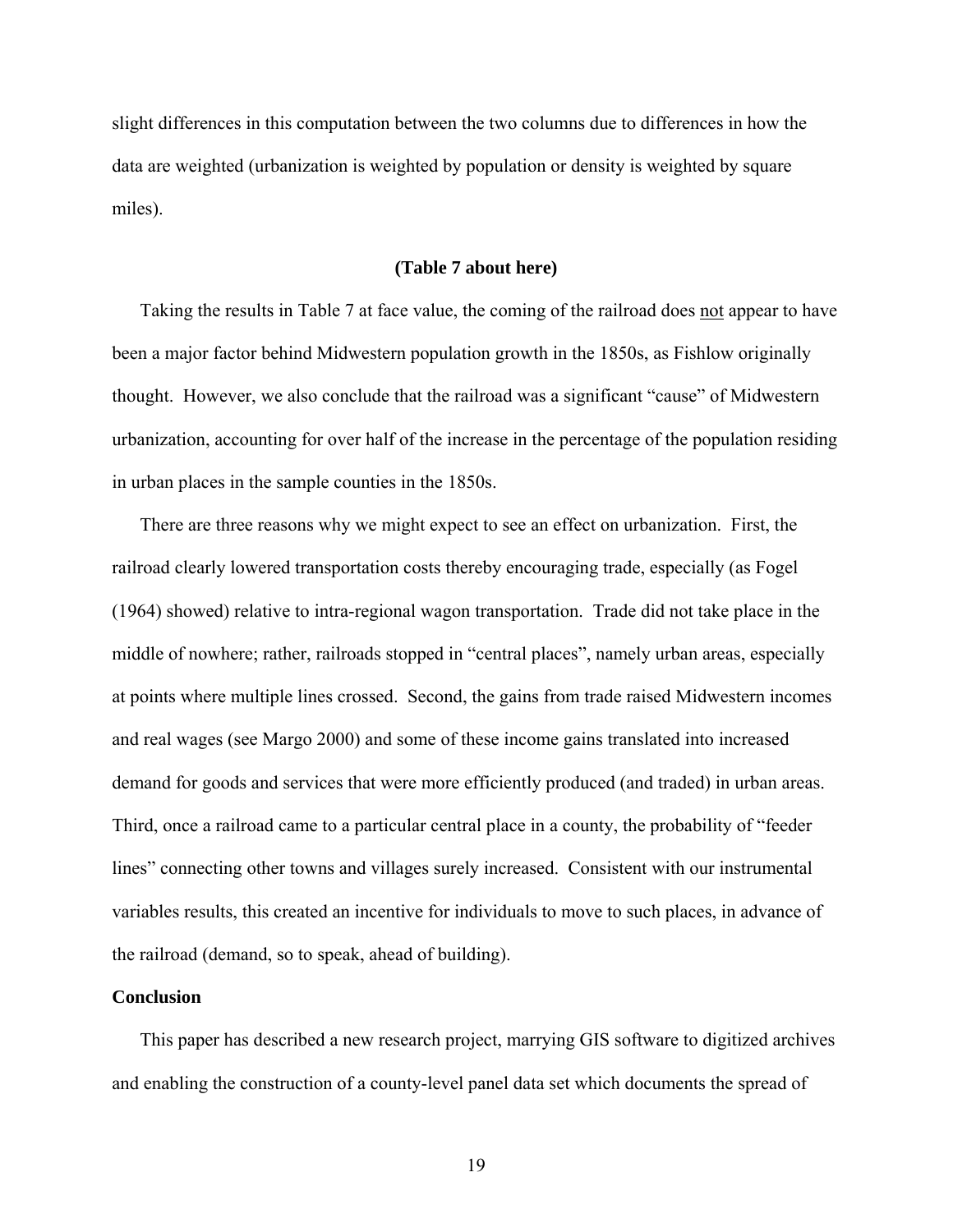railroads in the Midwestern United States during the middle of the nineteenth century. We have linked these transportation data to standard census data for the period in order to estimate the causal impact of the coming of the railroad on two important indicators of economic development and settlement– a county's rate of growth of population density and its extent of urbanization. We find that the causal impact of the railroad on both outcomes was positive. The effect on population density was small, consistent with Fishlow's (1965) original contention that Midwestern railroads were not built ahead of demand and that Midwestern development was already well underway by the time that the railroads came on the scene. However, the causal impact of the railroad on urbanization was quantitatively large – somewhat more than half of Midwestern urbanization in the 1850s is explained by the expansion of the rail network, according to our estimates.

Our finding that the railroad "caused" urbanization may have important ramifications beyond the debate over Fishlow's specific hypothesis. Among urban economists it is widely believed that city growth can contribute to "endogenous growth" by raising the rate of aggregate total factor productivity. The mechanisms by which this can occur are complex and difficult to document but include the full range of agglomeration economies usually attributed to urbanization as well as the possibility, raised long ago by the sociologist Jane Jacobs, that the rate of innovative activity is higher in urban areas. It should be kept in mind that we have not shown that agglomeration economies were present in the urban Midwest in the 1850s nor have we shown that expansion of water transportation (canals and other navigable waterways) might have also spurred the rate of urbanization. However, our results do suggest that further research on both issues is warranted.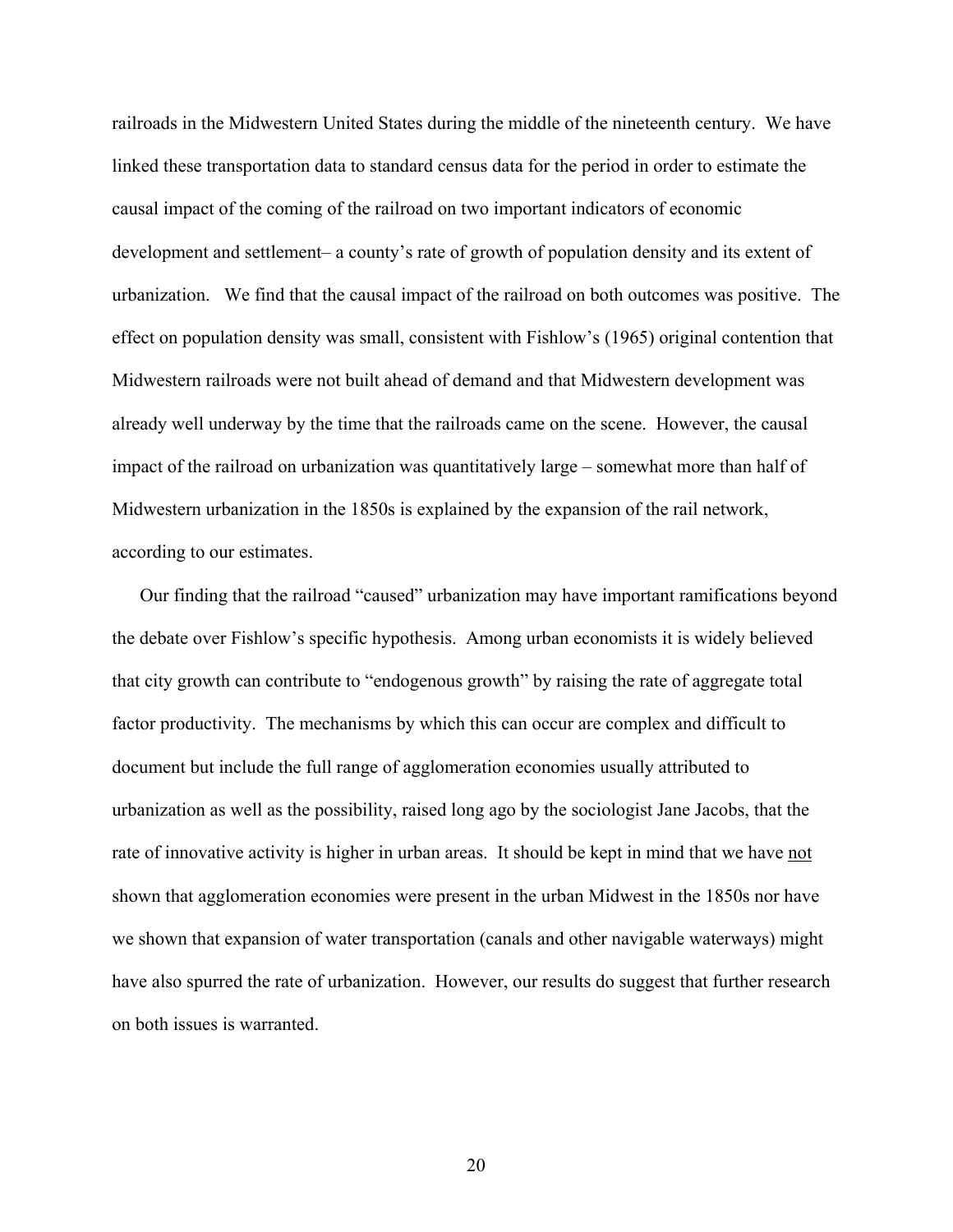Above all we believe our paper illustrates that GIS techniques have "come of age" in historical research. Conventional libraries and archives store an abundance of historical maps and related media, much of which has been and will continue to be digitized. GIS software, used in conjunction with the sorts of econometric techniques employed in this paper, offer the opportunity to re-examine classic questions in quantitative history and address new issues involving geographic variation that would be very difficult or next to impossible in the absence of these methods.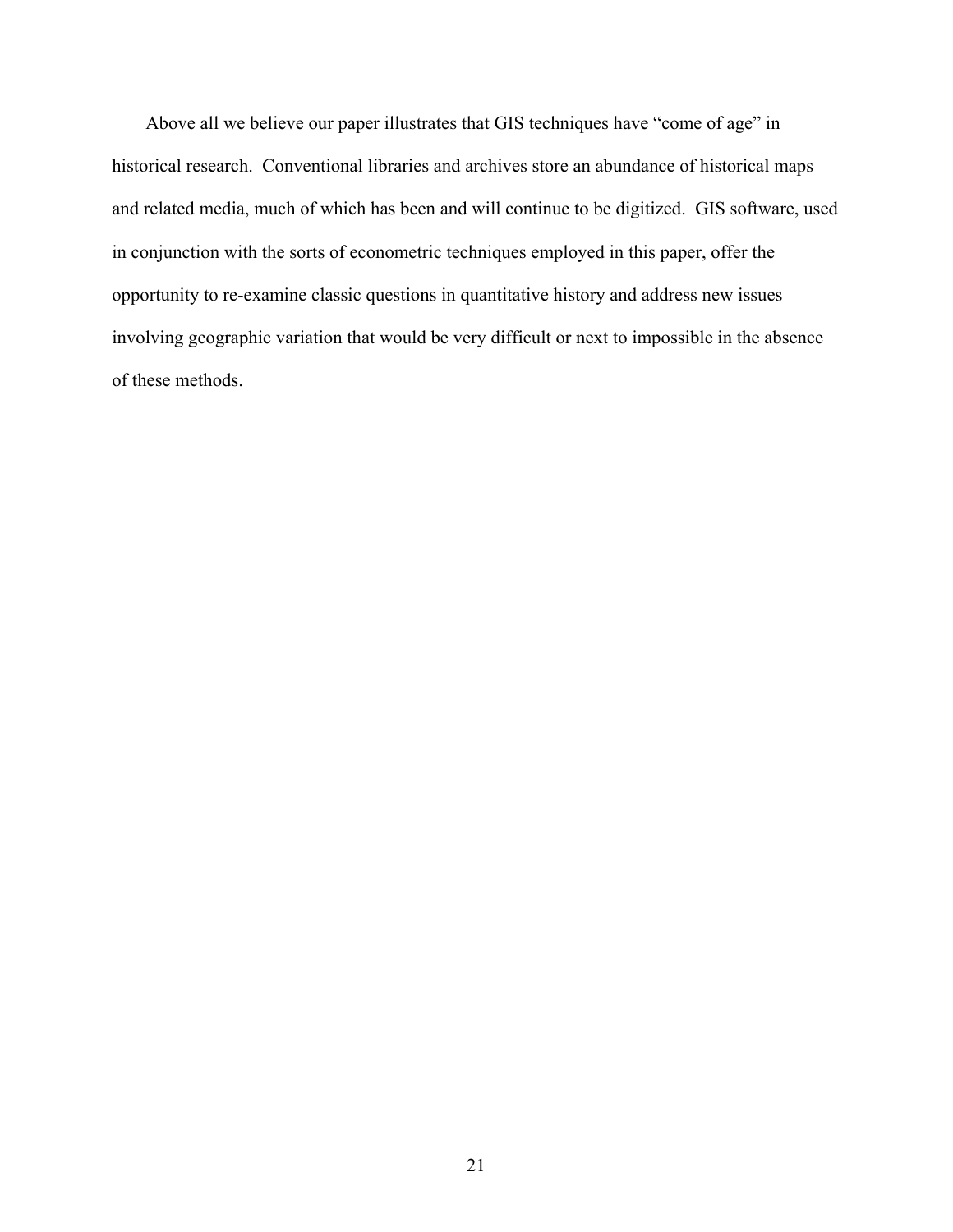#### Bibliography

- Appleton, D. and Company. (1848) Appletons' railway and steam navigation guide for the United States and the Canadas. New York: D. Appleton & Co.
- Banerjee, A., Duflo, E., and Qian, N. (2006). The Railroad to Success: The Effect of Infrastructure on Economic Growth. Unpublished Powerpoint presentation, Department of Economics, Brown University, Providence RI.
- Burr, H. A. (1850) Disturnell's new map of the United States and Canada. Showing all the canals, rail roads, telegraph lines and principal stage routes. New York: J. Disturnell.
- Carter, S. B. et al. (2006) Historical Statistics of the United States Millennial Edition Online. New York: Cambridge University Press.
- Cobb, C. (1850) "American railway guide and pocket companion for the United States," in. New York: C. Dinsmore.
- Craig, L. A.; Palmquist, R. B. and Weiss T. (1998) "Transportation improvements and land values in the antebellum United States: a hedonic approach." Journal of real estate finance and economics 16: 173-189.
- Disturnell, J. (1846) Disturnell's railroad, steamboat, and telegraph book : being a guide through the middle, northern, and eastern states and Canada : also giving the great lines of travel south and west and the ocean steam packet arrangements, containing tables of distances, &c. telegraph lines and charges, list of hotels, express offices, &c. &c. New York: J. Disturnell.
- Doggett, J. (1847) Doggett's railroad guide and gazetteer for ... with sectional maps of the great routes of travel. New York: J. Doggett Jr.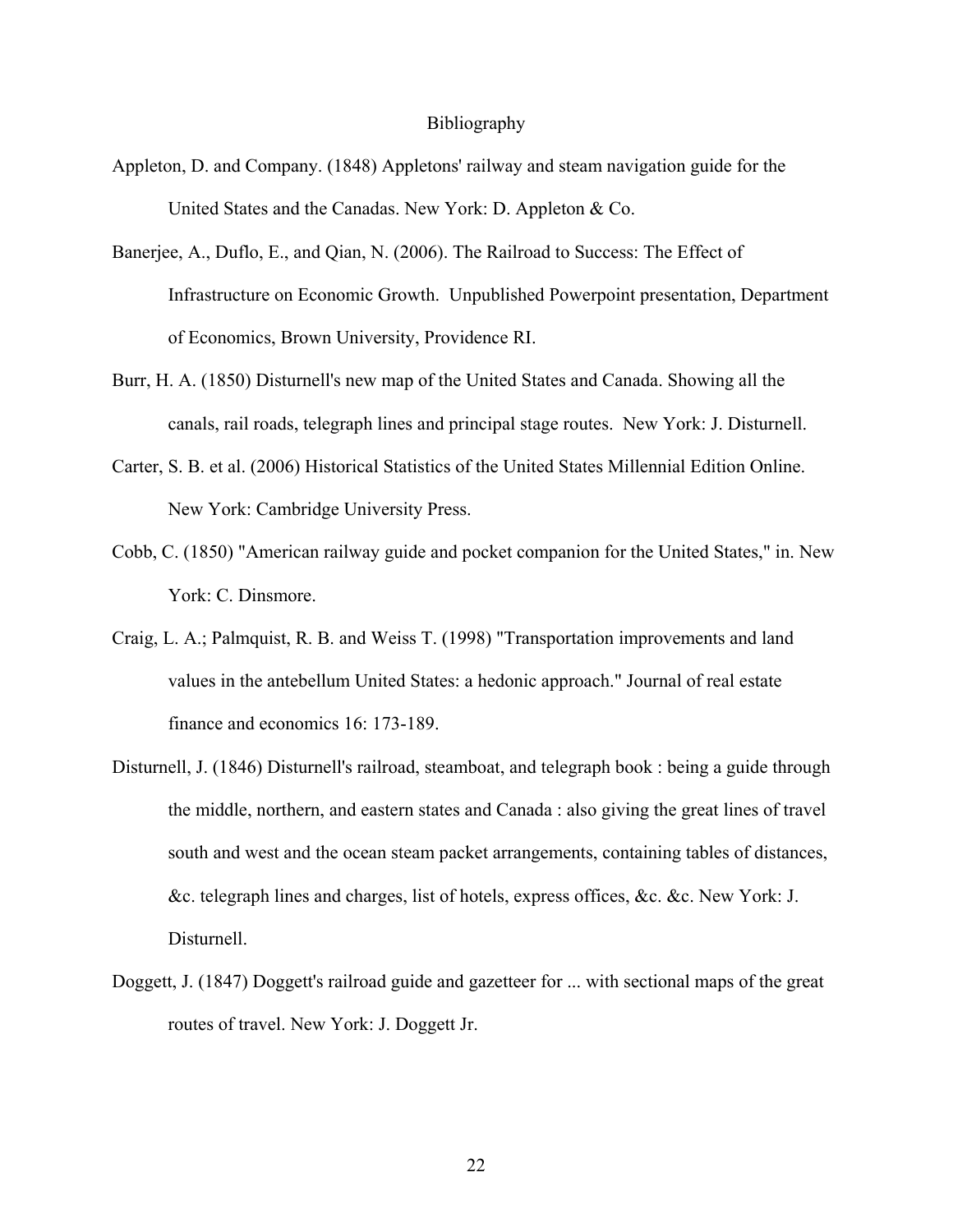- Fishlow, A. (1965) American railroads and the transformation of the antebellum economy. Harvard economic studies, v. 127. Cambridge, MA: Harvard University Press.
- Fogel, R. W. (1964) Railroads and American economic growth: essays in econometric history. Baltimore,: Johns Hopkins Press.
- Goodrich, C. (1961) Canals and American economic development. New York,: Columbia University Press.
- Haney, L. H. (1908) A congressional history of railways in the United States. Bulletin of the University of Wisconsin. no. 211, 343. Economics and political science series. v.3, no. 2, v.6, no.1. Madison, Wis.,: Democrat Printing Co.
- Hunt, F et al. (1848) Hunt's merchants' magazine and commercial review. Vol. Vol. 19, no. 1 (July 1848)-v. 44, no. 3 (Mar. 1861). [New York]: Freeman Hunt.
- Hunter, L. C. (1949) Steamboats on the Western rivers; an economic and technological history. Cambridge, MA: Harvard University Press.
- Inter-university Consortium for Political and Social Research (197?) Historical, Demographic, Economic, And Social Data: The United States, 1790-1970. Ann Arbor, MI.: Interuniversity Consortium for Political and Social Research doi:10.3886/ICPSR00003
- Jenks, L. H. (1944) "Railroads as an Economic Force in American Development." Journal of Economic History 4: 1-20.
- Lloyd, E. (1857) Lloyd's American guide : containing new arranged time tables, so simple and correct that a child can understand them, it being universally acknowledged that all other guide books are so complicated that not one in a hundred can understand them : the population, states, and distances to every place on all the railroad routes in the United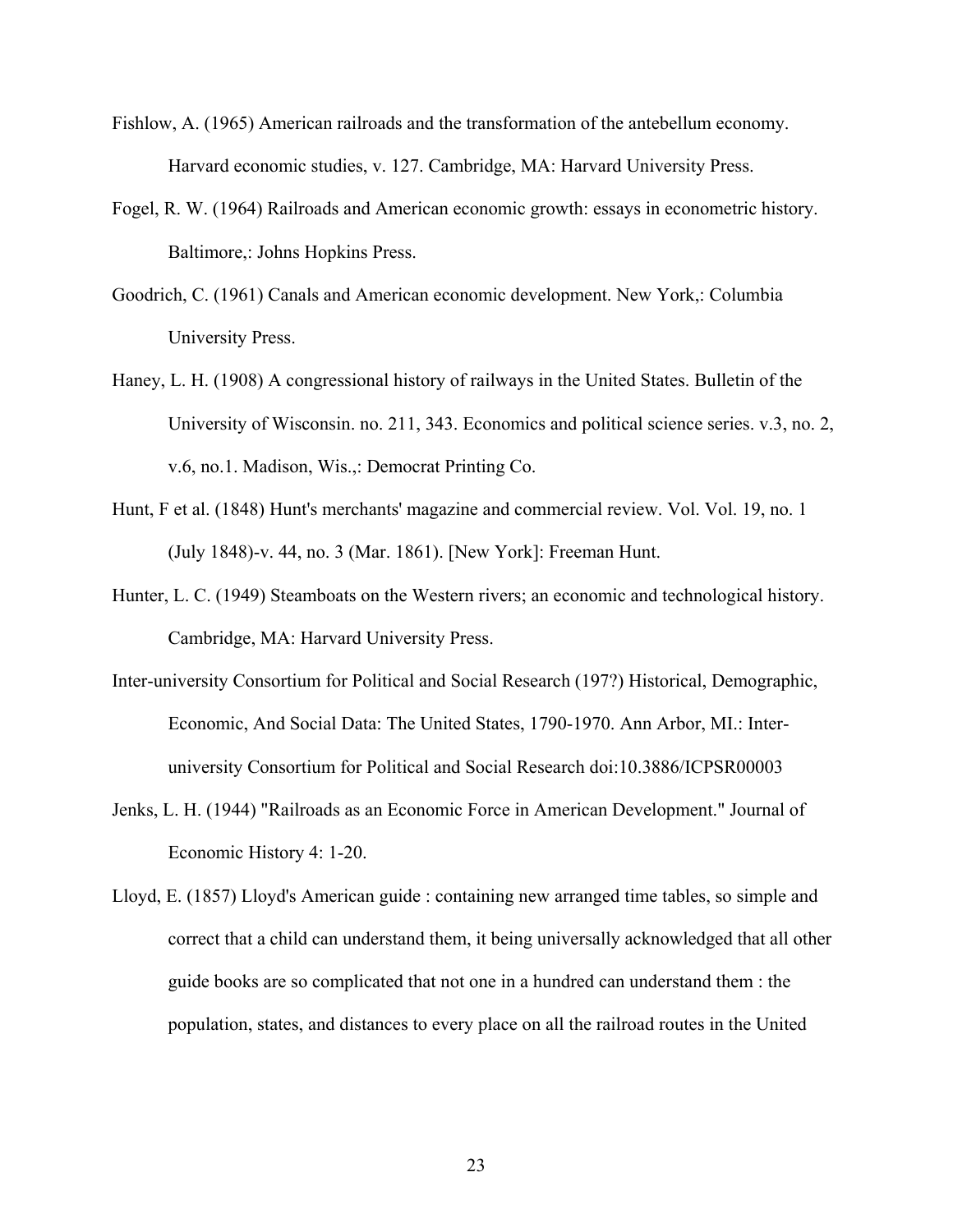States and Canadas : photographic portraits of all the railroad presidents and superintendents--men controlling. Philadelphia: E. Lloyd.

Mitchell, B. R. (2003) International historical statistics. New York: Palgrave Macmillan.

- National Bureau of Economic Research Conference on Research in Income and Wealth and Economic History Association (U.S.) (1960) Trends in the American economy in the nineteenth century. A report of the National Bureau of Economic Research, New York. Conference on Research in Income and Wealth. Studies in income and wealth, v. 24. Princeton,: Princeton University Press.
- National Railway Publication Company. (1868) Travelers' official railway guide of the United States and Canada. Ann Arbor, Mich.: printed for the National Railway Publication Co. by University Microfilms.
- Paskoff, P. F. (2007) Troubled waters : steamboat disasters, river improvements, and American public policy, 1821-1860. Baton Rouge: Louisiana State University Press.
- Paxson, F. L. (1914) "The Railroads of the "Old Northwest" before the Civil War." Transactions of the Wisconsin Academy of Sciences, Arts, and Letters 17: 247-274.
- Poor, H. V. (1860) History of the railroads and canals of the United States. New York,: J.H. Schultz & co.
- Poor, H. V. (1868) Poor's manual of railroads. 1st -57th annual number; 1868/69-1924. New York,: H.V. & H.W. Poor.

Rand-McNally (1871) The Rand-McNally official railway guide and handbook. Chicago,.

- Taylor, G. R. (1951) The transportation revolution 1815-1860. Holt, Rinehart & Winston.
- Taylor, G. R. and Neu, I. D. (1956) The American railroad network, 1861-1890. Cambridge, MA: Harvard University Press.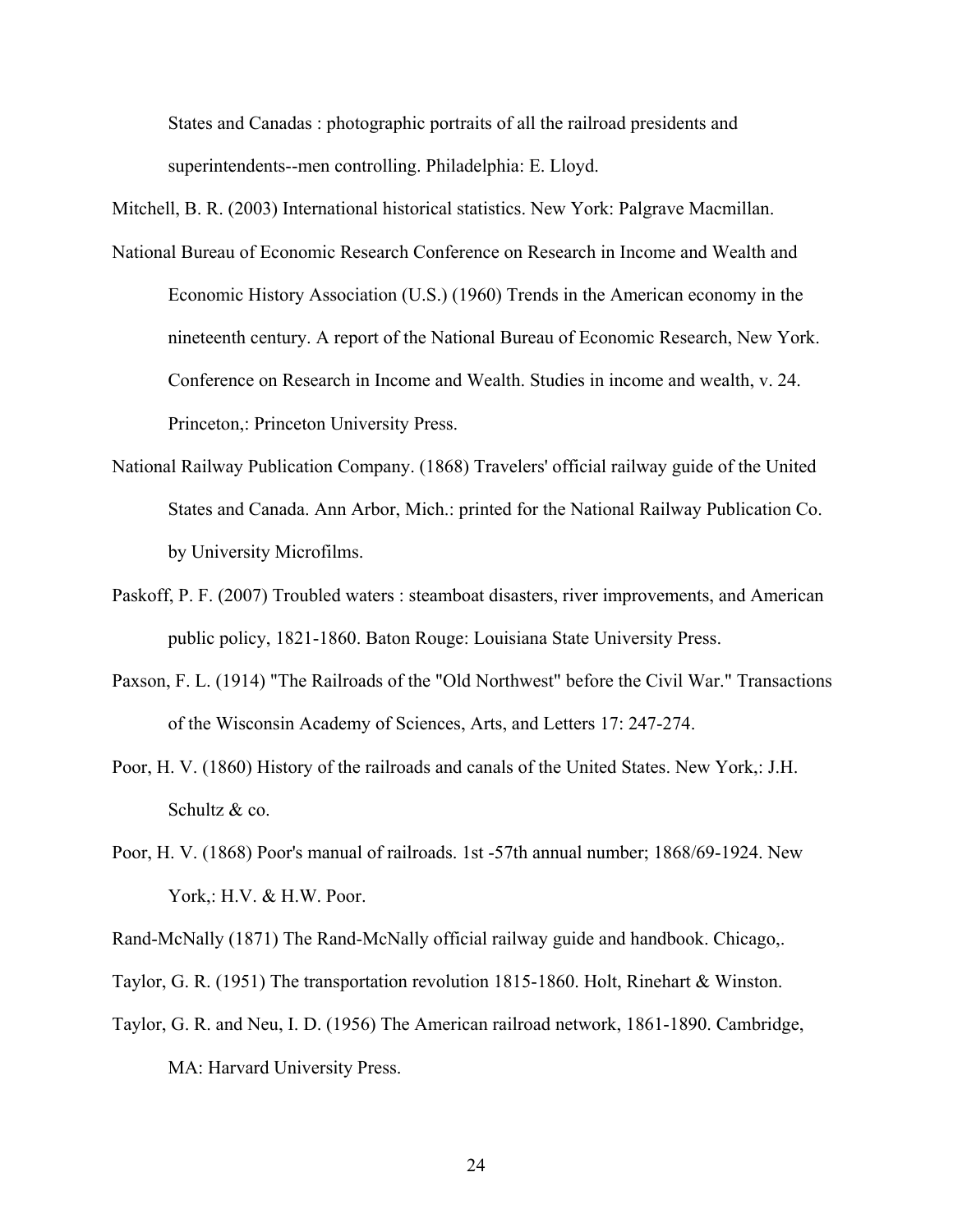- U. S. Census office. 11th census, 1890 (1894). Eleventh census: 1890. Report on Transportation Business. Volume 14: Part II. Washington, DC: Govternment Printing Office
- U. S. Congress. (1808) "Roads and canals. Communicated to the Senate, April 6, 1808,"
- U. S. Congress. (1823-4) "Laws of the U.S. VII, 239. ," in Acts of 1823-24, Ch. 276.
- van Oss, S. F. (1893) American railroads as investments a handbook for investors in American railroad securities.. New York: G.P. Putnam's Sons.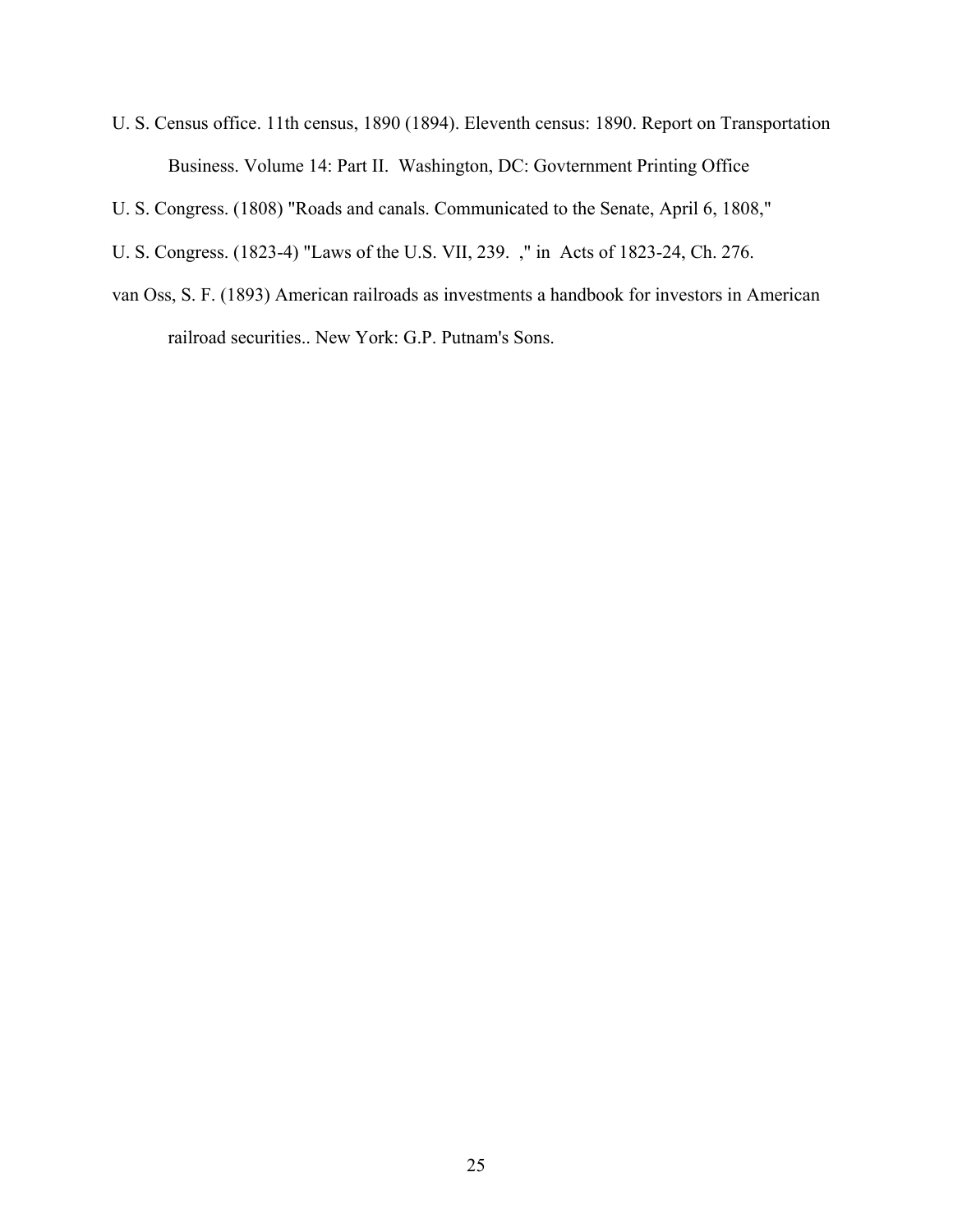Table 1: Distribution of Counties by State: Balanced Panel of Counties with Fixed County

Boundaries

| <b>State</b> | Number of counties | Percent of Total |
|--------------|--------------------|------------------|
| Illinois     | 71                 | 25.5%            |
| Indiana      | 66                 | 23.7             |
| Michigan     | 12                 | 4.3              |
| Ohio         | 57                 | 20.5             |
| Wisconsin    | 14                 | 5.0              |
| Iowa         | 17                 | 6.1              |
| Missouri     | 41                 | 14.8             |

Source: linked sample of counties, from Inter-university Consortium for Political and Social

Research (197?) for the 1850 and 1860 census, with transportation database.

Notes: To be included counties must be (1) present in 1840, 1850 and 1860 (2) have fixed county

boundaries (3) did not have rail access in 1850 but gained rail access by 1860 (treatment group)

or did not have rail access in both 1850 and 1860 (control group). There are 278 counties in the

sample.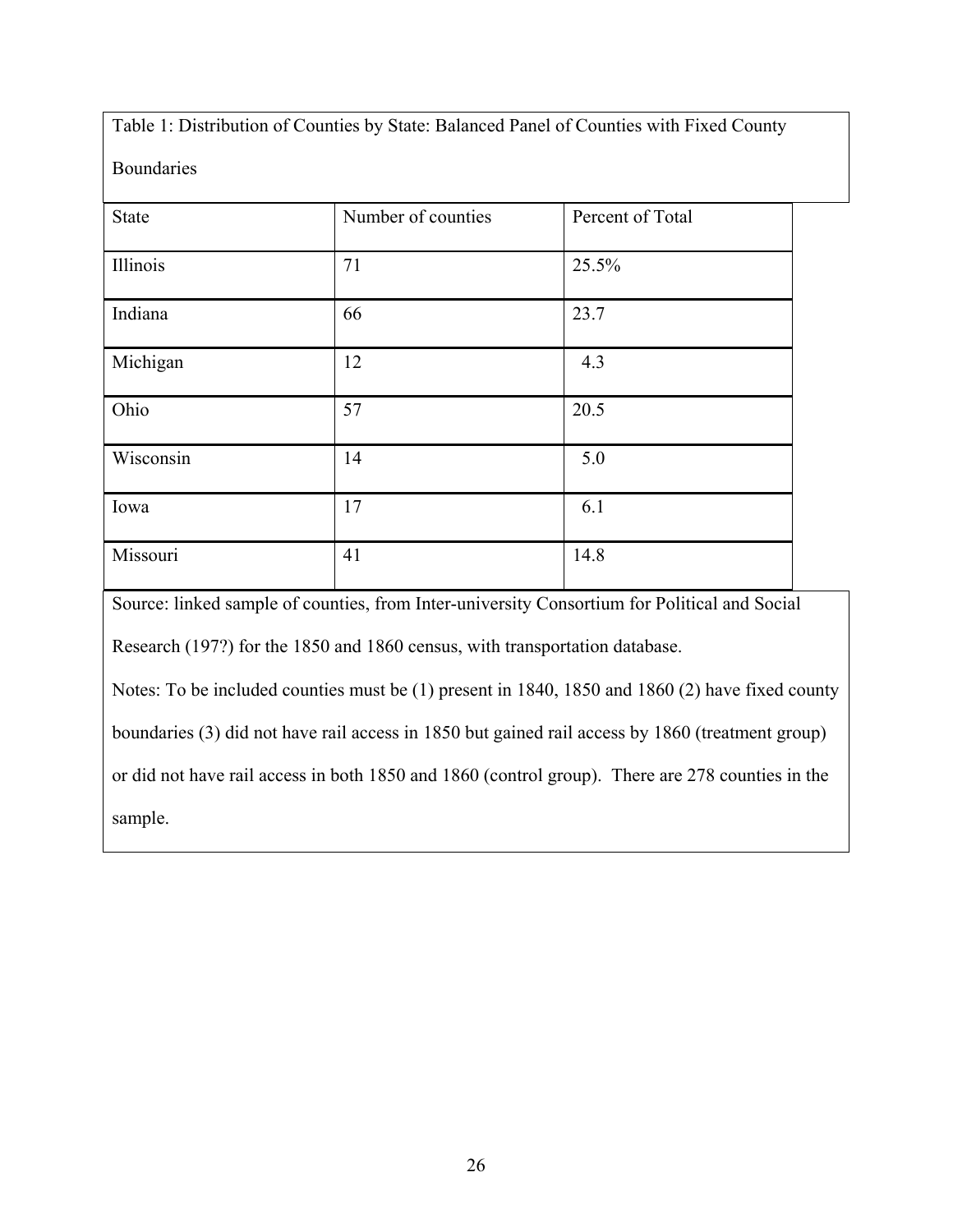|                     | 1850             | 1860              | $1860 - 1850$     |
|---------------------|------------------|-------------------|-------------------|
| $Rain = 1$          | $\boldsymbol{0}$ | $0.717 \{0.785\}$ | $0.717 \{0.785\}$ |
| Percent Urban       | 0.067            | 0.117             | 0.048             |
| Log                 | 2.882            | 3.447             | 0.565             |
| (Population/Square) |                  |                   |                   |
| Miles)              |                  |                   |                   |

Table 2: Sample Statistics: Sample Means of Percent Urban, Log Population Density, and Rail Access in 1850 and 1860: Balanced Panel of 278 Midwestern Counties

Source: see text and Table 1.

Notes: The sample consists of counties that gained rail access between 1850 and 1860 (treatment group) and counties that did not have rail access before the Civil War (control group); see the notes to Table 1. Rail = 1 if railroad passes through county boundary, 0 otherwise. By construction, no counties have rail access in 1850. Percent urban = Population residing in villages, town, cities of 2,500 or more/Total population. Log population density = Log (Total population/land area of county in square miles). Figures outside of {} in columns 2 and 3 are weighted averages of county values. For percent urban, the weight is the county's average population in1840, 1850, and 1860. For rail access and log of population density, the weight is county's square miles in 1850. Column  $4 =$  Column  $3 -$ Column 2.  $\}$ : counties are weighted by average population in 1840, 1850, and 1860.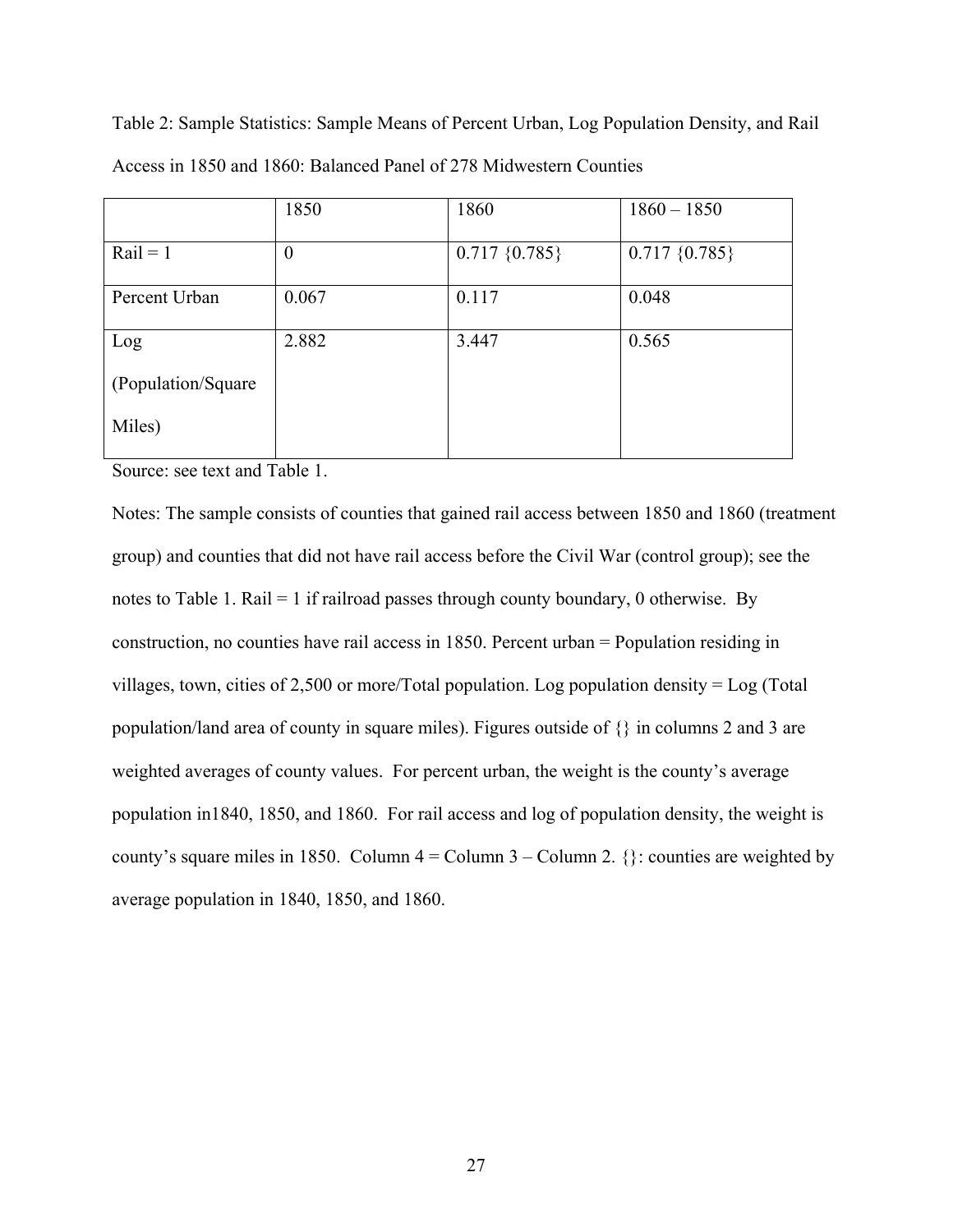Table 3: Differences in Urbanization and Population Density between the Control And Treatment Counties, 1840-1860 in the Balanced Panel.

|           | N   | 1840             | 1850  | 1860  | 1860-    | 1850- |
|-----------|-----|------------------|-------|-------|----------|-------|
|           |     |                  |       |       | 1850     | 1840  |
|           |     |                  |       |       | (DD)     |       |
| Treatment | 195 | 0.029            | 0.084 | 0.143 | 0.059    | 0.055 |
| Control   | 83  | $\boldsymbol{0}$ | 0.003 | 0.025 | 0.022    | 0.003 |
| Treatment |     | 0.029            | 0.081 | 0.118 | $0.037*$ | 0.058 |
| - Control |     |                  |       |       | (0.012)  |       |

|  | Panel A: Base Differences-in-Differences: Percent Urban |  |
|--|---------------------------------------------------------|--|
|  |                                                         |  |

Source: see text and Tables 1 and 2.

Notes: Treatment: county did not have rail access in 1850 but gained rail access by 1860.

Control: no rail access before the Civil War.

Figures shown in columns 3-5 are weighted averages of county values; weight is the county's average population in 1840, 1850, and 1860. Column  $6 =$  Column  $5 -$ Column 4. Column  $7 =$ (Column 4 – Column 3). DD: differences-in-differences. (): standard error. \*: significant at the 5

percent level.

| Panel B: Base Differences-in-Differences: Log of Population Density |  |
|---------------------------------------------------------------------|--|
|---------------------------------------------------------------------|--|

| . . | 1840 | 1850 | 1860 | $1860 -$ | 850- |
|-----|------|------|------|----------|------|
|-----|------|------|------|----------|------|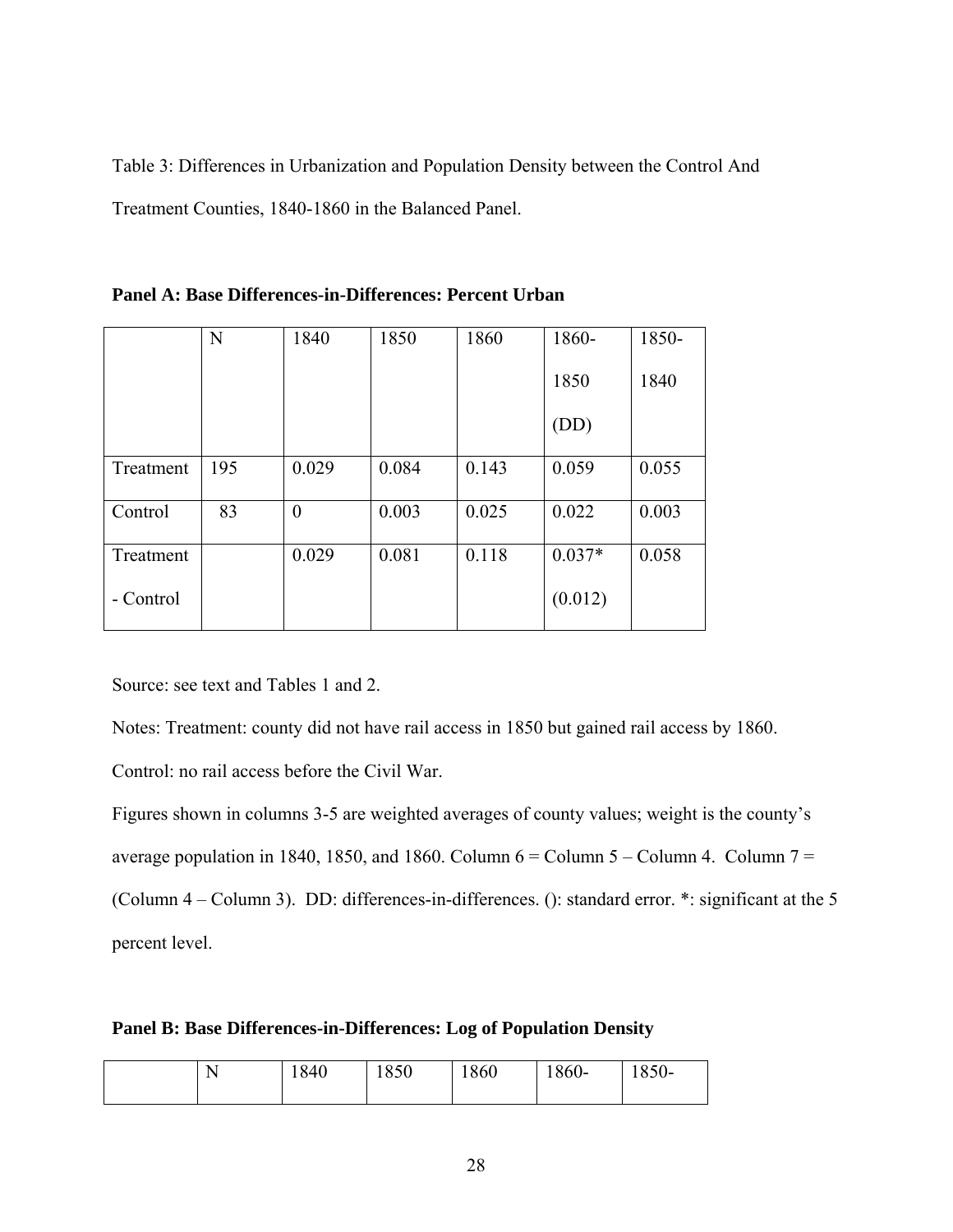|           |     |       |       |       | 1850    | 1840  |
|-----------|-----|-------|-------|-------|---------|-------|
|           |     |       |       |       | (DD)    |       |
| Treatment | 195 | 2.224 | 2.953 | 3.527 | 0.574   | 0.733 |
| Control   | 83  | 2.148 | 2.703 | 3.245 | 0.542   | 0.555 |
| Treatment |     | 0.076 | 0.250 | 0.282 | 0.032   | 0.178 |
| - Control |     |       |       |       | (0.052) |       |

Source: see text and Tables 1 and 2.

Notes: Figures in columns 3-5 are weighted averages of county values; weight is county land area in square miles (1850). (): standard error.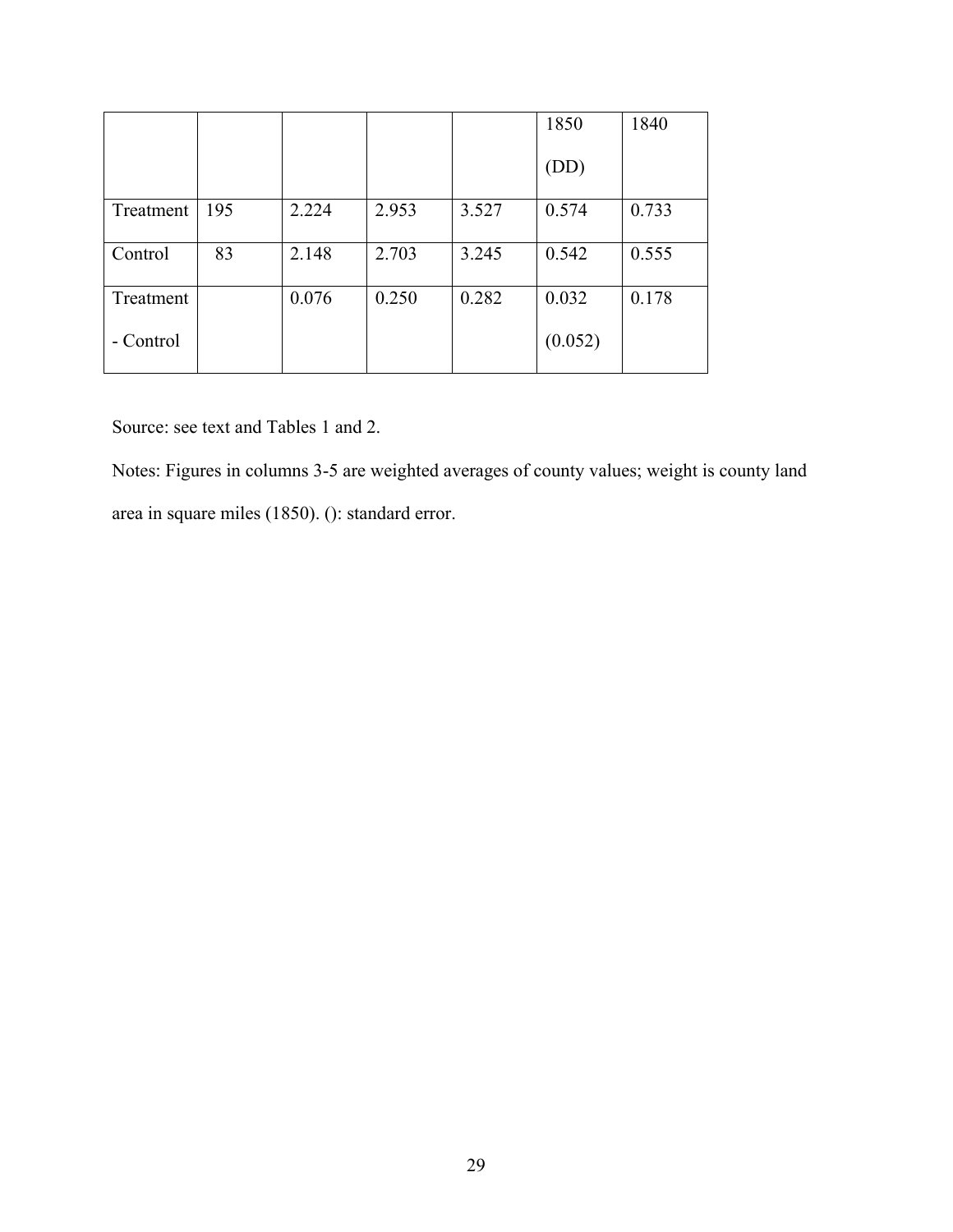| Table 4: County-Level Correlates of Gaining Rail Access in the 1850s: Linear Probability |  |
|------------------------------------------------------------------------------------------|--|
| Regression.                                                                              |  |

|                      | Coefficient    | Coefficient | Coefficient |
|----------------------|----------------|-------------|-------------|
| Constant             | $0.322*$       | $0.332*$    | 0.456       |
|                      | (0.098)        | (0.124)     | (0.150)     |
| Percent Urban in     | 0.093          | 0.246       | 0.614       |
| 1840                 | (0.727)        | (0.679)     | (0.680)     |
| Log Population       | $0.113*$       | 0.013       | $-0.001$    |
| Density in 1840      | (0.032)        | (0.040)     | (0.050)     |
| $\Delta$ in Percent  | 0.635          | $0.916*$    | $0.760*$    |
| Urban, 1850-40       | (0.380)        | (0.361)     | (0.371)     |
| $\Delta$ in Log      | $0.187*$       | 0.092       | 0.010       |
| Population           | (0.050)        | (0.054)     | (0.075)     |
| Density, 1850-40     |                |             |             |
| Log (Agricultural    |                | $0.306*$    | $0.308*$    |
| Yield) in 1850       |                | (0.076)     | (0.092)     |
| Canal = $1$          |                | $0.140*$    | 0.125       |
|                      |                | (0.071)     | (0.078)     |
| Navigable River      |                | $-0.256*$   | $-0.244*$   |
| $=1$                 |                | (0.054)     | (0.058)     |
| Great Lakes $= 1$    |                | $-0.064$    | $-0.006$    |
|                      |                | (0.120)     | (0.124)     |
| <b>State Dummies</b> | N <sub>o</sub> | No          | Yes         |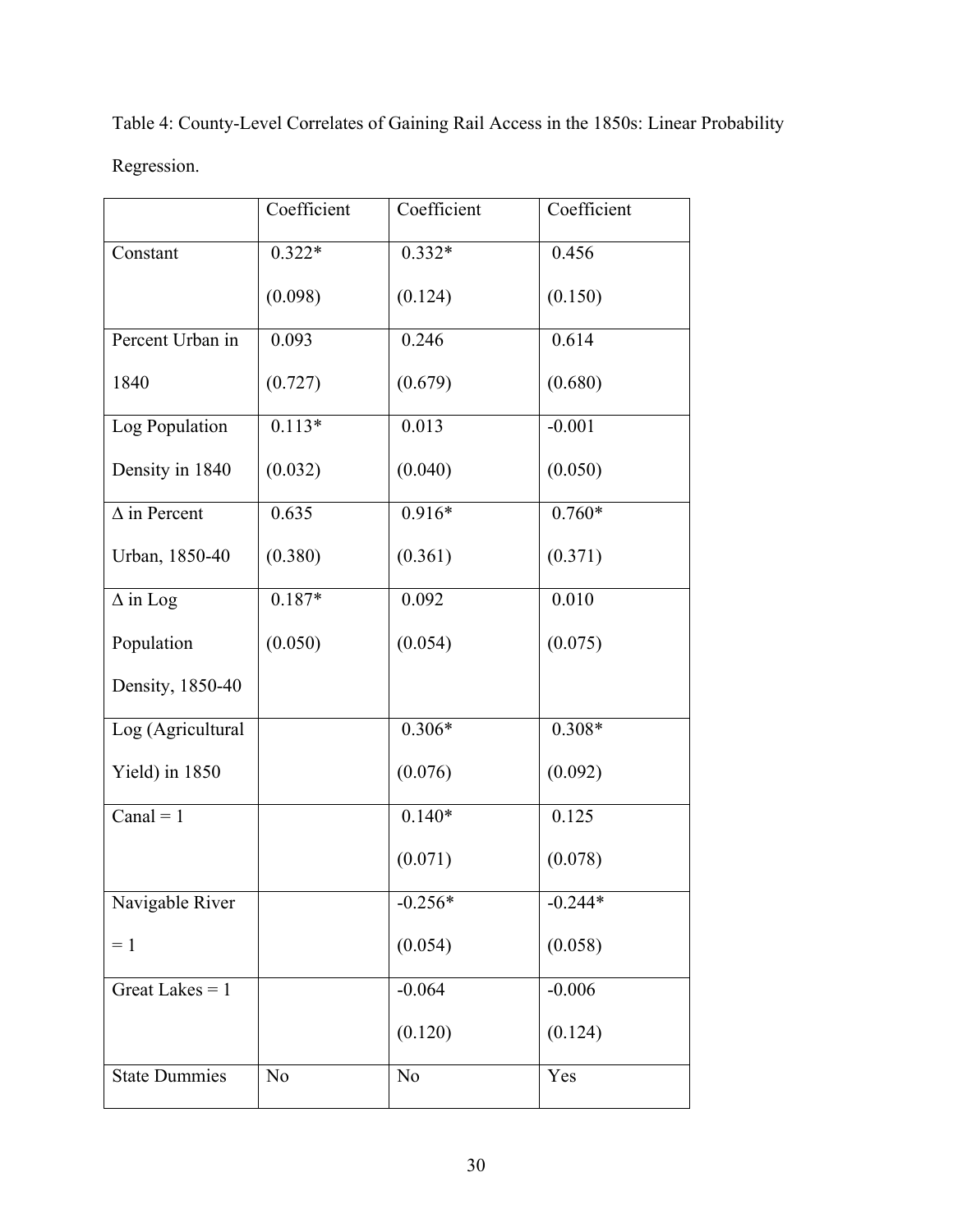| Adjusted $R^2$ | 0.067 | 0.200 |
|----------------|-------|-------|
|                |       |       |

Source: see text and Table 1.

Notes: Unit of observation is the county ( $N = 278$ ). Dependent variable = 1 if county gains rail access by 1860 (treatment group), 0 otherwise (control group). Agricultural Yield: value of agricultural output/(improved + unimproved acres in agriculture). Observations are weighted by county square miles prior to estimation.

Standard errors are shown in parentheses. \*: significant at 5 percent level.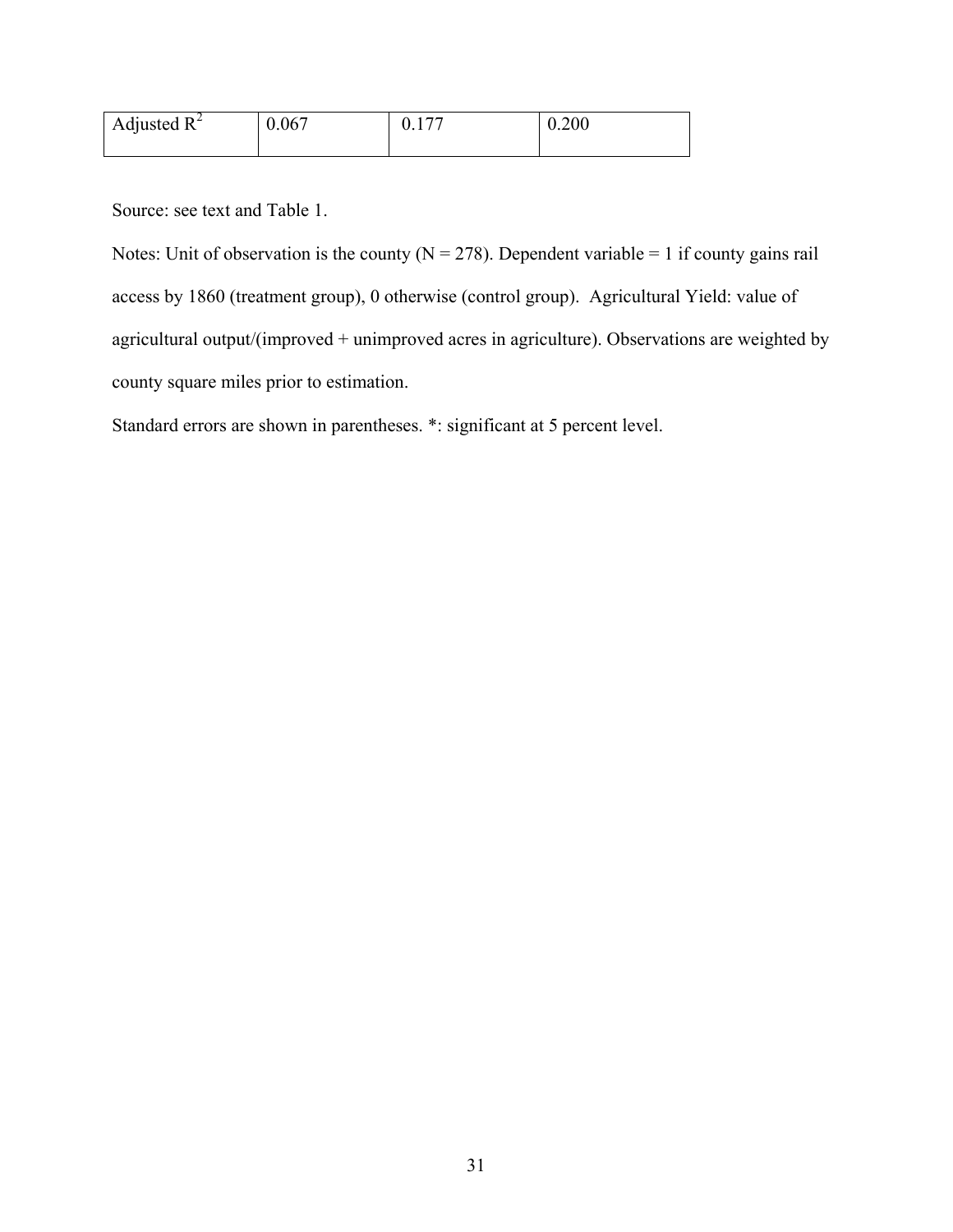Table 5: Regression Estimates: Effects of Gaining Rail Access on Urbanization and Population Density: Differences-in-Differences Regressions

|                          | Percent Urban | Percent Urban | Log Population | Log        |
|--------------------------|---------------|---------------|----------------|------------|
|                          |               |               | Density        | Population |
|                          |               |               |                | Density    |
| $\overline{Rail} = 1$    | $0.037*$      | $0.036*$      | 0.032          | $0.042**$  |
|                          | (0.012)       | (0.013)       | (0.052)        | (0.022)    |
| $(Year = 1860)$          |               |               |                |            |
| multiplied by:           |               |               |                |            |
| Percent Urban in         |               | $-0.101$      |                | $1.672*$   |
| 1840                     |               | (0.078)       |                | (0.427)    |
| $\Delta$ (Percent Urban, |               | $-0.168*$     |                | $0.533*$   |
| $1840 - 50$              |               | (0.069)       |                | (0.181)    |
| Log (Population          |               | $0.041*$      |                | $-0.480*$  |
| Density) in 1840         |               | (0.014)       |                | (0.028)    |
| $\Delta$ (Log Population |               | $0.065*$      |                | $-0.375*$  |
| Density, 1840-50)        |               | (0.022)       |                | (0.040)    |
| Log (Agricultural        |               | 0.030         |                | $0.119*$   |
| Yield) in 1850           |               | (0.023)       |                | (0.046)    |
| Canal = $1$              |               | 0.021         |                | 0.016      |
|                          |               | (0.013)       |                | (0.033)    |
| Navigable River $=$      |               | $0.027*$      |                | 0.031      |
| $\mathbf{1}$             |               | (0.013)       |                | (0.026)    |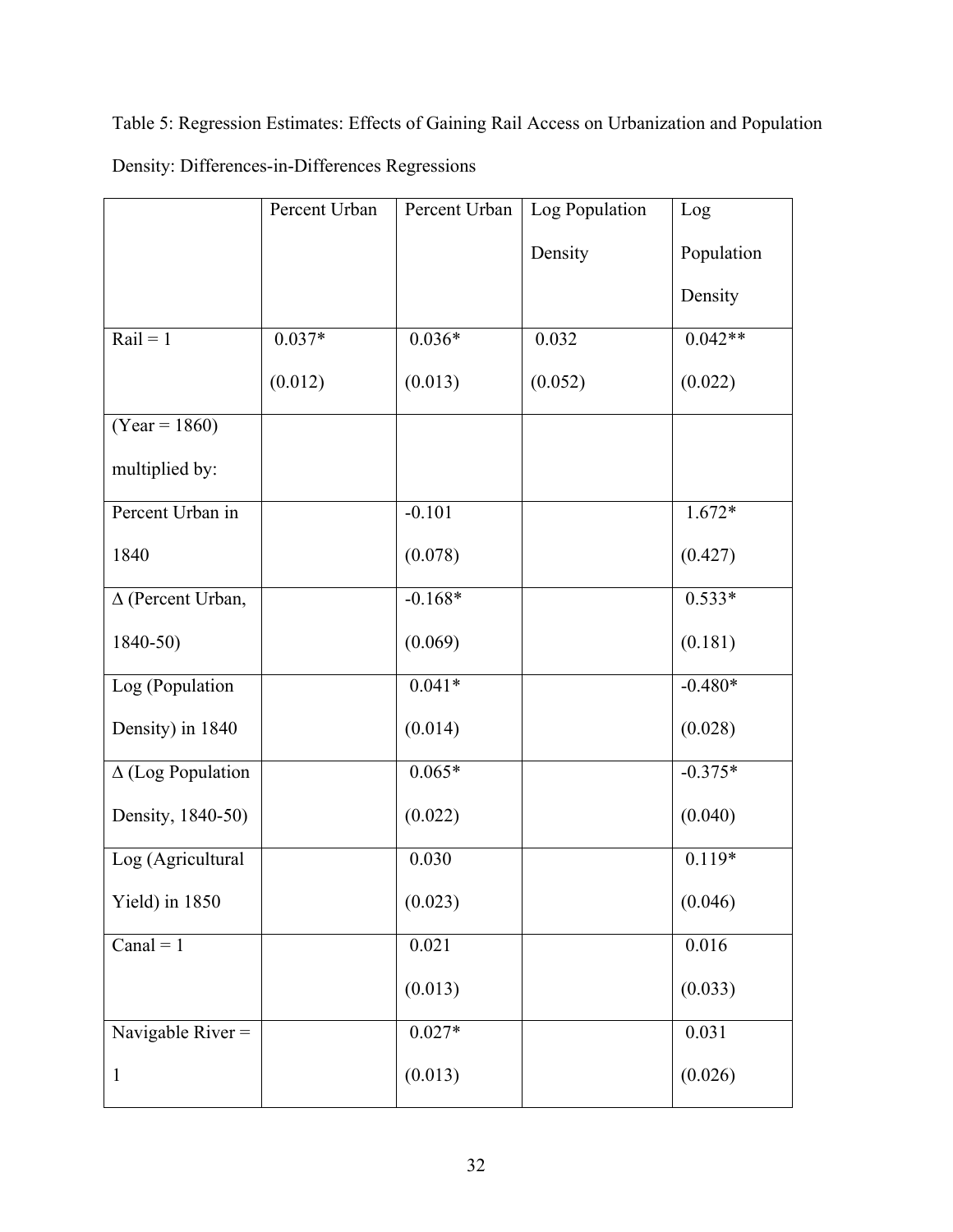| Great Lakes $= 1$    | 0.043    | 0.125    |
|----------------------|----------|----------|
|                      | (0.026)  | (0.071)  |
| <b>State Dummies</b> | Included | Included |

Source: see text and Table 1.

Notes: Figures outside parentheses are coefficients of Rail =1 (county gains rail access in the 1850s). Row1, Base Specification: county and year fixed effects. Row 2: base specification plus interaction terms between (Year = 1860) independent variables in Column 4, Table 3. Unit of observation is the county. In the Percent Urban regression, counties are weighted by their average population in 1840, 1850, and 1860. In the density regression, counties are weighted by land area (square miles). Standard errors are clustered by county.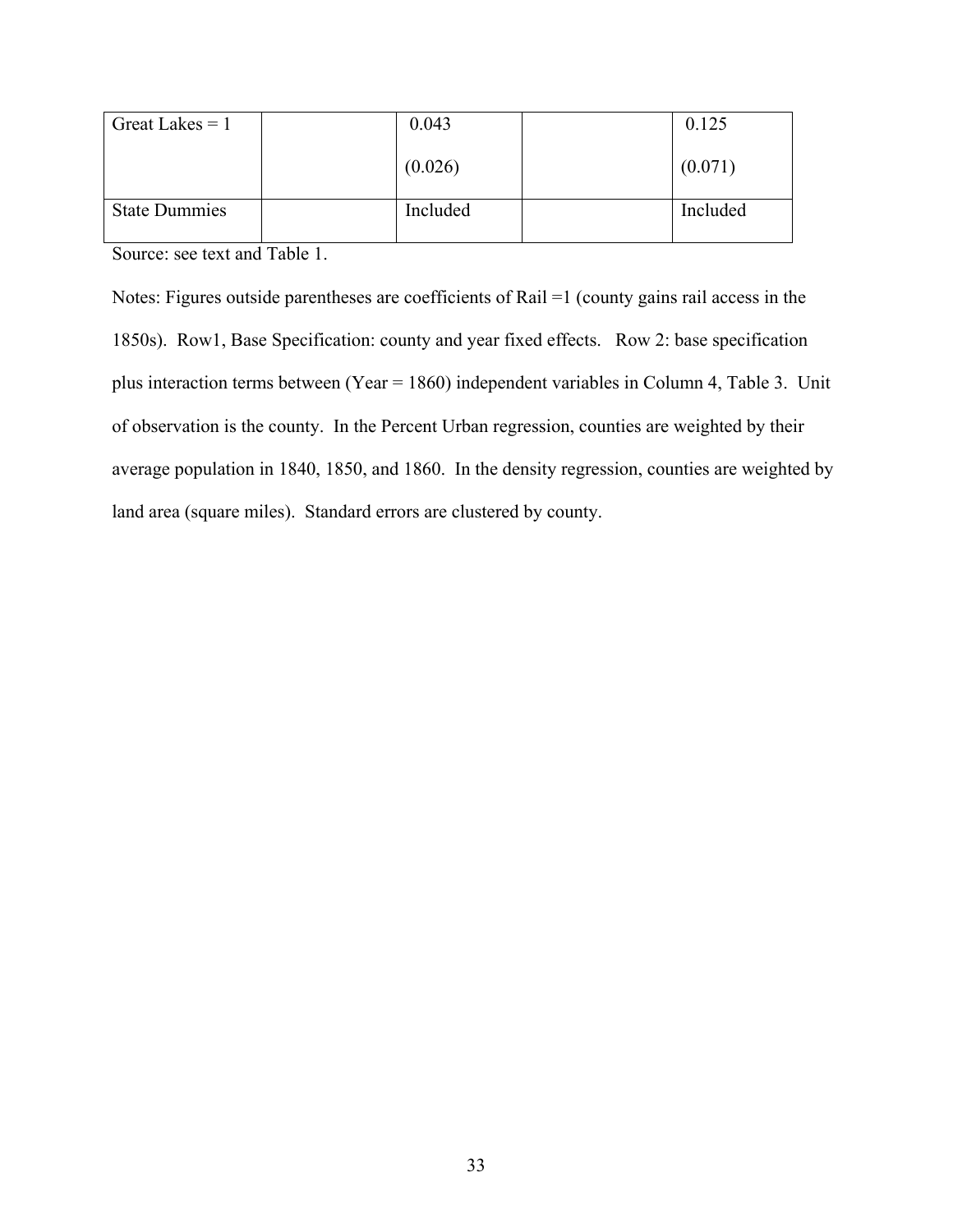Table 6: Instrumental Variables (IV) Regressions, 1860 Cross-Section: First Stage and Two-Stage Least Squares (2SLS) Coefficients

|                            | Percent Urban | Log Population Density |
|----------------------------|---------------|------------------------|
| First Stage, Congressional | $0.275*$      | $0.295*$               |
| <b>Survey Instrument</b>   | (0.056)       | (0.062)                |
| 2SLS, Predicted Rail       | 0.089         | 0.107                  |
| Access                     | (0.065)       | (0.111)                |
| Significance Level, 2SLS - | 0.442         | 0.559                  |
| DD coefficient of rail     |               |                        |
| access (from Panel A,      |               |                        |
| column 3 or $5 = 0$        |               |                        |

Notes: Sample consists of 1860 cross-section of treatment and control counties. First Stage Coefficient: coefficient of Congressional Survey IV from a regression of rail access in 1860. 2SLS: coefficient of predicted rail access on percent urban or log population density. Other independent variables are the same as in column 4 of Table 3. Counties in percent urban regression are weighted by the county's average population in 1840, 1850, and 1860; counties in log population density regression are weighted by 1850 land area in square miles. Robust standard errors are shown in parentheses. 2SLS - DD: difference between 2SLS coefficient and differences-in-differences (DID) coefficient from Panel A, column 3 or 5 (0.036, percent urban; 0.042, log population density). \*: significantly different from zero at 5 percent level.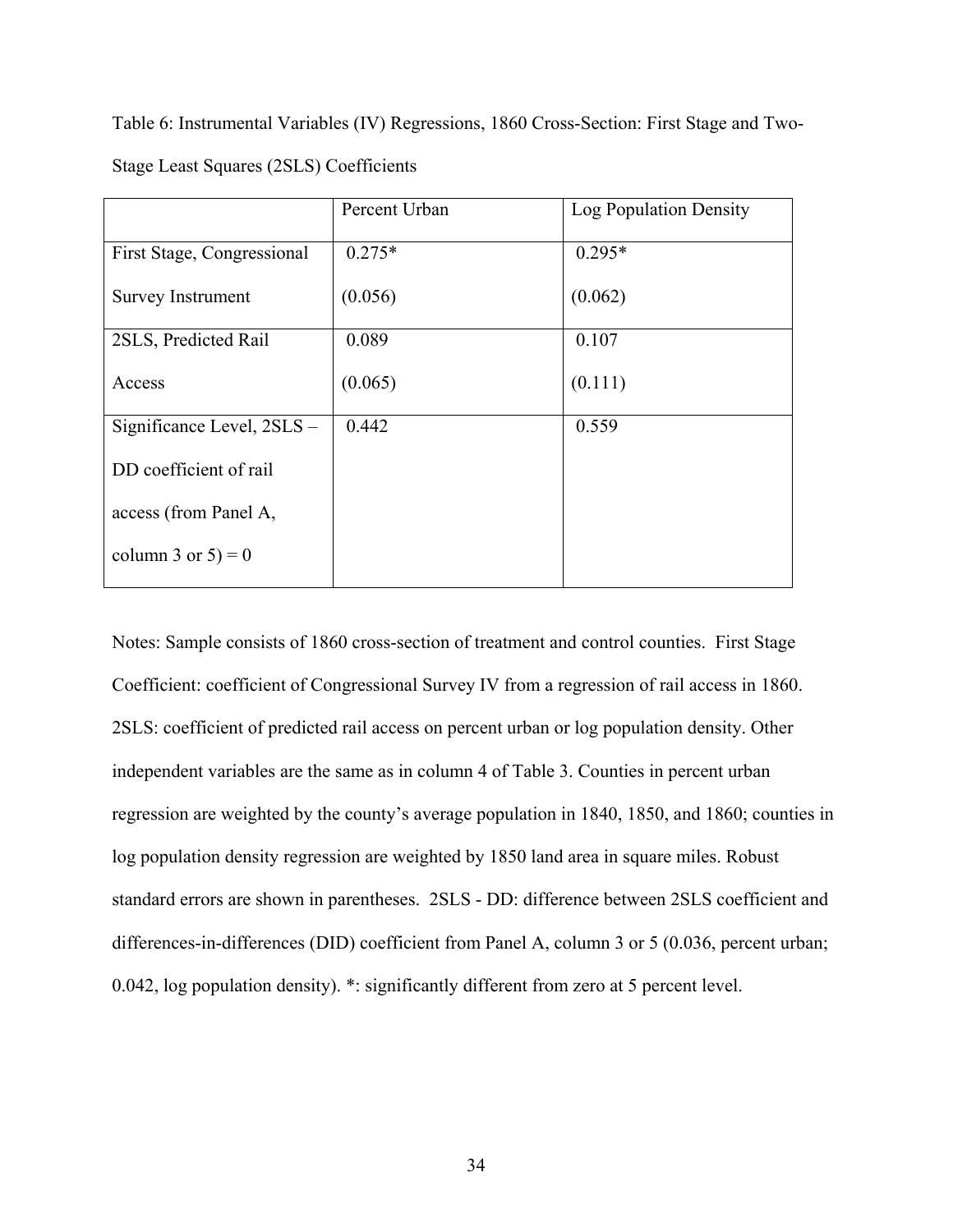Table 7: Percent of Urbanization and Population Density Explained by Railroad Expansion, 1850-60

|                           | Percent Urban | Log Population Density |
|---------------------------|---------------|------------------------|
| Predicted Change, 1850-60 | 0.028         | 0.030                  |
| Actual Change, 1850-60    | 0.048         | 0.565                  |
| Percent Explained         | 58.3%         | 5.3%                   |

Notes: Predicted Change: differences-in-differences coefficient from Table 5, column 3 (percent urban) or column 5 (population density) multiplied by change in rail access from 1850 to 1860 (0.785, percent urban calculation; 0.717, population density calculation). For example, the predicted change in percent urban,  $0.028 = 0.036 \times 0.785$ . Percent Explained: Row 2/Row 3 x 100 percent.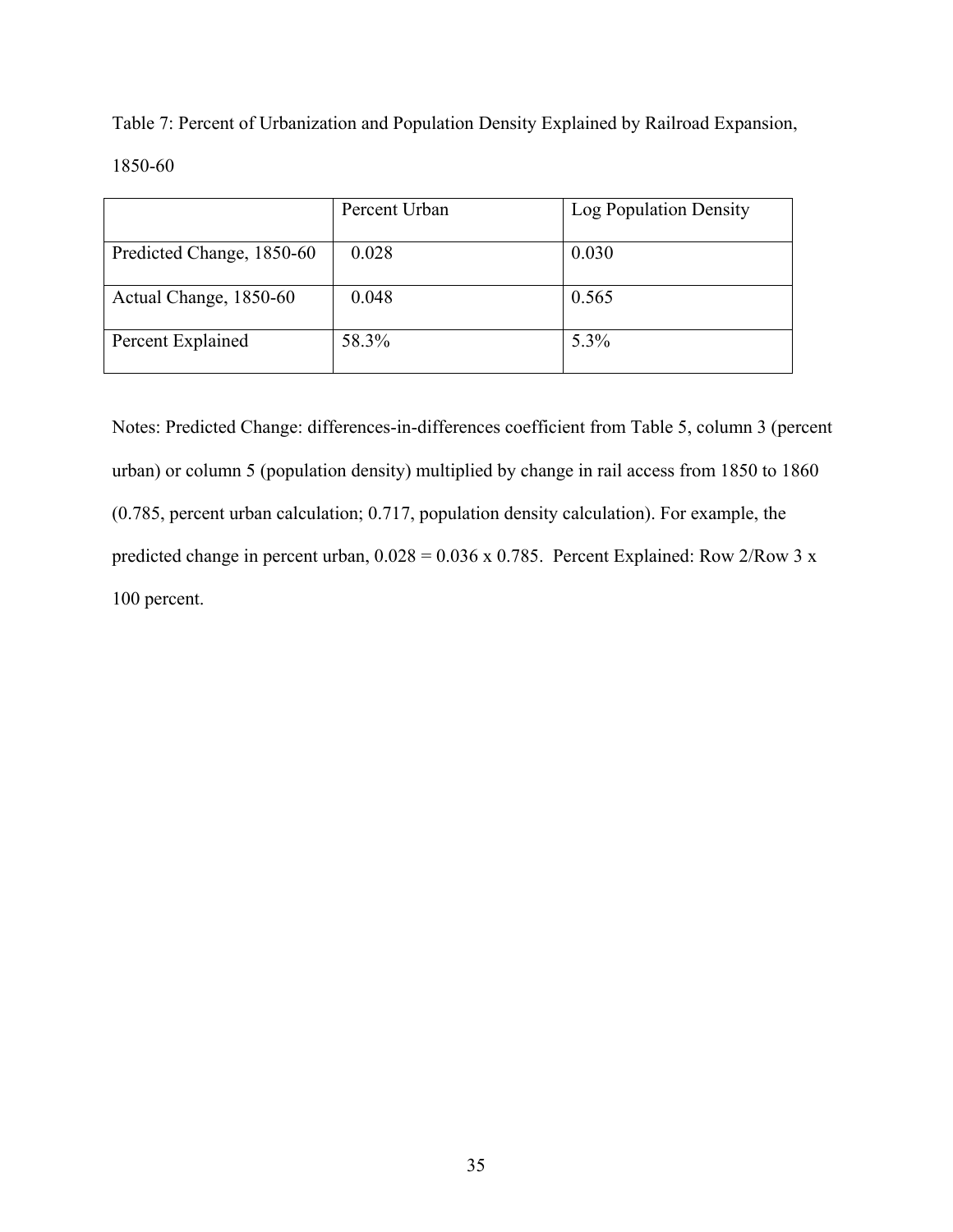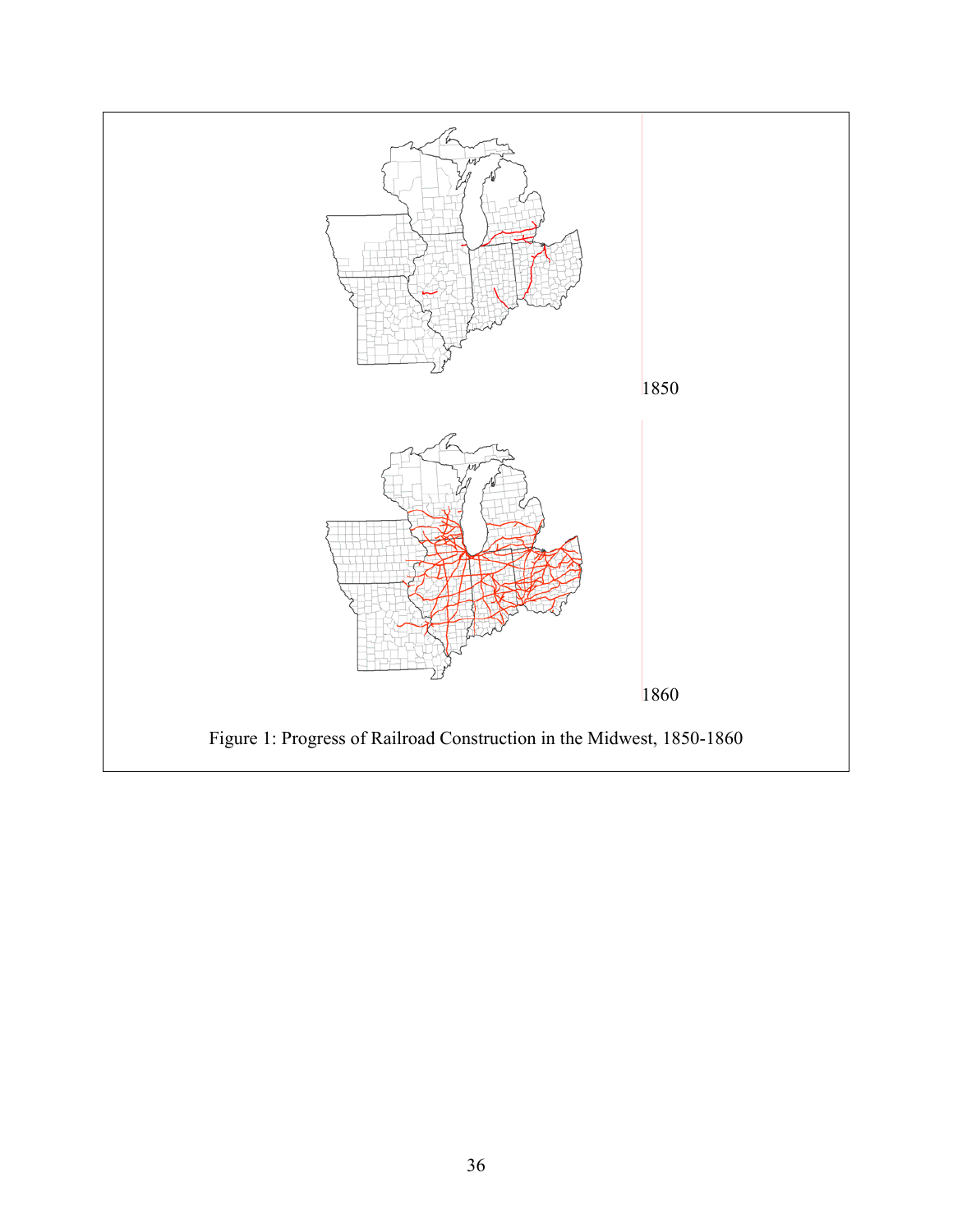## ENDNOTES

\* Comments from three referees and from workshop participants at the 2008 University of Essex Historical GIS Conference, the 2008 Social Science History Association meetings, Case-Western University, Columbia University and UCLA are gratefully acknowledged.

<sup>1</sup> This should not be thought of as a "failing" in Fishlow's work. The computing and econometric technology necessary to estimate these effects simply did not exist when he wrote his pioneering book.

 $2^2$  One important point to this discussion is the distinction between authorization, construction, completion and the beginning of regularly scheduled steam service. Our data on the Midwest come from contemporary travel guides and thus clearly refer to regularly scheduled rail service.  $3$  In a nutshell, our procedure was to georeference the digitized historical map image to a boundary file (a shapefile in ESRI's parlance) and then create a new shapefile of the specific geographic feature we were interested in—we created separate files for navigable rivers, canals and railroads—which traces the features from the historic image onto the same space as the geographically coordinated boundary file. The resulting files can then be manipulated and used for computations using the GIS software. Historical county boundary files are freely available from the National Historical Geographical Information System at the University of Minnesota (http://www.nhgis.org/) along with a wide variety of historical U.S. census data.

<sup>4</sup> These data will, in due course, update the ICPSR series.

 $\overline{a}$ 

 $<sup>5</sup>$  See, for example, Craig, Palmquist, and Weiss (1998), who visually compared historical maps</sup> to county boundaries (which generally did not appear on the historical maps). Craig describes their procedure as follows: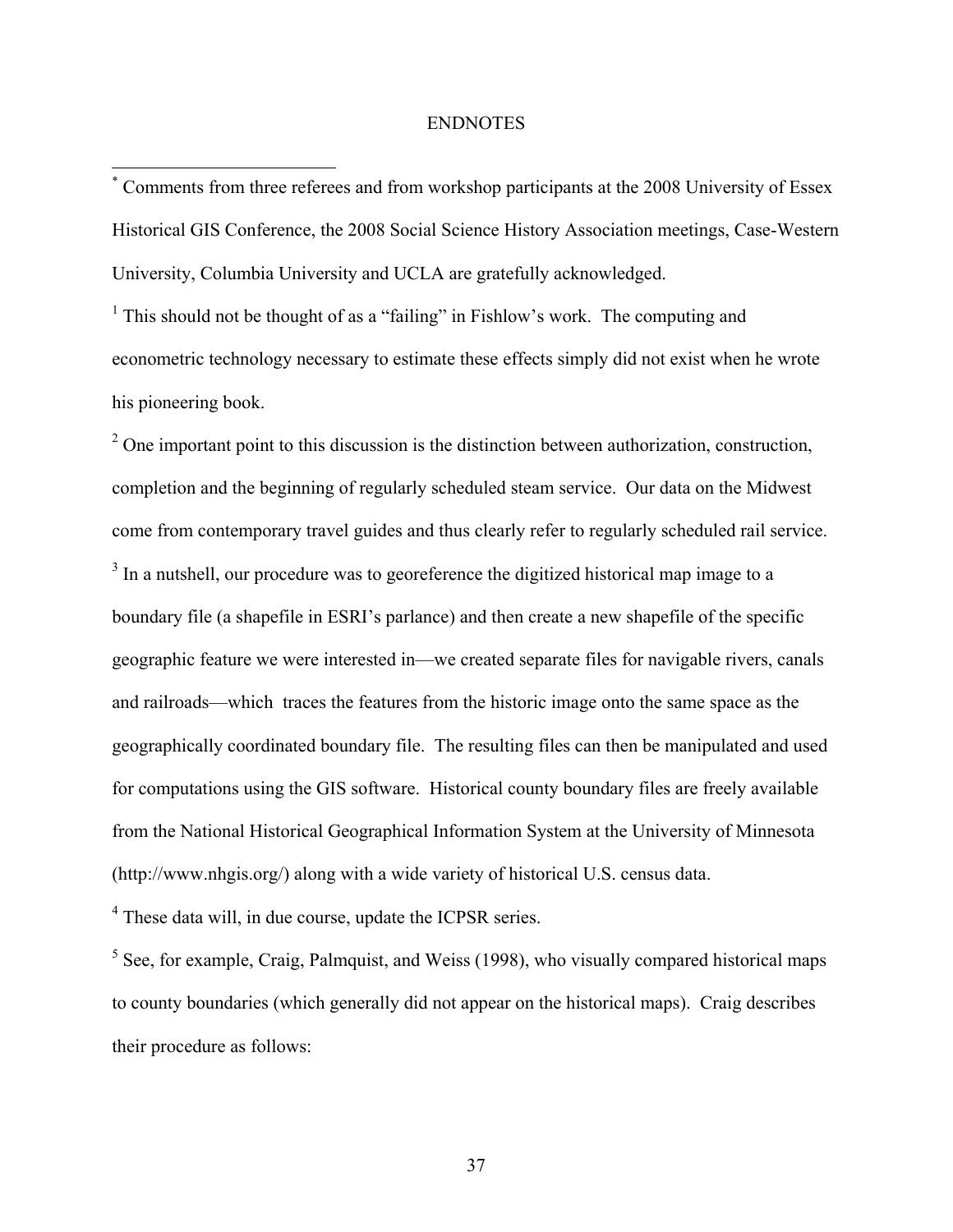"The way in which the counties were coded was simple: I reserved space in our library's map room one summer ('96, I think). I then collected histories containing maps of transportation improvements in general and the railroad industry in particular. (These include the histories cited in the JREFE article in the issue you edited.) I also had the librarians dig out old maps that had county lines on them. (I don't think these maps are cited in the paper. In fact, there were many of them and the librarians just laid them out for me.) I then spent much of the summer going one county at a time from the ICPSR list for 1850 and 1860, visually ID-ing if a particular railroad (or canal or river) ran through that county in that year.

 $\overline{a}$ 

As for the coding itself, there were four specific problems that I ran into, each of which might reasonably lead to some counties being coded differently using a different approach.

One was that the counties themselves changed over time. I did not always have a local map with the counties in the exact year that I needed. In these cases my rule was to use the ICPSR county names for the counties in question and the map that was the closest in date to the year in question - though "closest in date" here often meant much later. (This also created some problems when we did the maps in the paper - i.e. Figures 1 and 2. The technician who knew the software mapped the counties in the data files into GIS; thus the counties in the figures most likely reflect 1990 boundaries.)

Two was that the railroad maps did not always agree with one another - that is, some maps had some lines that did not appear on or in other sources, and the years in which various lines opened were not always consistent. In these cases my rule was to accept the rail lines I saw. In other words, if source A had a line that source B did not, then I used source A.

Three was that the rail maps did not have county boundaries on them; so I had to either (a) eyeball where the lines ran on the maps with counties or (b) in some cases I had later maps that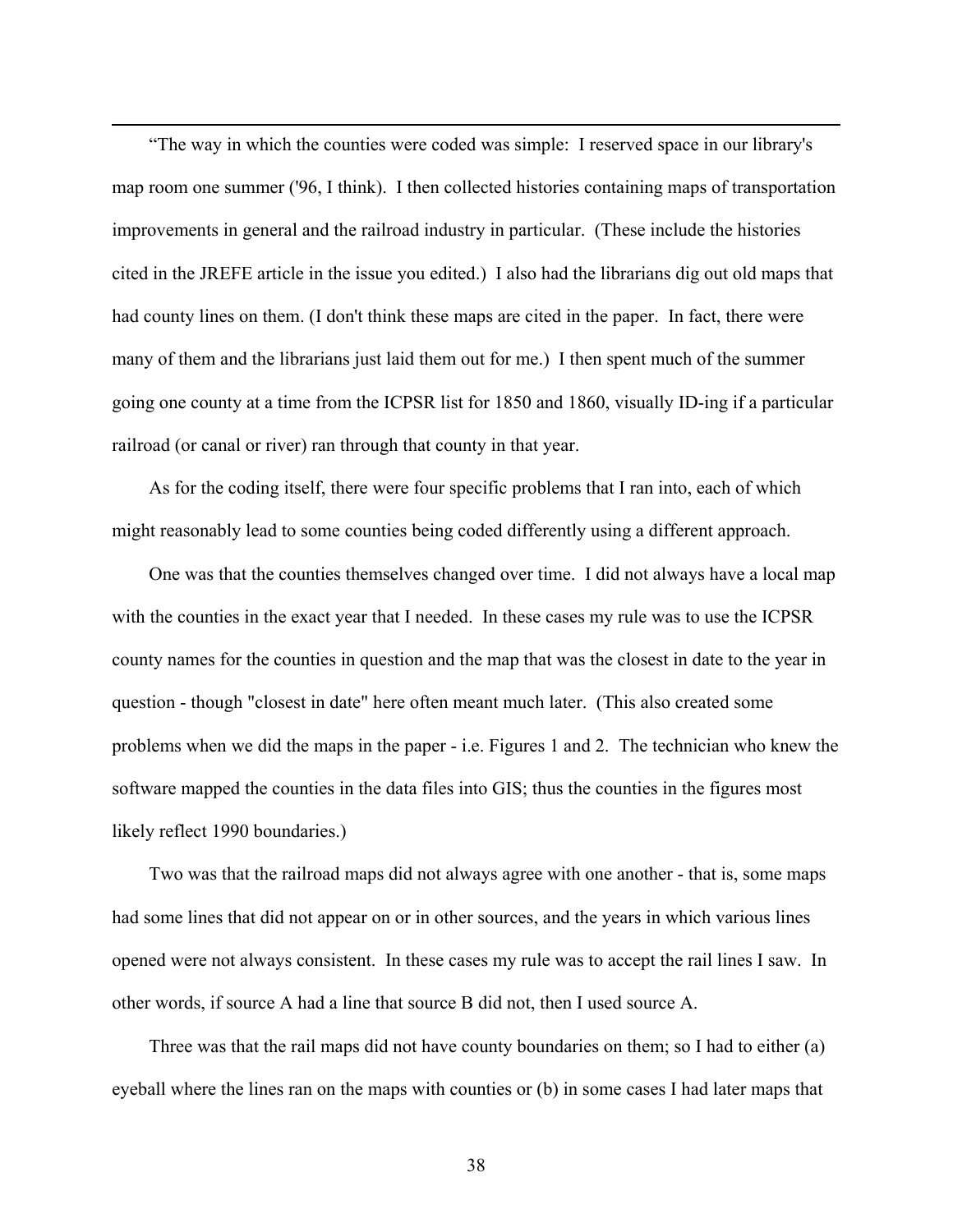had later rail lines that looked to follow the same route as the 1850 or 1860 lines. In those cases where I had a later map, and they looked to be the same route, I used (b); otherwise I used (a). In either case, it was eyeballing, because even in case (b) I was eyeballing to make sure the line in question followed the some route on both maps.

 $\overline{a}$ 

Finally, there were clearly some counties, usually small counties, especially in New England, that had "rail access" but no railroads running directly through them. Our rule was: counties that had no rail line but were within 10 miles of a rail line in two or more adjacent counties - and that were not separated by a major natural obstacle, such as a navigable river or mountain range were coded as having rail access." Personal e-mail correspondence with Lee Craig, 6/26/2007.

It should be noted that the traditional approach has one advantage over GIS – namely, that it is more forgiving of imperfections in the original maps (for example, inaccurate surveys) that can sometimes make accurate use of GIS close to impossible.

 $6$  Unfortunately, as ephemera, relatively few have survived to the present and we have yet to assemble enough of them to construct as complete a time series as that to which Paxson's students had access. All of the guides that we have physically handled are fragile, especially the multi-page fold-out maps, and not sturdy enough for scanning or copying, although a few guides have been digitized and are available on-line. See, for example, the June 1870 copy of the Travelers' Official Railway Guide at

http://cprr.org/Museum/Books/I\_ACCEPT\_the\_User\_Agreement/Travellers\_Guide\_6-1870.pdf from the Central Pacific Railroad Museum. There are also at least two different editions of Appleton's Guide on Google Books such as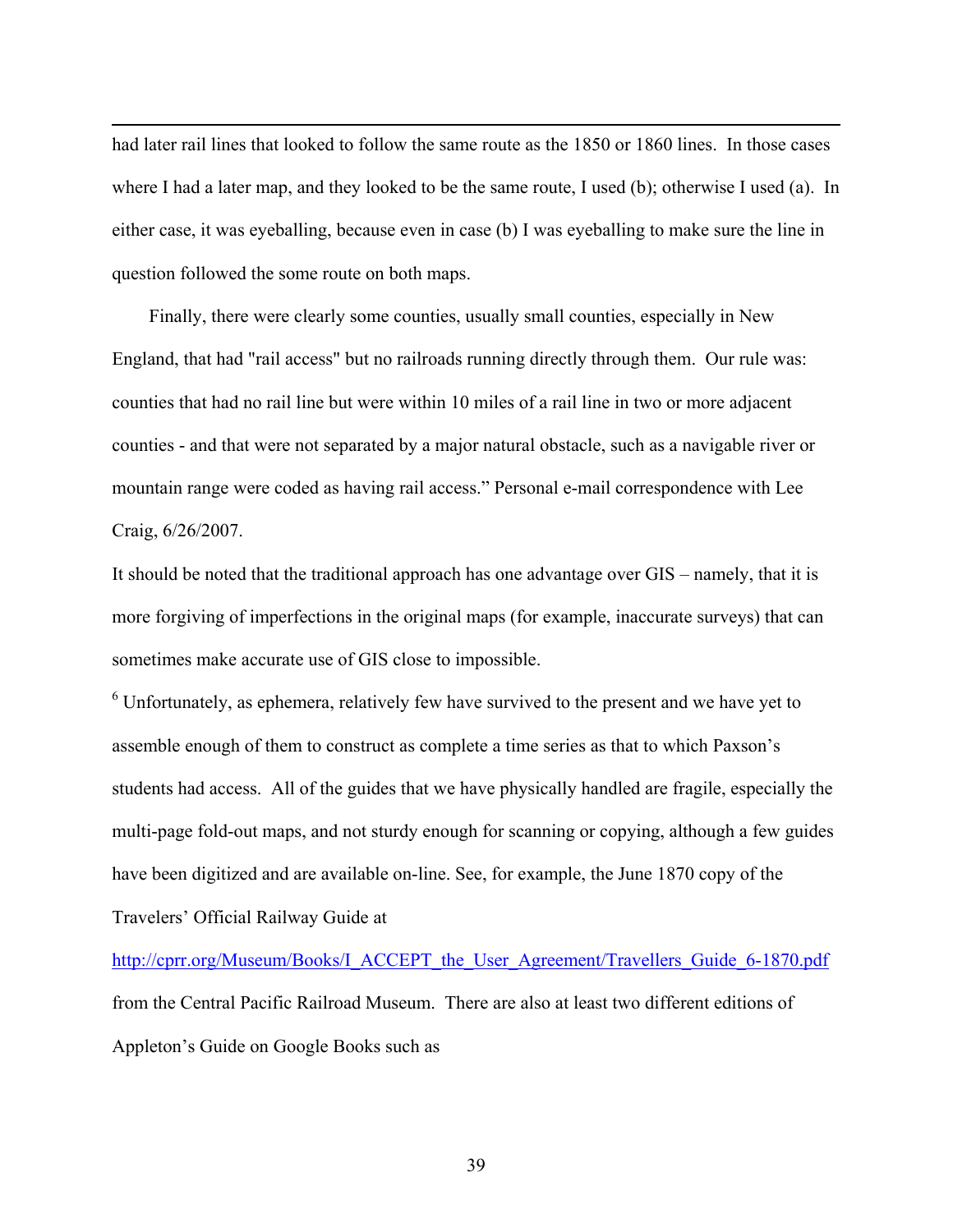# http://books.google.com/books?vid=UOM39015016751375 as well as a number of other guides. See http://www.lib.utexas.edu/maps/map\_sites/hist\_guide\_sites.html

 $<sup>7</sup>$  Indeed, such sources were used by Taylor and Neu (1956) in drawing up their maps of the US</sup> rail network as of April 1861 and also seem to have been relied upon by Paxson (1914).  $8$  We compute the county by county mileage using the AnalysisTools/Overlay/Intersect tool in ArcGIS 9.3 with the decennial county boundary layers for the five Midwestern states and the entire railroad network in the region as of 1861. This generates a new layer composed of segments of each railroad's track within each county in each year. Linkage with the Taylor-Neu data in particular also generates information regarding each railroad's track gauge which was not standardized at 4' 8½" until the 1880s.

<sup>9</sup> For example, following the merger of Boston and Lowell Railroad with the Boston and Maine in 1845, track between Wilmington and Boston was initially abandoned (only to be later reused by the B&L for their Wildcat Branch). In 1848, the Boston and Maine abandoned another original section of track as a new alignment was built from Wilmington north to North Andover so as to better serve Lawrence. In 1873, a new alignment to Portland was opened splitting from the old route at South Berwick and the old route was subsequently abandoned.

## http://www.answers.com/topic/boston-and-maine-railroad

 $\overline{a}$ 

 $10$  For example, according to the 1880 Census, over 80 percent of railroad investment went into construction costs, of which only one or two percent represented the cost of the land itself; the rest went in surveying, grading, removing or bridging obstacles and laying the track. While ties, ballast and the rails might be reused and the land itself could be resold, the grading, cuttings, embankments, bridges, and drainage ditches had few alternative uses—especially in the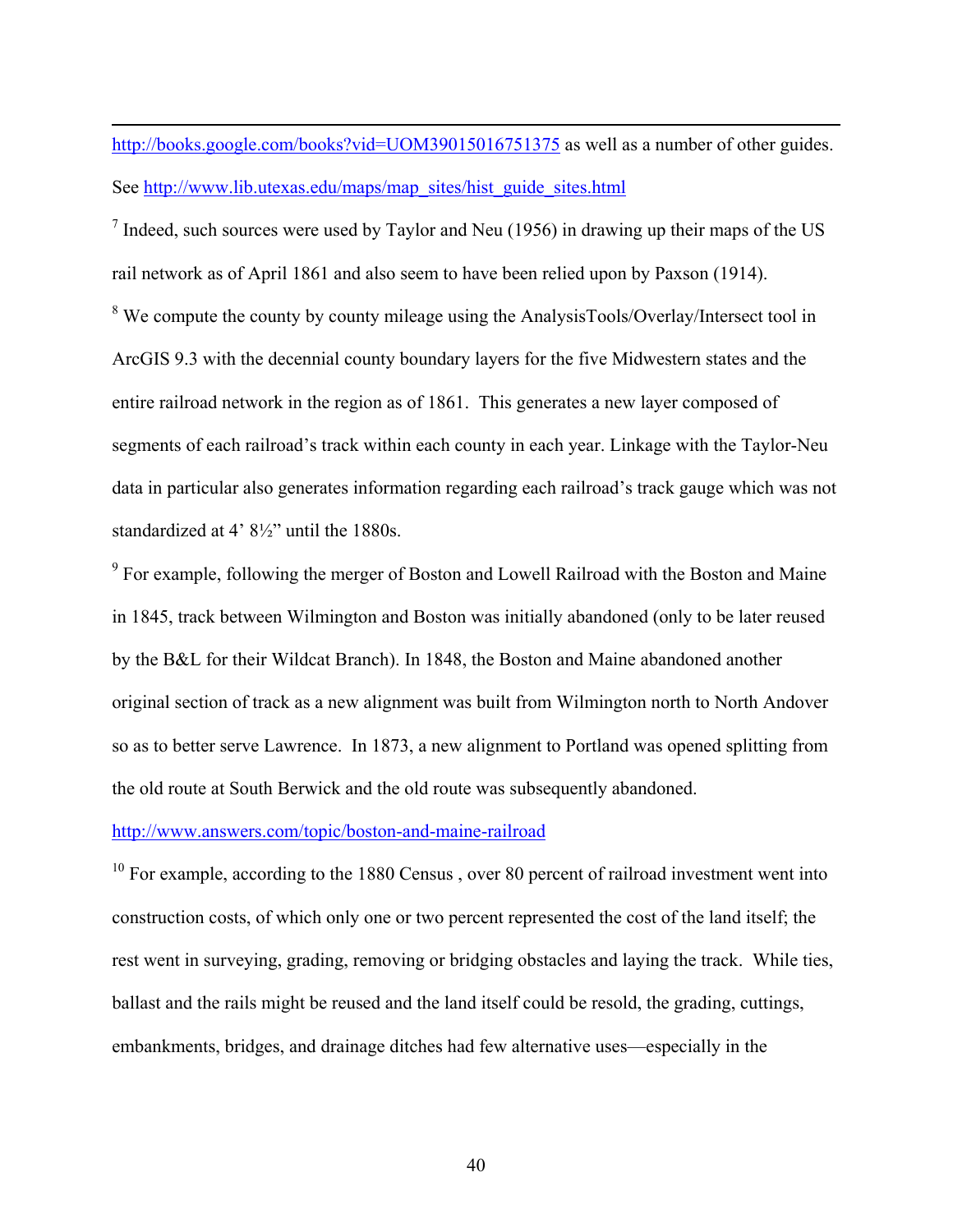nineteenth century although today many have found recreational use in the "rails to trails" movement.

 $11$  In determining whether a river was navigable, we adopted a pragmatic viewpoint and defined a navigable waterway as one which accommodated steamboats on a regular basis—that is we required evidence of more than one successful voyage and excluded those waterways used only by batteaux. Thus, for example, we excluded the White River in Indiana and the Miami and the Scioto in Ohio. Our tabulation of navigable rivers, on the other hand, includes the Wisconsin River which, for some reason was not included in the 1890 Census of Transportation tabulations (U.S. Census Office, 1894) and thus excluded by Fogel (1964) from his analysis. In nineteenth century, steamboats navigated the Wisconsin River from its junction with the Mississippi River at as least as far as Portage in Columbia County (and close to the head of navigation of the Fox River) and sometimes ventured as high as Nekoosa in Wood County. See

http://www.hmdb.org/marker.asp?marker=1193.

 $\overline{a}$ 

 $12$  We are currently in the process of redoing our shapefiles by starting beginning with relatively recent and accurate mappings from the early twentieth century when the rail network was close it its zenith and then "subtracting" routes that did not exist at earlier times.

<sup>13</sup> One limitation is that the access variable does not capture within-county variation in access and counties, obviously, differed in size. In our econometric analysis we can (and do) weight by county land area but we are unable at present to adjust for cases in which the railroad lies close to the county boundary but adjacent counties do not have rail access. County boundaries, in other words, are arbitrary ways of delineating local economies; the average farmer in a geographically small county in our control group that happened to be adjacent to a large county in the treatment group might have had better access to the railroad than the average person in the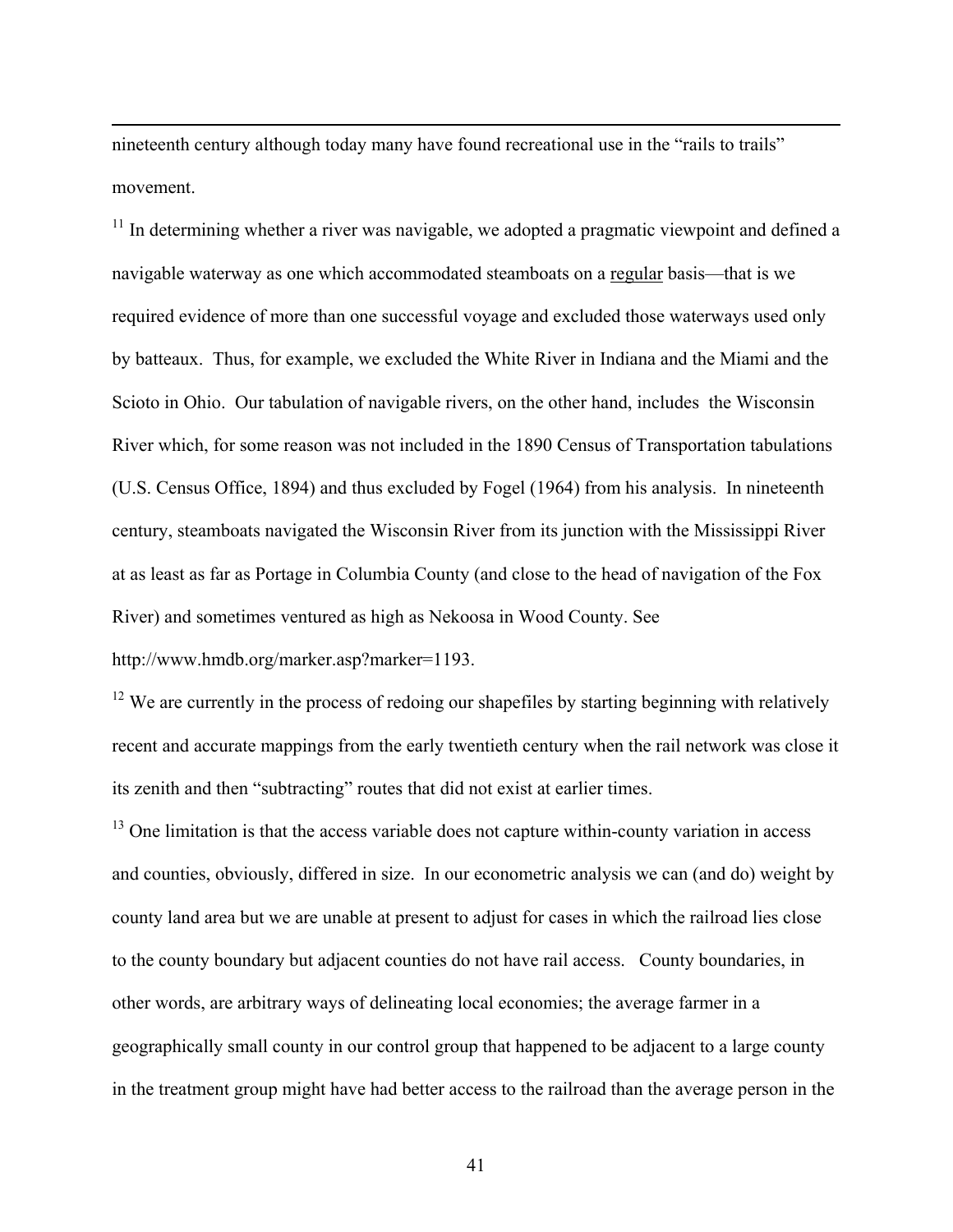large county. If this were common it would produce a downward bias in our estimated treatment effects. Although we do not believe this bias to be important empirically we admit that the question is open.

 $\overline{a}$ 

 $14$  By "balanced" we mean that the same counties appear in 1850 and 1860; no new counties enter the sample during the 1850s. Balancing ensures that county fixed effects are "differenced away" when we compute the change in economic outcomes from 1850 to 1860; this would not be the case if new counties entered the sample in the 1850s. We restrict our basic analysis to counties with fixed land area because the ICPSR census data are not adjusted for changes in land area over time. Results are qualitatively the same if we do not impose the restriction that the county not have rail access by 1850 and if we do not impose the requirement that county boundaries be the same in 1850 and 1860 (see, however, note 20).

 $15$  Our definition of urban follows the census convention – persons living in incorporated villages, towns, or cities with a population of 2,500 or more.

 $16$  The somewhat higher gain in access when the data are population weighted reflects the fact that railroads were built where initial population density was higher and growing during the 1840s; see the text.

 $17$  Our use of a "straight-line" instrument is inspired in part by Bannerjee, Duflo, and Qian (2006) who construct a similar instrument for their study of the impact of rail access in modern China on wages. Or course, many features of topography other than the shortest-distance criterion – grade, hills or mountains, and so on – influenced railroad building but these features of topography likely affected density and urbanization directly, and thus are not candidates for instrumental variables (they fail the exclusion restriction).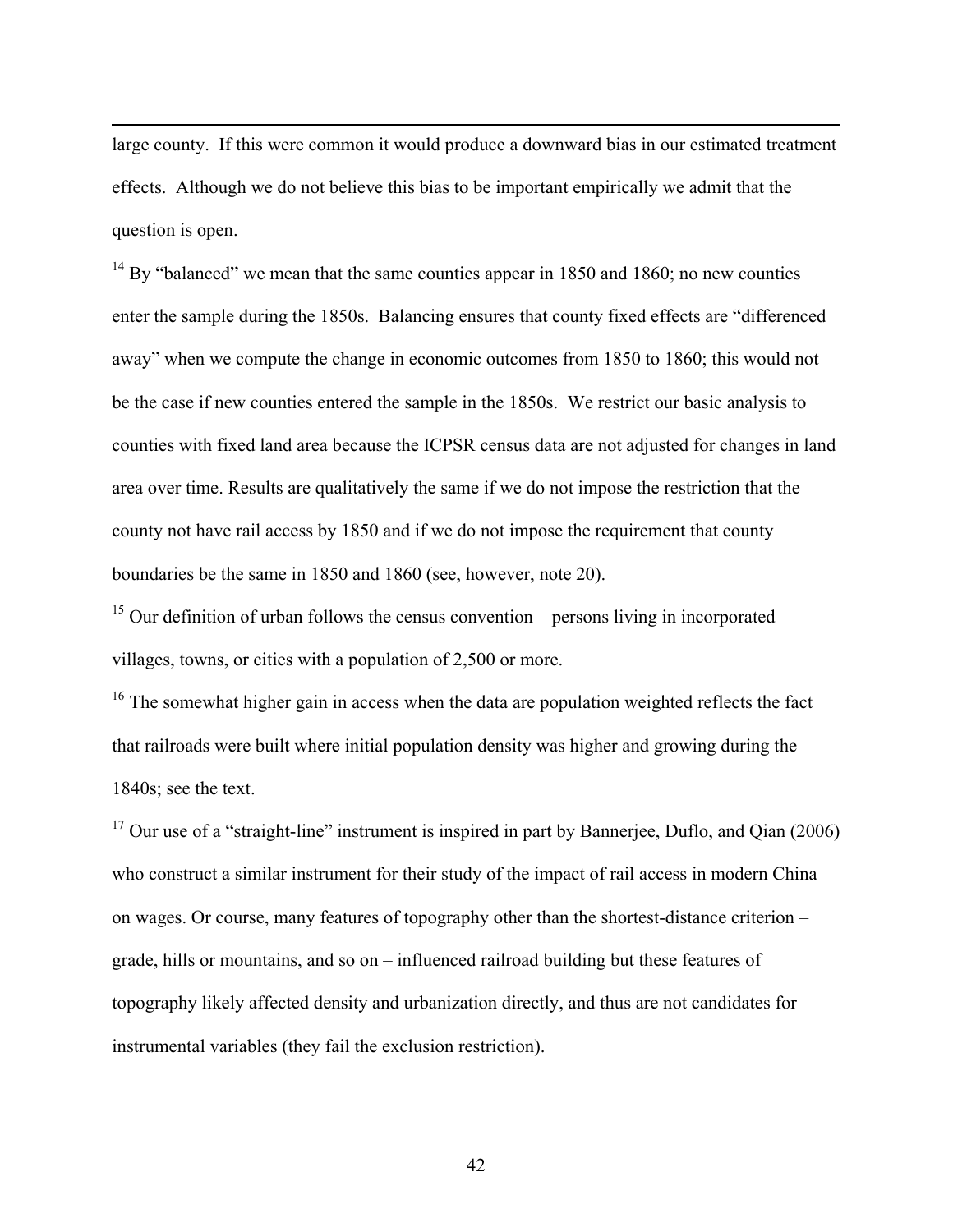<sup>18</sup> That is, our instrument satisfies the "relevancy" requirement of being correlated with the treatment. However, it might still fail the "exclusion" restriction of being directly correlated with the outcome variables. With a single instrumental variable we cannot conduct the usual test (an "over-identification" test) of the exclusion restriction; however, in such cases it is useful to examine whether the instrument is correlated with pre-treatment changes in the outcomes (that is, the changes in population density or urbanization over the 1840s). If we regress the changes over the 1840s in population density and urbanization on our instrument, controlling for initial values (population density and urbanization in 1840) and dummies for water transport and state, the coefficients on the instrument are close to zero and statistically insignificant. This is suggestive evidence that the exclusion restriction is satisfied by our instrument.

<sup>19</sup> The most likely explanation, as noted earlier, is that the pre-treatment trends evident in Table 3; that is, counties that did not get rail access in the 1850s grew in advance, rationally expecting to gain rail access in the future.

 $20$  In addition to the primary robustness check applying instrumental variables, we conducted three other robustness checks. In the first, we replicated the difference-in-difference and IV analysis using a different measure of urbanization, a dummy variable whether or not the county had at least one urban area. This is a useful check because many counties had no urban areas in 1840. The results revealed a large positive effect of gaining rail access on this alternative measure of urbanization, consistent with the more conventional measure used in the text. Second, we replicated the difference in difference analysis restricting the sample to counties that had the same land area in 1840-1860 (rather than just 1850-60). This drastically reduces the sample size (to 188 counties); the results for percent urban were very similar to those for the broader sample but we do estimate a larger treatment effect on population density in the